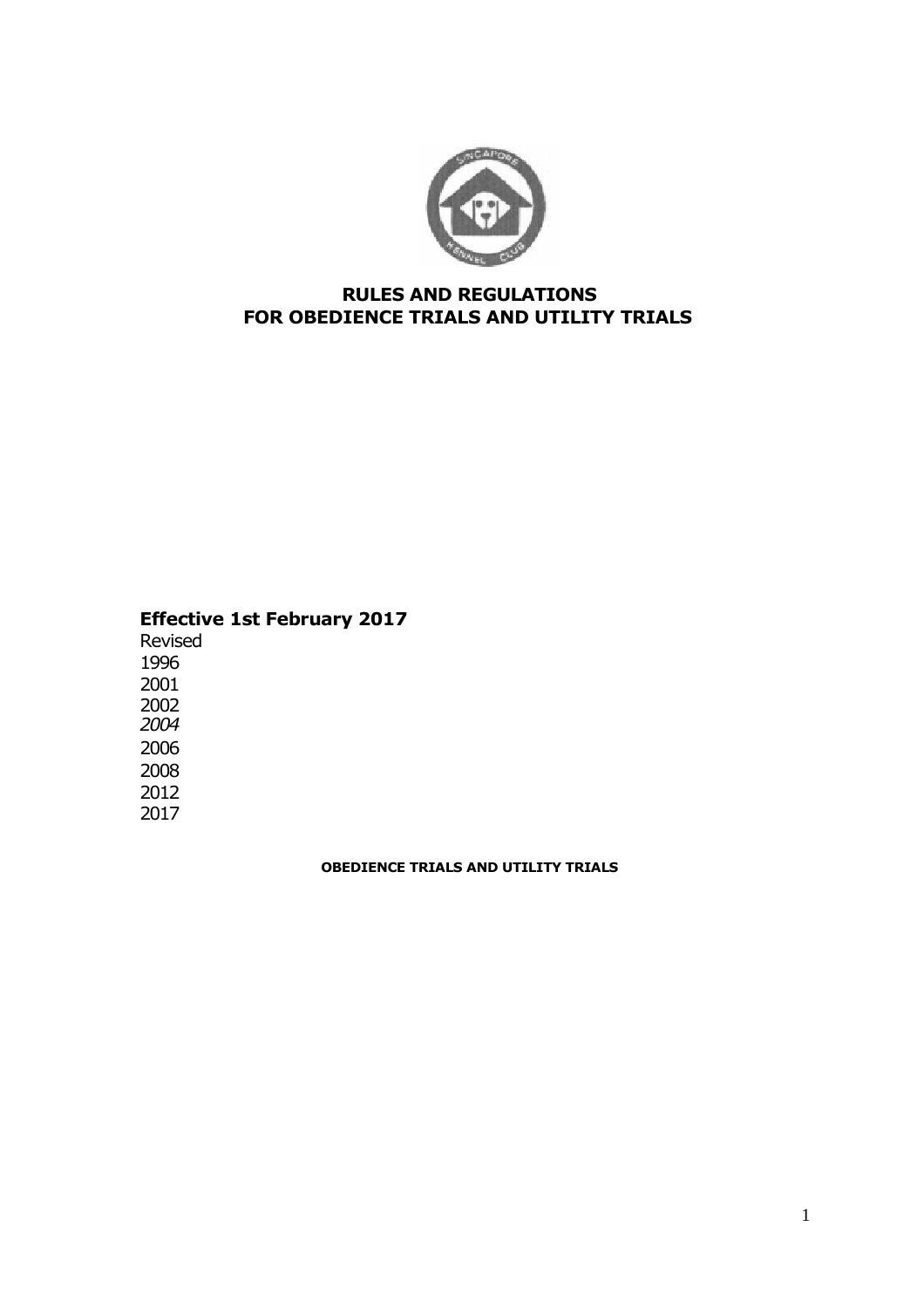|    | <b>PURPOSE</b>                                                                                                                                                                                                                     |    |
|----|------------------------------------------------------------------------------------------------------------------------------------------------------------------------------------------------------------------------------------|----|
| 1. | <b>APPLICATION</b>                                                                                                                                                                                                                 | 5  |
| 2. | <b>OFFICIALS</b>                                                                                                                                                                                                                   | 6  |
|    | 1. Trial Manager<br>2. Judges<br>3. Stewards                                                                                                                                                                                       |    |
| З. | <b>ELIGIBILITY FOR THE TRIALS</b>                                                                                                                                                                                                  | 8  |
|    | 1. Owners and Handlers<br>2. Eligibility of Dogs                                                                                                                                                                                   |    |
| 4. | <b>CONDUCT OF HANDLERS/OWNERS</b><br><b>AND BEHAVIOUR OF DOGS</b><br>1. Handlers/Owners<br>2. Dogs                                                                                                                                 | 9  |
| 5. | <b>GENERAL CONDUCT OF TRIALS</b>                                                                                                                                                                                                   | 11 |
|    | 1. Number of Events<br>2. Semi-Finals<br>3. Elimination system<br>4. Order of events and judging of entries<br>5. Use of trial rings<br>6. Use of collecting rings<br>7. Specification of trial rings and equipment<br>8. Protests |    |
| 6. | <b>ORDERS AND COMMANDS</b>                                                                                                                                                                                                         | 13 |
|    | 1. Orders to handlers<br>2. Commands by handlers to dogs                                                                                                                                                                           |    |
| 7. | OBEDIENCE SCORING, PLACINGS AND AWARDS                                                                                                                                                                                             | 14 |
|    | 1. Scoring Placing<br>2. Certificates<br>3. Prizes<br>4. National Obedience Champion                                                                                                                                               |    |
| 8. | <b>PRE-NOVICE CLASS</b>                                                                                                                                                                                                            | 16 |
|    | 1. Exercises & Points<br>2. Qualifying Score<br>3. Heel on Lead<br>4. Stand Stay<br>5. Recall<br>6. Sit Stay<br>7. Down Stay                                                                                                       |    |
| 9. | <b>NOVICE CLASS</b>                                                                                                                                                                                                                | 21 |
|    | 1. Exercises & Points<br>2. Qualifying Score<br>3. Heel Free<br>4. Stand for Examination<br>5. Recall                                                                                                                              |    |

6. 7. Sit Stay Down Stay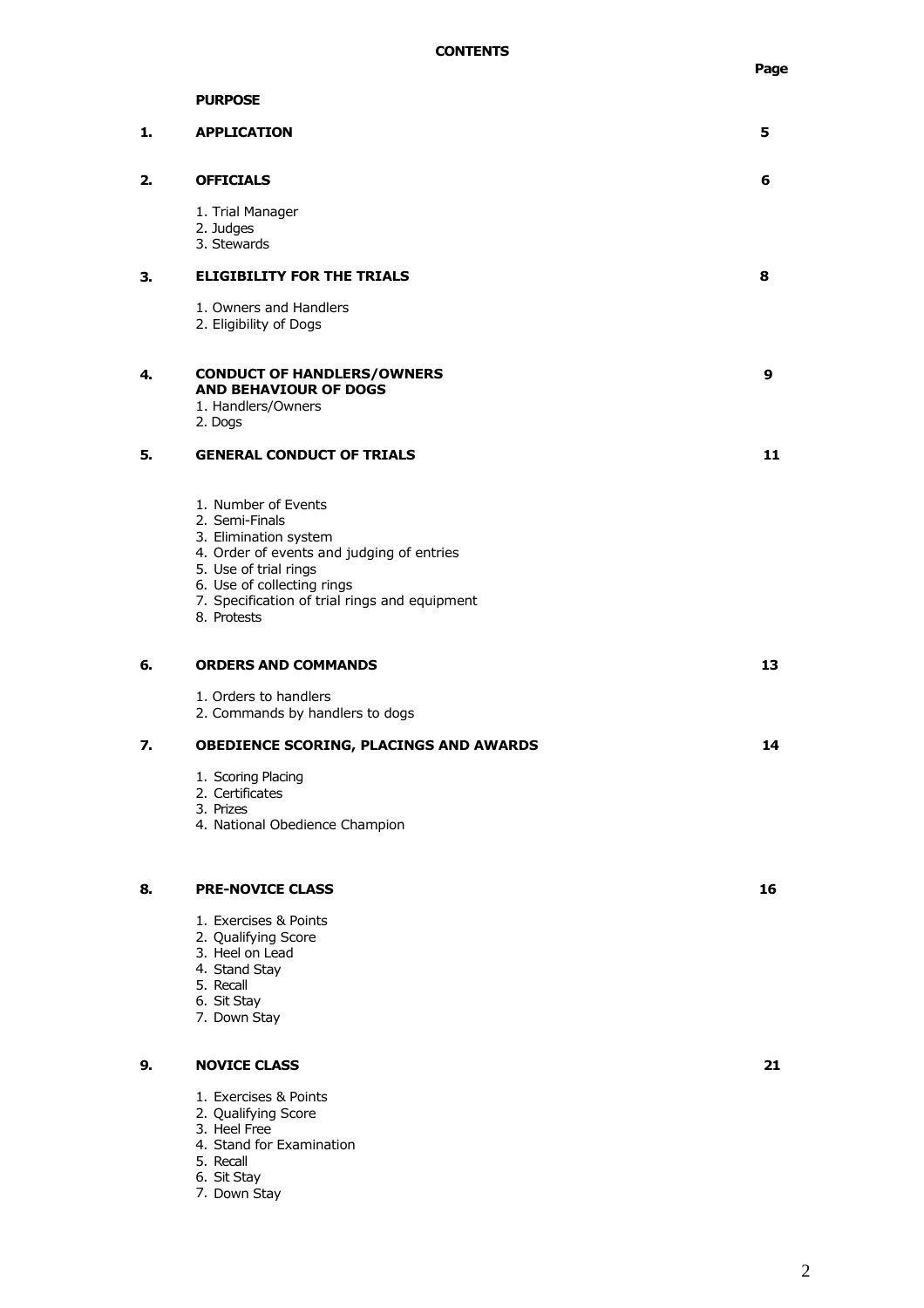## **10. INTERMEDIATE CLASS 26**

- 1. Exercises & Points
- 2. Qualifying Score
- 3. Heel Free
- 4. Stand for Temperament Test
- 5. Drop on Recall
- 6. Retrieve on Flat
- 7. Broad Jump (or optional Distance Control 3 positions)
- 8. Sit Stay (out of sight)
- 9. Down Stay (out of sight

## **11.** OPEN CLASS 34

- 1. Exercises & Points
- 2. Qualifying Score
- 3. Heel Work (include Heel in motion)
- 4. Distance Control
- 5. Send Away
- 6. Retrieve Over the High Jump (or optional Directed Retrieve)
- 7. Scent Discrimination
- 8. Sit Stay (out of sight)
- 9. Down Stay (out of sight)

## **12. UTILITY CLASS**

- 1. Exercises & Points
- 2. Qualifying Score
- 3. Scoring 4.

Placing

- 5. National Utility Champion
- 6. Seek Back
- 7. Directed Retrieve
- 8. Scent Discrimination
- 9. Directed Jumping 10. Signal Exercise
- **READY REFERENCE GUIDE**

## **Annex A: Equipment for Obedience Trials 49**

**42**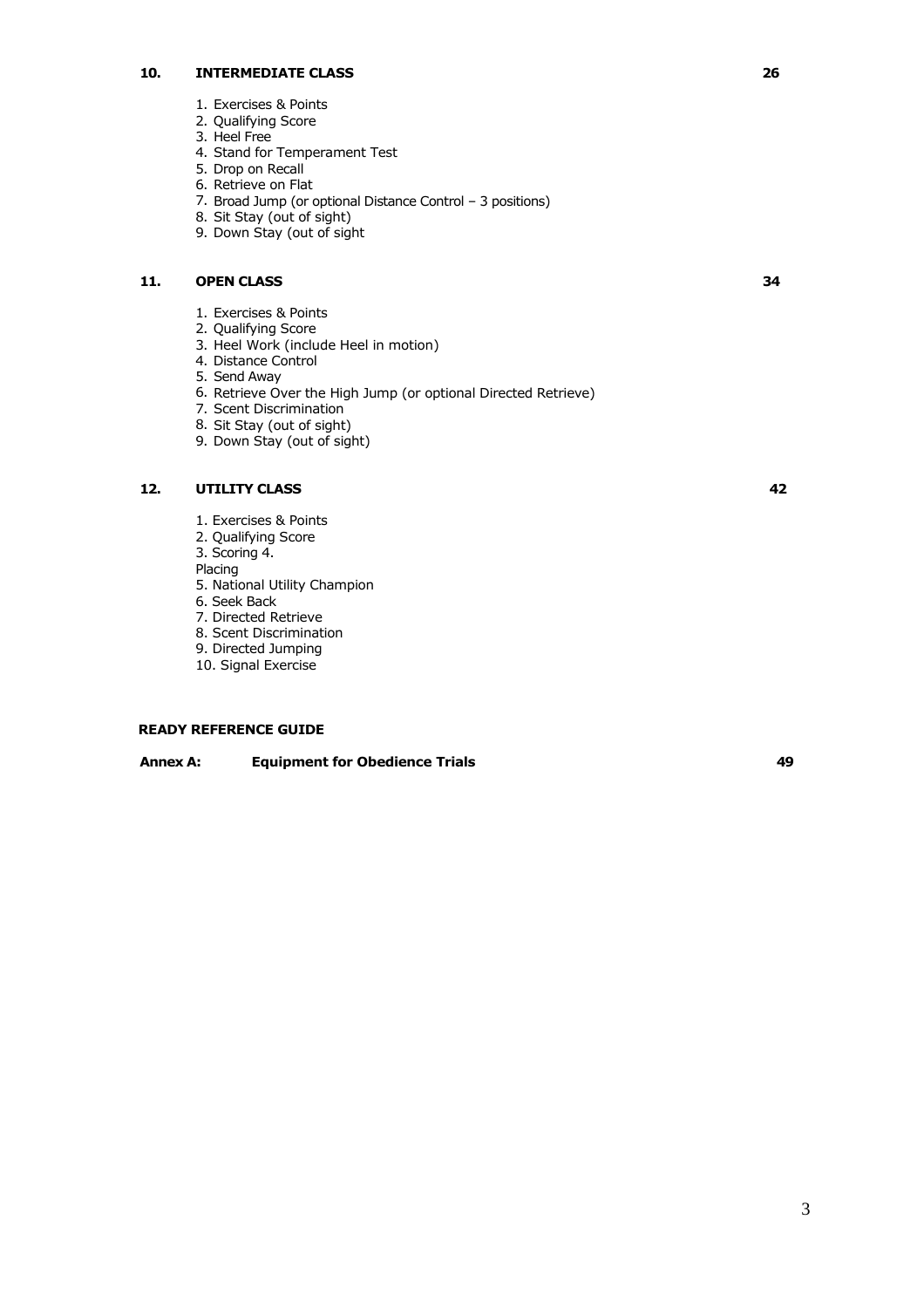## **CHAPTERS 1 - 12: OBEDIENCE & UTILITY TRIALS**

## **PURPOSE**

Obedience trials are a sport, and all participants should be guided by the principles of good sportsmanship both in and out of the ring. The purpose of obedience trials is not only to demonstrate the dog's ability to follow specified routines in the obedience ring, but also to emphasize the usefulness of the dog as a companion to man.

All contestants in a class are required to perform the same exercises in substantially the same way, so that the relative quality of the various performances may be compared and scored. The basic objective of obedience trials, however, is to produce dogs that have been trained to behave in the home, in public places and in the presence of other dogs, in a manner that will reflect credit on the sport of obedience at all times and under all conditions. The performance of dog and handler in the ring must be accurate and correct according to these Rules and Regulations.

It is also essential, however, that the dog demonstrate willingness and enjoyment while it is working, and that a smooth and natural handler be given precedence over a handler moving with military precision and using harsh commands.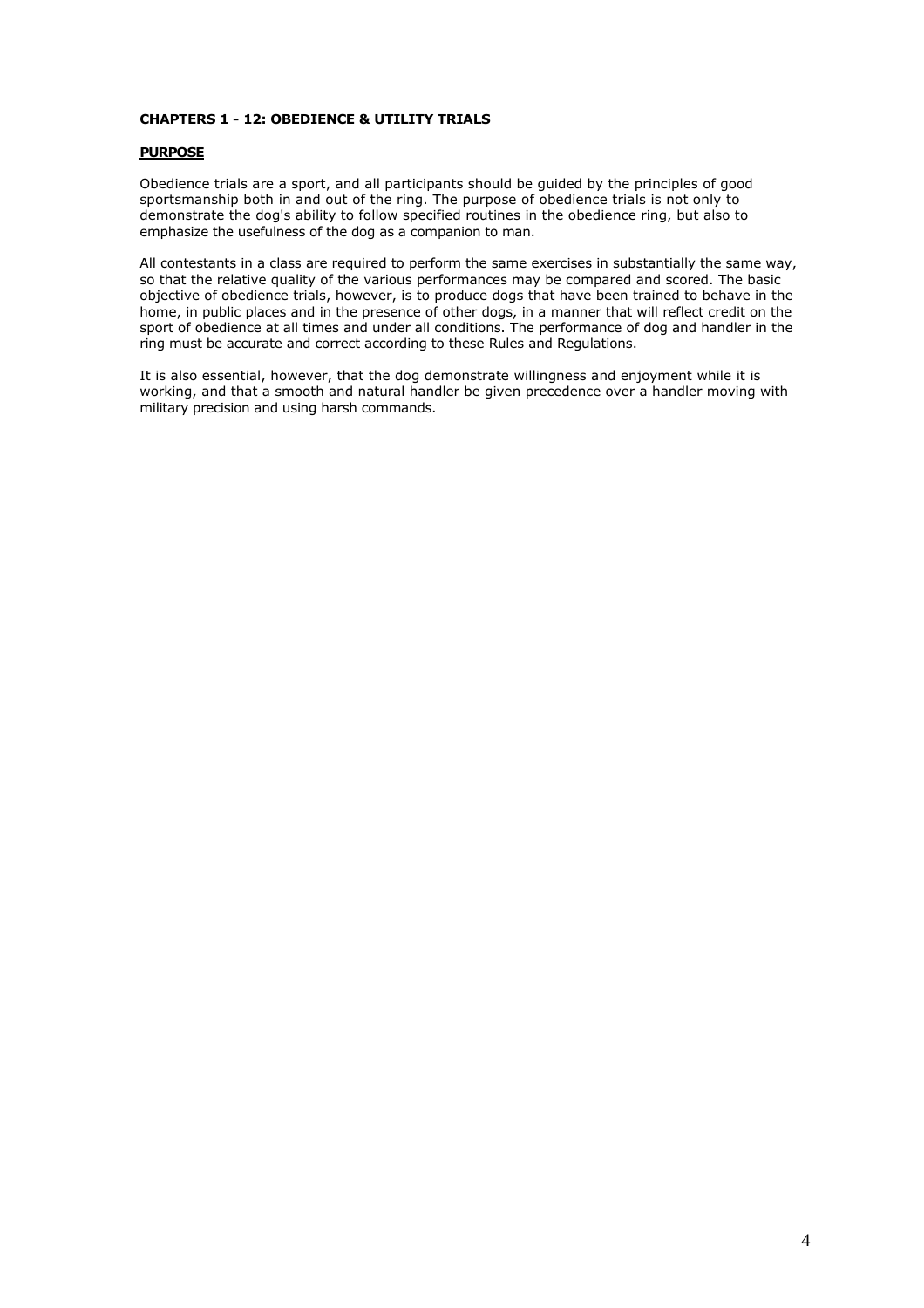## **CHAPTER 1: APPLICATION**

1. These Rules shall apply to all Obedience Trials and Utility Trials (collectively referred to as "Trials") organized by the Singapore Kennel Club (SKC).

2. The owner/handler entering a dog in an obedience trial does so at his/her own risk and agrees to abide by the Singapore Kennel Club's Rules for Obedience Trials and Utility Trials.

3. There are 4 classes of Obedience Trials, namely the Pre-Novice Class, Novice Class, the Intermediate Class and the Open Class. The Pre-Novice Class, Novice Class, Intermediate Class and the Open Class shall be jointly referred to as Obedience Classes.

4. For the Utility Trial, there is only one class.

5. The word "Event" in these Rules shall be read as a reference to any of the individual Obedience Classes or the Utility Trials.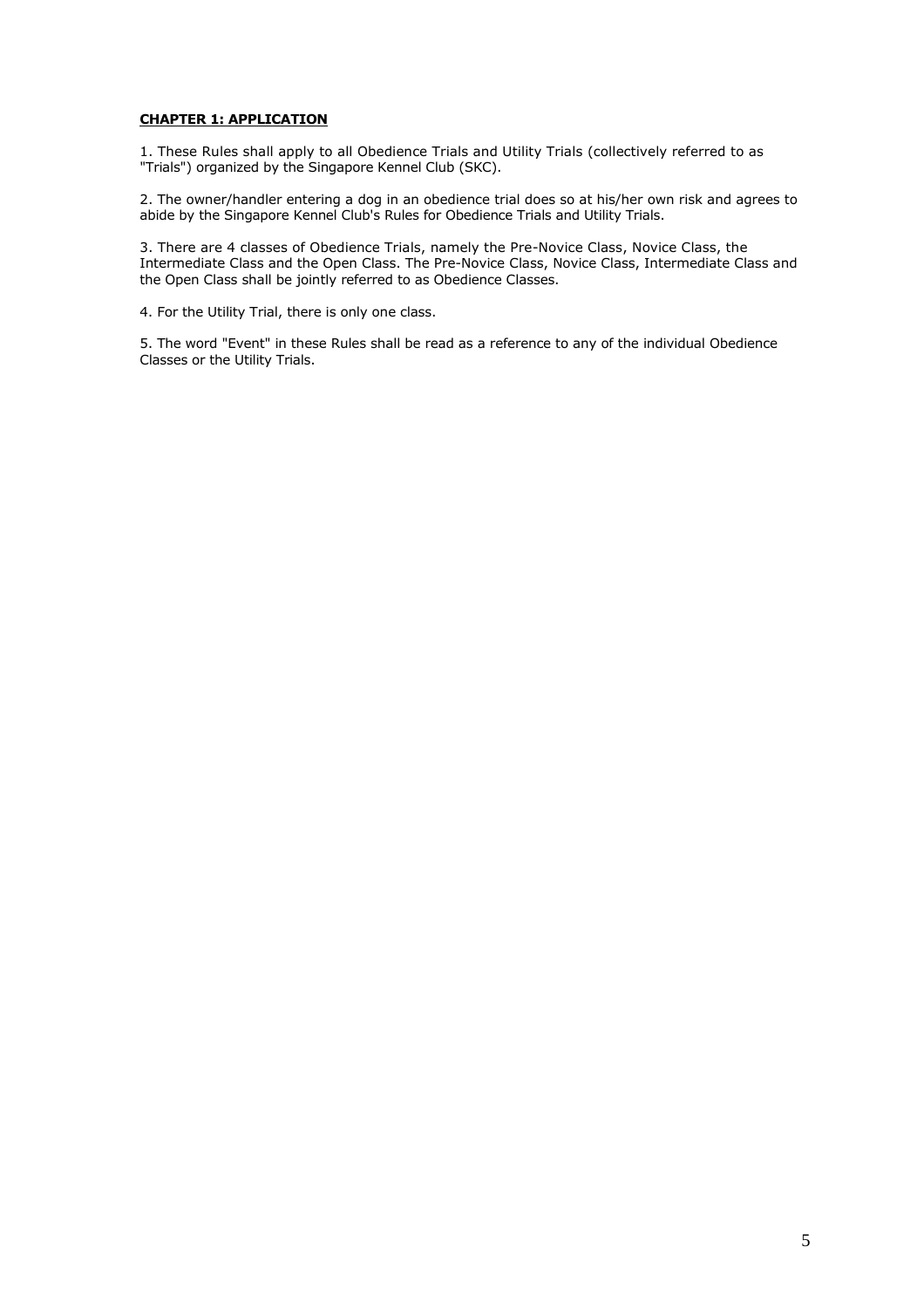## **CHAPTER 2: OFFICIALS**

#### **1. TRIAL MANAGER**

a. **Appointment:** The SKC shall appoint one or more Trial Managers for each Trial. The Trial Manager shall have overall responsibility for the control and smooth running of each Event that he officiates over.

b. **Restrictions:** The Trial Manager must not enter or handle any dog in the Events that he officiates over.

c. **Interpretation of Rules:** The Trial Manager's decision in relation to the interpretation of these Rules shall be binding on all persons involved in the Trials including Judges, handlers and owners.

d. **Abuse of dog:** The Trial Manager may disqualify any handler and the dog for the abuse of a dog on the day of the Trials, whether or not the act was committed in the Trial Ring.

e. **Powers to disqualify:** Except for Rules that specify that mandatory disqualification shall result from a breach or specify other types of consequences, the Trial Manager may at his sole discretion decide whether to disqualify a handler and dog on the day of the Trials for a breach of any of the Rules. (For specific powers see Chapter 4, Para 1f, 1j, 1k, and Para 2b)

f. **Matters not covered by Rules:** The Trial Manager may decide on any matter that is not specifically covered under these Rules. His decision on such matters shall be final.

g. **Reserve Judge:** If the appointed Judge for a Trial cannot be present for all or part of the day of the Trial due to unforeseen circumstances, the Trial Manager may select a Reserve Judge or Reserve Judges to conduct the Trials. Such Reserve Judge(s) shall be properly accredited Judges with the SKC. They will have the same powers as Judges appointed under Para 2(a) and be under the same restrictions.

## **2. JUDGES**

a. **Appointment:** The Obedience Trials Committee of the SKC, with the concurrence of the Governing Council, shall appoint the Judge(s) for all the Trials.

b. **Restrictions:** The Judge must not enter or handle dogs in the Events which he is to judge.

c. **Presence of Judge:** The Judge for an Event must always be present while all the dogs for that Event are under test, including the stay exercises.

d. **Power to disqualify:** The Judge shall have the power to disqualify handlers or dogs in the circumstances as set out in these Rules (For specific powers see Chapter 3, Para 2h; Chapter 4, Para 1j, 1k and Para 2b)

e. **Deduction of points:** The Judge is to adhere to the guidelines for deduction of points if any are specifically set out for each exercise. However, the Judge has the sole discretion as to deductions for all other faults not specifically dealt with by such guidelines.

f. **Abusive commands:** Handlers should refrain from reprimanding or using abusive or intimidating commands in the Trial Ring. Judges will penalize such acts as a penalty for misbehavior.

g. **Physical abuse of dog:** A Judge will impose a penalty up to a disqualification for any physical abuse of a dog in a Trial Ring.

h. **Praise:** Praise and petting are allowed between and after exercises. There will be a penalty for misbehavior of 10 points where any dog is picked up and/or carried in the Ring (including on the way into and out of the Ring).

i. **Removal of unruly dog:** The Judge may order the removal of any dog from a Trial Ring if it consistently disobeys its handler or whose behavior is considered by the Judge to be too unruly. A non-qualifying score in any exercise shall not itself constitute grounds to order a removal. In considering the possibility of ordering any such removal, the Judge shall be guided by the principle that all handlers and dogs should be given the opportunity to gain experience and complete all exercises.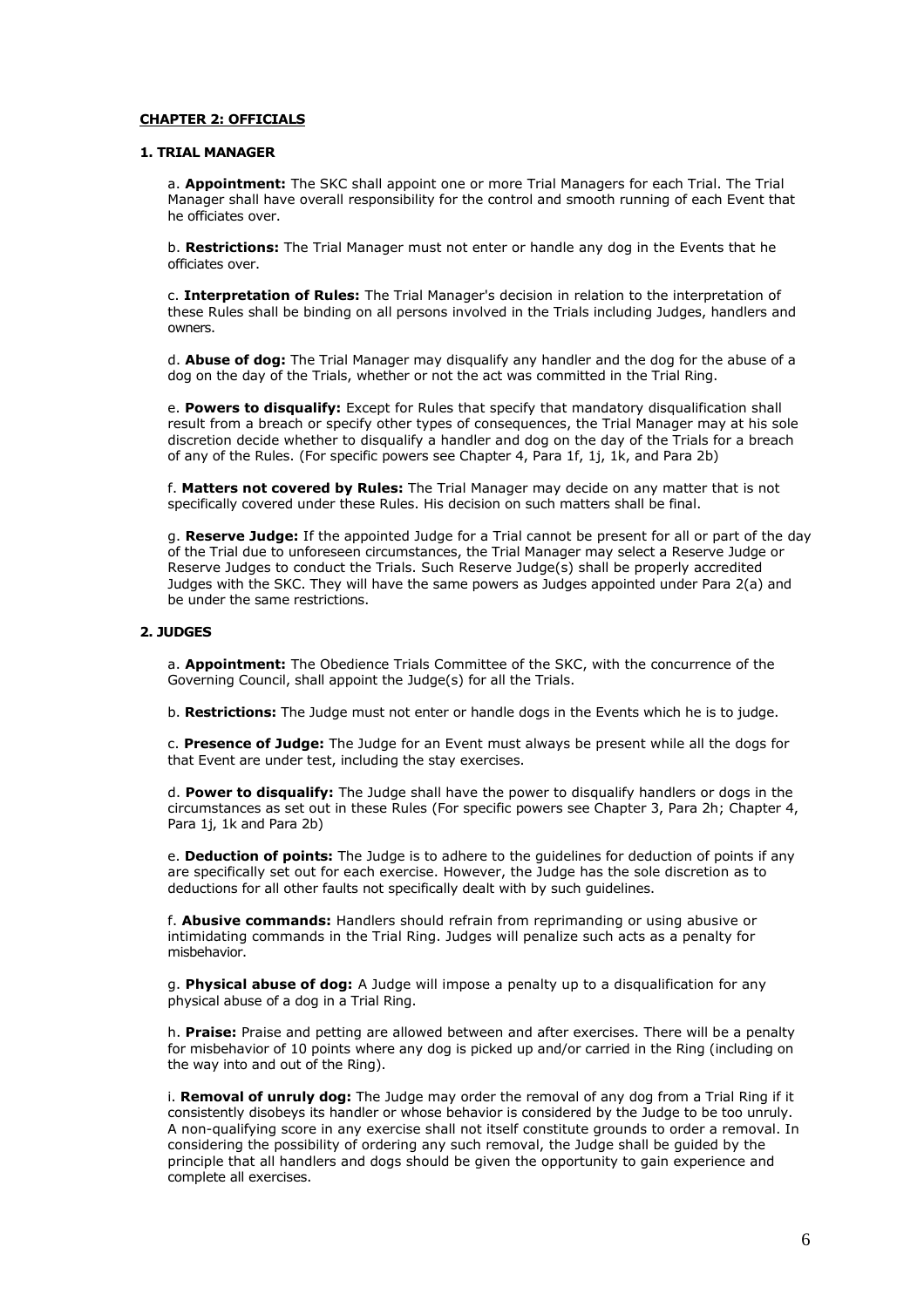j. **Re-judging:** If a dog has failed a particular part of an exercise, it shall not ordinarily be rejudged or given a second chance. However if the dog's performance was prejudiced by unusual or extraordinary conditions, the Judge may, at his own discretion, re-judge the dog on the entire exercise.

k. **Guide to judging:** The Judge must remember that he is judging the dogs only on their ability to perform the exercises set for them and not on their show points or conformation. The Judge must not be too lenient in his scoring, as dogs should not attain their titles upon work of poor quality.

## **The Judge should also look for the following points in judging:**

i. Enjoyment and willingness to work is to be desired and encouraged. Lack of willingness and enjoyment on the part of the dog must be penalized, as must lack of precision in the dog's performance. Speed alone does not necessarily indicate willingness and enjoyment.

ii. Gentleness and smoothness of handling is to be greatly desired. Roughness in handling by the handler must also be penalized.

iii. The dog should never anticipate the handler's command but wait for commands.

iv. The dog's withers should be approximately level with and reasonably close to the handler's left leg at all times when the handler is heeling his dog.

v. The handler should never be crowded by the dog.

vi. All right and left turns should be of 90 degrees and sharply executed.

vii. A dog is to sit in front of its handler when it first returns to the handler in the recalls, retrieves or jumping exercises. It should not anticipate the finish, or fail to finish.

viii. Breaking from position: When a dog sits or moves all (4) paws after the command Stay in the Stand Stay and Group Stand Stay, it is deemed to have broken from position.

## **3. STEWARDS**

a. **Appointment:** The SKC shall appoint Stewards to assist the Trial Manager and Judge in the Trials.

b. **Restrictions:** Stewards must not enter or handle a dog in any Event that they are stewarding.

c. **Assignment:** Stewards are provided to assist, and may only act on the Trial Manager's and Judge's instructions. They must not give information or instruction to owners/handlers except when the Trial Manager and/or Judge ask them to do so.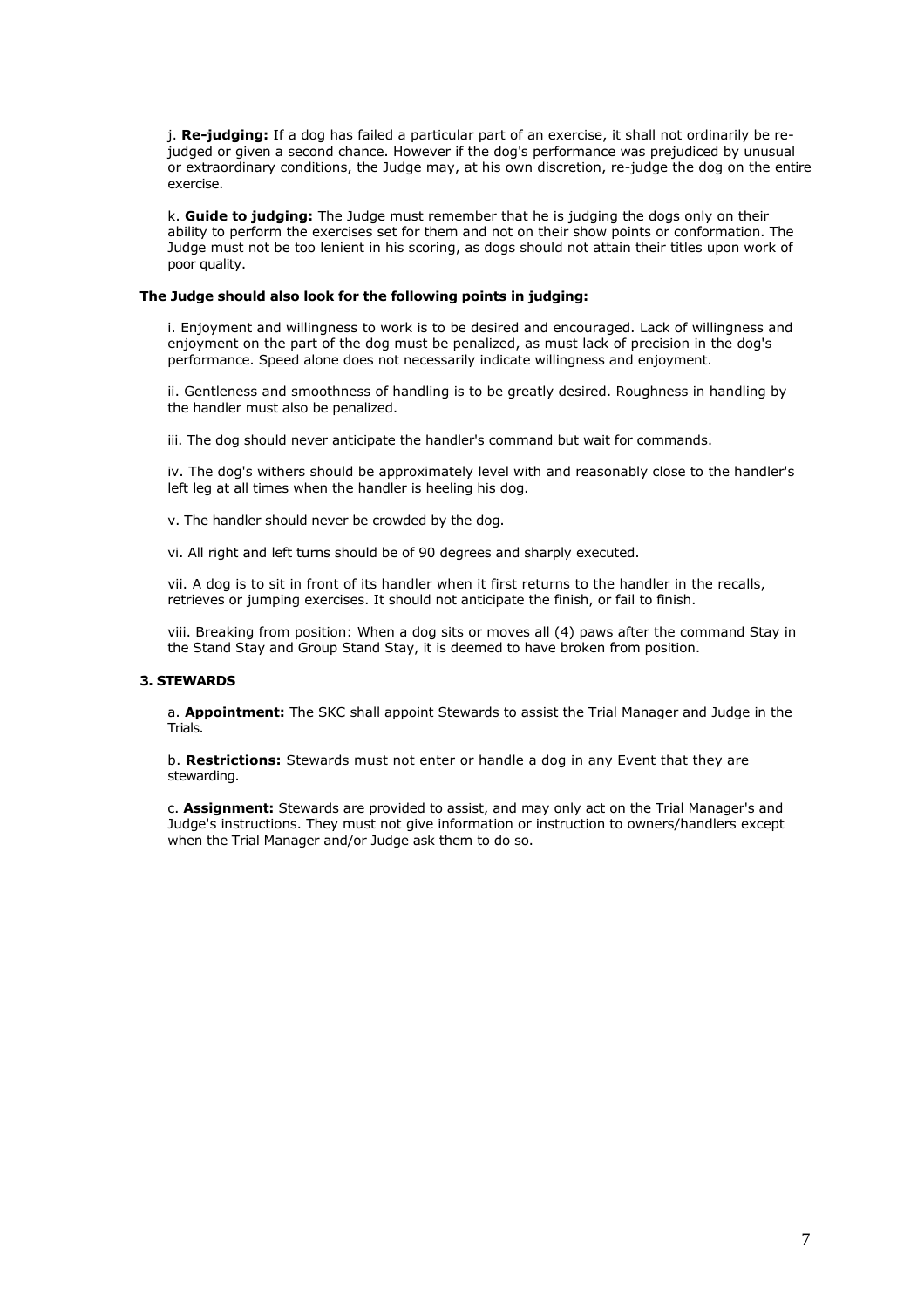## **CHAPTER 3: ELIGIBILITY FOR THE TRIALS**

#### **1. Owners and Handlers**

a. **Members of SKC or affiliated clubs:** All owners who are fully paid members of the SKC or its affiliated clubs can enter their dogs in the Trials on payment of the fees set by the SKC.

b. **Members of SKC and affiliated clubs:** As a benefit for all fully paid members of the SKC or its affiliated clubs they can participate in the Trials as handlers at no charge.

c. **Non-members of SKC or affiliated clubs:** Persons who are not members of the SKC or its affiliated clubs may enter their dogs in the Trials on paying the same fees charged to members of the SKC. However, non-member handlers shall have to pay additional fees set by the SKC.

d. **Disqualified/Suspended persons:** Persons disqualified or suspended under any of the SKC or its affiliate club's rules and regulations or under the provisions of these Rules shall not be permitted to enter their dogs for the Trials and/or cannot be handlers until such time they are no longer disqualified or suspended.

e. **Handler of dog that passes the UD class:** The handler of a dog that has passed UD class at any time will not be further permitted to handle other dogs in Pre Novice Class.

f. **Immediate family of the judge:** Immediate family member (spouse & children) of the judge must not enter the class that he/she is judging in.

## **2. Eligibility of Dogs**

a. **Pedigree and Non-pedigree:** Dogs entered for the Trials may be pedigrees or nonpedigrees. Owners of non-pedigree dogs are to pay a one time fee on entering a non-pedigree dog in its first Trial.

b. **Minimum age:** Dogs entered for the Obedience or Utility Trials must be at least six months of age on the day of the Trials.

c. **Maximum no. of Obedience Classes entered:** Each dog can be entered into maximum of 2 Obedience Classes, that is, the lower class it is entered for and the next higher Obedience Class.

e. **Maximum no. of passes in one Obedience Class:** Each dog is allowed to compete in the same class and attain a pass mark in that class a maximum of 3 times. A dog that has reached that maximum must thereafter join a higher class. This Rule does not apply to Intermediate & Open Class.

f. **No Limit to Open Class and Utility:** There is no limit to the number of times a dog can be entered for the Intermediate, Open Class or Utility.

g. **Unfit dog:** A Judge may in his sole discretion, disqualify any dog that he considers too physically or medically unfit for the Trial or from any Event. A dog that is lame in the ring at any obedience trial may not compete in the trial. Lameness is defined as any irregularity of locomotion. The Judge must determine, without a veterinarian's opinion, whether a dog is lame. No dog will be allowed to compete in the Trial if it is taped or bandaged in any way or if it has anything attached to it for corrective or medical purposes. Such a dog will be immediately excused and under no circumstances will it be judged.

h. **Optional Exercise for Intermediate & Open Class:** A dog that is unfit to perform High or Broad Jumps, due to medical conditions (hip or knee problems) may choose one of these optional exercises - (a) Distance Control for Intermediate Class; or (b) Directed Retrieve for Open Class. Note: A Veterinary medical certificate is required to verify the dog's condition.

i. **Bitches in season:** Bitches in season will not be permitted to compete in the Trials or to remain within the grounds or premises where the Trials are held. All bitches will be inspected for discharge when registering before being permitted to compete.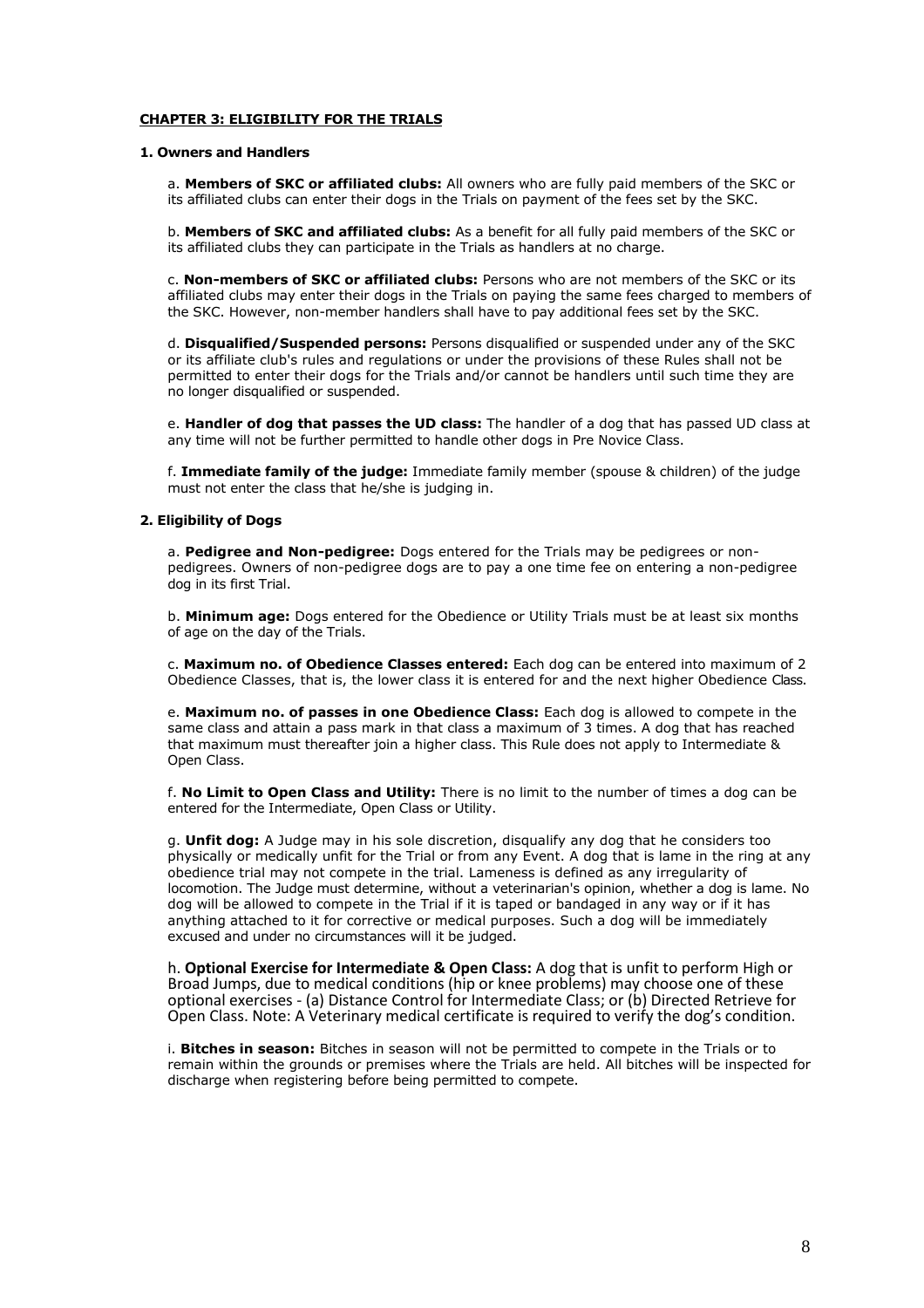## **CHAPTER 4: CONDUCT OF HANDLERS/OWNERS AND BEHAVIOUR OF DOGS**

#### **1. Handlers/Owners**

a. **Registration:** Handlers/Owners must present themselves to the Trial Secretary upon arrival at the grounds or premises of the Trials for registration.

b. **Attire:** Handlers are to be smartly attired in the Trial Ring. No Handler are not allowed to handle a dog whilst wearing shorts, Bermudas or slippers, except in outdoor trials or trials held in a non-air conditioned venue, where Bermudas are allowed. No advertisement, which in the opinion of the Trial Manager has or is likely to have a commercial objective, shall be allowed to be displayed in any form or manner by a handler in the Trial Ring. Any handler who, in the opinion of the Trial Manager dresses in an indecent or inappropriate manner may be disqualified.

c. **Dog Exhibit Numbers:** Handlers will be provided with the dog exhibit number(s). The exhibit number is to be worn when a handler is in the Trial Ring. It should be worn where it can be clearly seen.

d. **Food/Training aids:** Handlers must not bring food or any other training aids into the Trial Ring except for Leash, Check Chain or Collar. No special training collars, such as spiked, prong or electronic collars will be permitted in the ring. Nothing may be hanging from the dog's collar except ID tags. The Trial Manager shall disqualify handlers breaching this Rule.

e. **Heel Position**: The heel position applies whether the dog is sitting, standing, lying down, or moving at heel. The dog should be straight in line with the direction in which the handler is facing, at the handler's left side. The area from the dog's head to its shoulders is to be in line with the handler's left hip. The dog should be close, but not crowding, so that the handler has freedom of motion at all times.

f. **Third call:** Handlers should answer with their dogs by the third call made by the Trial Manager or Steward for the start of any Event or exercise for an Event. The Trial Manager will disqualify handlers who do not answer by the third call with their dogs.

g. **Compliance with instructions:** Handlers must wait for and adhere to the instructions or orders given by the Trial Manager, Judge or Steward.

h. **Compliance with Regulations and Standards**: In accordance with the certification on the entry form, the handler of each dog and the person signing each entry form must be familiar with the Rules for Obedience Trials and Utility Trials applicable to the class in which the dog is entered.

i. **Retiring dogs:** Handlers/Owners must seek the permission of the Trial Manager to retire their dogs if they wish to do so before they enter the Trial Ring or before the group exercises. If a handler/owner wishes to retire his dog in the course of an exercise or while in the Trial Ring, he shall do so only with the consent of the Judge.

j. **Restriction on assistance/coaching:** Handlers should not receive or ask for any assistance or be prompted or coached by persons outside the Trial Ring while performing any exercise. Any such assistance, prompting or coaching especially from trainers or owners will result in disqualification of the handler and dog.

k. **Physical Abuse of dog:** The Judge may disqualify a handler and the dog in the case of any physical abuse of a dog in a Trial Ring. The Trial Manager may also disqualify any handler and the dog for the physical abuse of a dog on the day of the Trials, whether or not the act was committed in the Trial Ring.

l. **Abusive commands:** Handlers should refrain from reprimanding or using abusive or intimidating commands in the Trial Ring. Judges will penalize such acts.

m. **Praise:** Praise and petting are allowed between and after exercises. There will be a penalty for misbehaviour of 10 points where any dog is picked up and/or carried in the Ring (including on the way into and out of the Ring.)

n. **Sportsmanship and Decorum**: Handlers and owners are to display good sportsmanship and decorum at all times during the course of any Trials and when they are within or around the premises or grounds where Trials are being held. Handlers or owners who: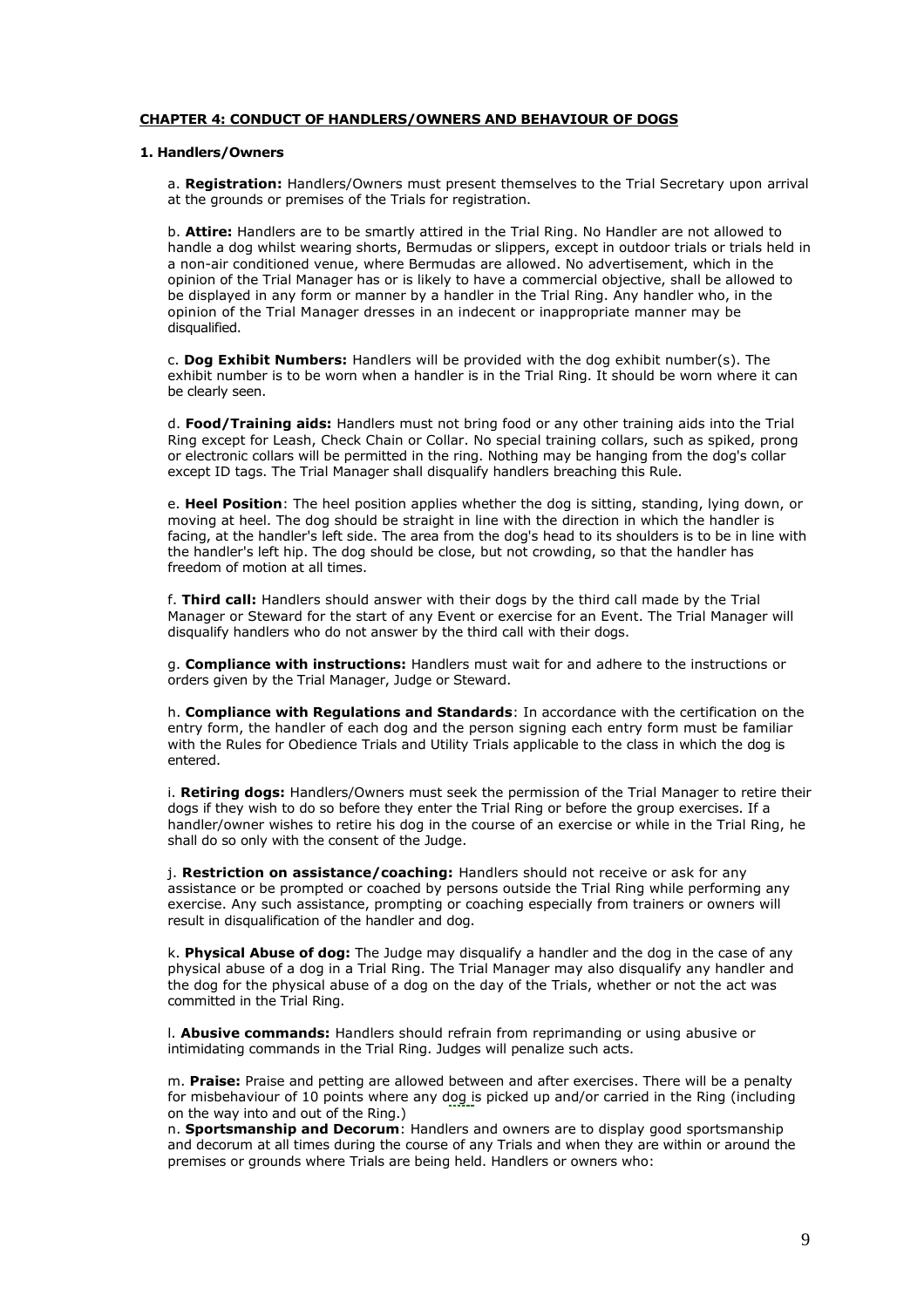- (I) use any indecent, threatening, abusive or insulting words or
- (ii) behave in any indecent, threatening, abusive or insulting manner or

(iii) distribute or display any writing, sign or other visible representation which is indecent, threatening, abusive or insulting;

against a Trial Manager, Judge, Steward, any other person assisting in the conduct of the Trials, any SKC official or any other handler/owner during the course of any Trials and when they are within or around the premises or grounds where Trials are being held shall be deemed not to have displayed good sportsmanship nor decorum. Any action being contrary to the Purpose on page 5 may result in disciplinary action being taken against the offender by the SKC Obedience Committee.

o. **Discipline:** The Obedience Committee will investigate any report of either abuse or severe disciplining of dogs on the grounds of the Trial. Any person whose conduct is in any manner prejudicial to the best interests of the sport will be dealt with promptly. This will be done after the offender has been notified of the specific charges and has been given an opportunity to be heard in his/her own defense.

p. **Suspension:** After the alleged offender has been given an opportunity to be heard, the Governing Council reserves the right to suspend any handler or owner from participating or entering a dog in a maximum of 3 future Trials if a handler or owner breaches any of these Rules or shows any conduct prejudicial to the sport. The Governing Council shall give any handler or owner notice of an intention to invoke this right to suspend and the handler or owner shall have 14 days to send a written representation or ask to give an oral representation.

## **2. Dogs**

a. **Fouling:** A dog that relieves itself in any way at any time while in the Trial Ring for judging in any class will be disqualified immediately.

b. **Attack:** Any dog that attacks a person and/or dog or shows an obvious tendency to attack while in the Trial Ring will be disqualified from the Trials at the discretion of the Judge. Any dog that attacks a person or shows an obvious tendency to attack while in the grounds or premises for the Trial will be disqualified from the Trials at the discretion of the Trial Manager.

c. **Misbehavior**: Any display of fear or any uncontrolled behavior such as continuous/excessive barking or running away from its handler must be penalized, whether it occurs during or in between an exercise, or before or after judging. The Judge and/or Trial Manager may excuse the dog from further competition in the class.

d. **Sit Stay/Down Stay**: In the event a dog breaks its position when disturbed by another dog in the above exercise, it will be allowed a re-test.

e. **In between exercises**: Handlers are not allowed to move to the new exercise position until told to do so. Handlers are also not allowed to lead their dogs by its collar or chain to the next exercise. A misbehavior penalty of 10 points will apply.

f. **Position your dog**: Handlers are not allowed to use their hands to position their dogs at the start of every exercise. Immediate disqualification applies.

g. **Left About Turns:** All left about turns must be executed with the dog at heel position in all classes, where applicable.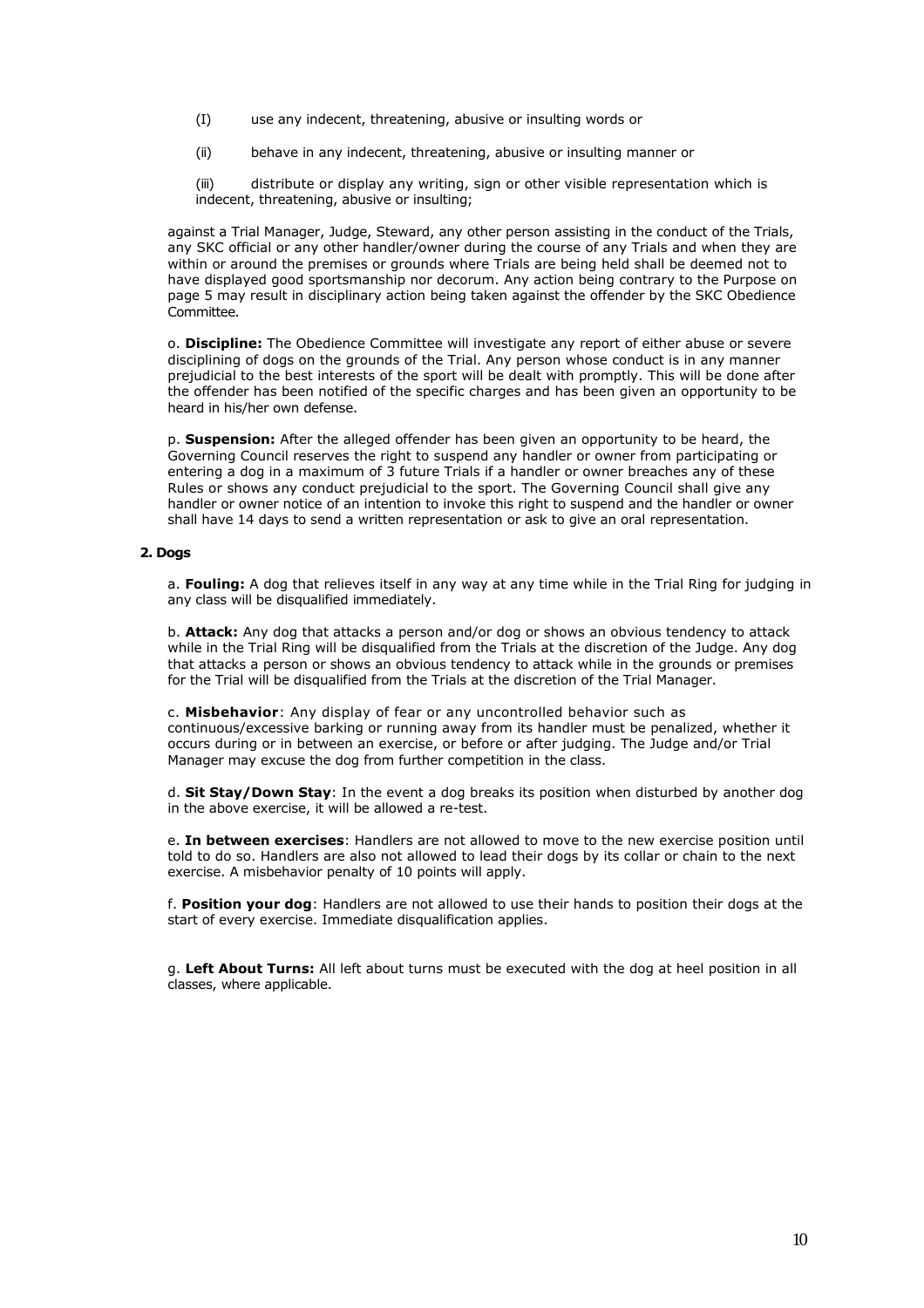## **CHAPTER 5: GENERAL CONDUCT OF TRIALS**

**1. No. of Events:** The Governing Council on the recommendations of the Obedience Trials Committee shall decide on the types of Events to be offered at a Trial.

**2. Limitation of Entries:** If the SKC anticipates an entry in excess of its facilities for a sanctioned trial, it may limit entries in any or all classes to a reasonable and manageable number, for example 30 in Pre-Novice, 30 in Novice, 20 in Intermediate, 20 in Open, 10 in Utility etc. Prominent announcement of such limits will appear on the entry forms for the Trials. This announcement will state that entries in one or more specified classes will automatically close when certain limits have been reached, even if this occurs before the official closing date.

**3. Elimination System:** The Obedience Trial Committee shall decide whether the Elimination System is to be imposed for certain events at a Trial instead of a limitation of entries as stated above in Para 2. The Elimination System is when a dog attains a zero in an exercise; it is immediately eliminated from the trial and will not be allowed to continue with the rest of the exercises.

## **4. Order of events and judging of entries**

a. **Change in times for events:** The SKC reserves the right to vary the time at which any Event is to be judged, provided that no Event is to be judged earlier than the original reporting time for handlers and dogs for that Event unless all handlers and dogs are available.

b. **Order of judging dogs:** The order in which dogs are judged will be based on the running order of exhibit numbers; but the order may be varied at the sole discretion of the Trial Manager. Any request by a handler/owner for a change in the running order must be substantiated with good reasons to the Trial Manager.

c. **Positions in group exercises:** Positions of dogs in group exercises will be based solely on the running order of the exhibit numbers. For handlers with more than 1 dog entered in the same class, he has to appoint a stand-in handler for the group stay exercises, Requests for a change in position or to be judged in a separate group exercises may be made to the Trial Manager prior to the commencement of the class. This will be allowed subjected to the no of dogs entered in the class and availability of time. The Trial Manager's decision will be final.

d. **Minimum no. for group exercises:** Group exercises should consist of a minimum of three dogs. If there are insufficient entries, the Judge may use stand-in dogs to make up the minimum number. The number of stand-in dogs shall be at the discretion of the Judge. These dogs may be left on lead and handlers may stay with such stand-in dogs.

## **5. Use of Trial Rings**

a. **Only for judging:** Handlers and their dogs shall be permitted to enter or use the Trial Rings only for the purpose of being judged. Use of Trial Rings for other purposes such as practice may be allowed in certain instances, but only with the permission of the Trial Manager who shall accord equal opportunity for such use for all trialers.

b. **Permitted entry only when called:** A handler and dog will enter the ring only when the dog's exhibit number or the handler's name is called. When so called, the handler and dog shall proceed and stand at the designated start point.

c. **Use of leash:** All dogs must be kept on leash and must be brought into and taken out of the Trial Ring on leash. Dogs must be kept on leash in the Ring when brought in to receive prizes and awards, and when waiting in the collecting ring before and after exercises. It must be of fabric or leather and need only be long enough to provide adequate slack during the Heel On Lead exercise. In exercises that require a dog to be off leash, the leash will be taken off and handed to a Steward where appropriate at the starting point.

## **6. Use of Collecting Rings**

a. **Only handlers and their dogs permitted:** Only handlers and their respective dogs may enter a Collecting Ring for the purposes of awaiting their turn in an Event they are entered for.

b. **Practicing in the Collecting Ring:** Handlers are not allowed to practice in the Collecting Ring at any time.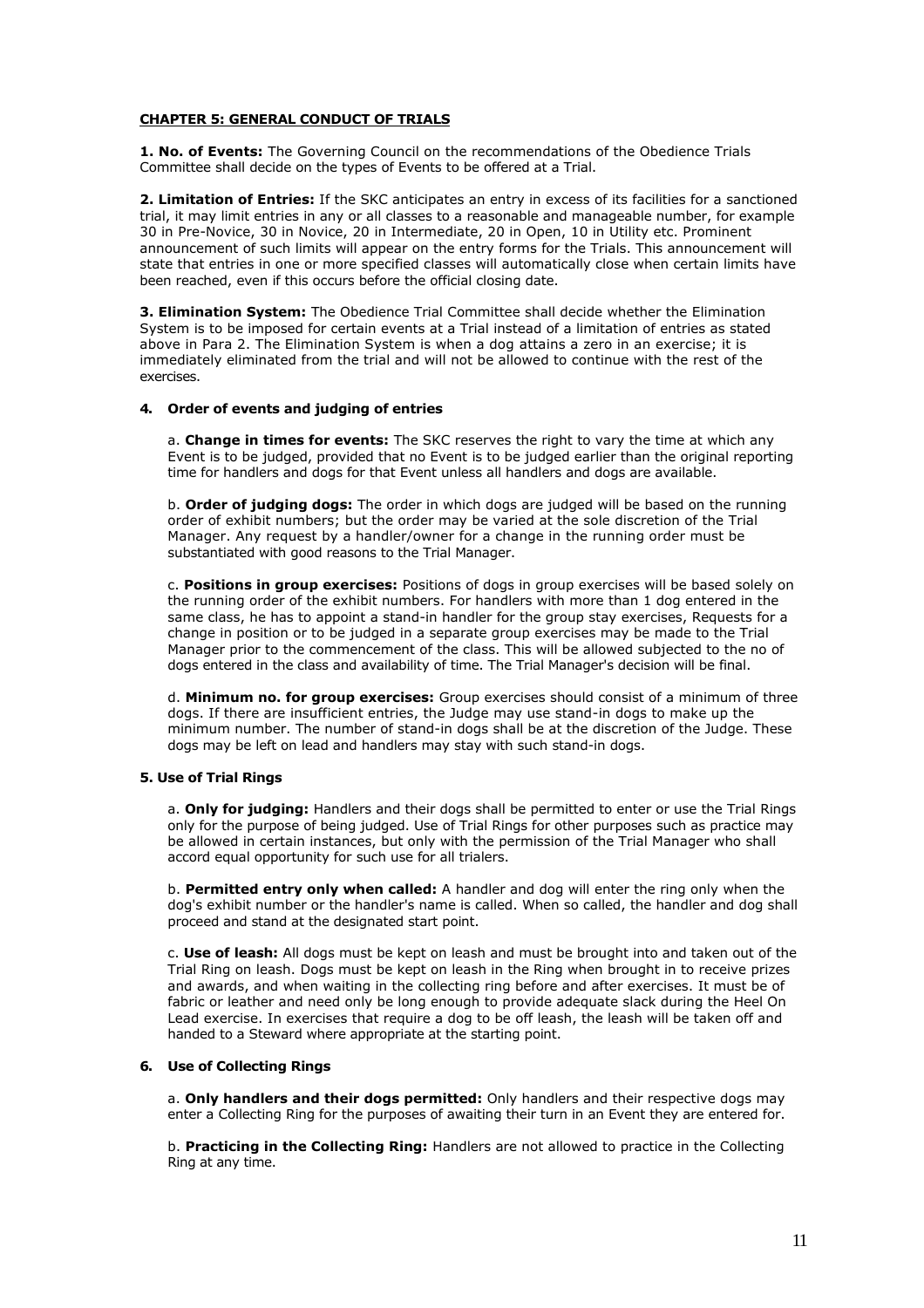## **7. Specification of Trial Rings and Equipment**

a. **Outdoor Trial Ring:** The minimum size of an Outdoor Trial Ring shall be 30 meters by 15 meters.

b. **Indoor Trial Ring:** The minimum size of an Indoor Trial Ring shall be 15 meters by 10 meters. The jumping areas shall be covered with matting or other non-slip surface.

c. **Specification of equipment:** All equipment necessary for the proper conduct of the Trials shall be provided by the SKC. The Judge must inspect and approve all equipment used in the Trials. See Annex A for recommended specification of equipment.

\*Handlers shall provide their own dumbbells or other equipment as specified, if necessary for an exercise.

The dumbbell shall be made of plastic, wood and/or metal. Apart from numbering stickers it shall not be covered with any other foreign material. The weight and shape of the dumbbell should be in proportion to the size and/or breed of the dog.

For the scented articles, handlers are to have 15 identical articles available for each exercise. The scented articles should be cloth articles of one colour and size (at least 25-cm square) folded by half and the rolled-up. Each end will then be secured by rubber-band of identical colour at a distance of 1 to 1.5 inches from the ends.

#### **8. Protests**

a. **To use forms:** Handlers/Owners are not to approach the Judge directly when there is a dispute or to make protests.

b. **Time period for lodging protests:** A person can only submit his/her protests pertaining to an Event in which he has participated as a handler/owner. Any such protest shall be lodged with the Trial Manager orally as soon as possible after the incident or matter relating to the protest is known to the handler/owner. All protests must also be submitted in writing to the SKC Obedience Committee within the next working day after the Trial.

c. **Protest fee:** A protest fee of \$100.00 shall be paid at the time of making any protest. Such fees shall be refunded if the protest is upheld.

d. **Protest Committee:** The protest shall be heard by a Protest Committee comprising of the Trial Manager and at least two members of the SKC Obedience Committee. The Protest Committee shall meet as soon as practicable after any protest is received.

e. **No appeals:** No appeals against the decision of the Protest Committee will be entertained.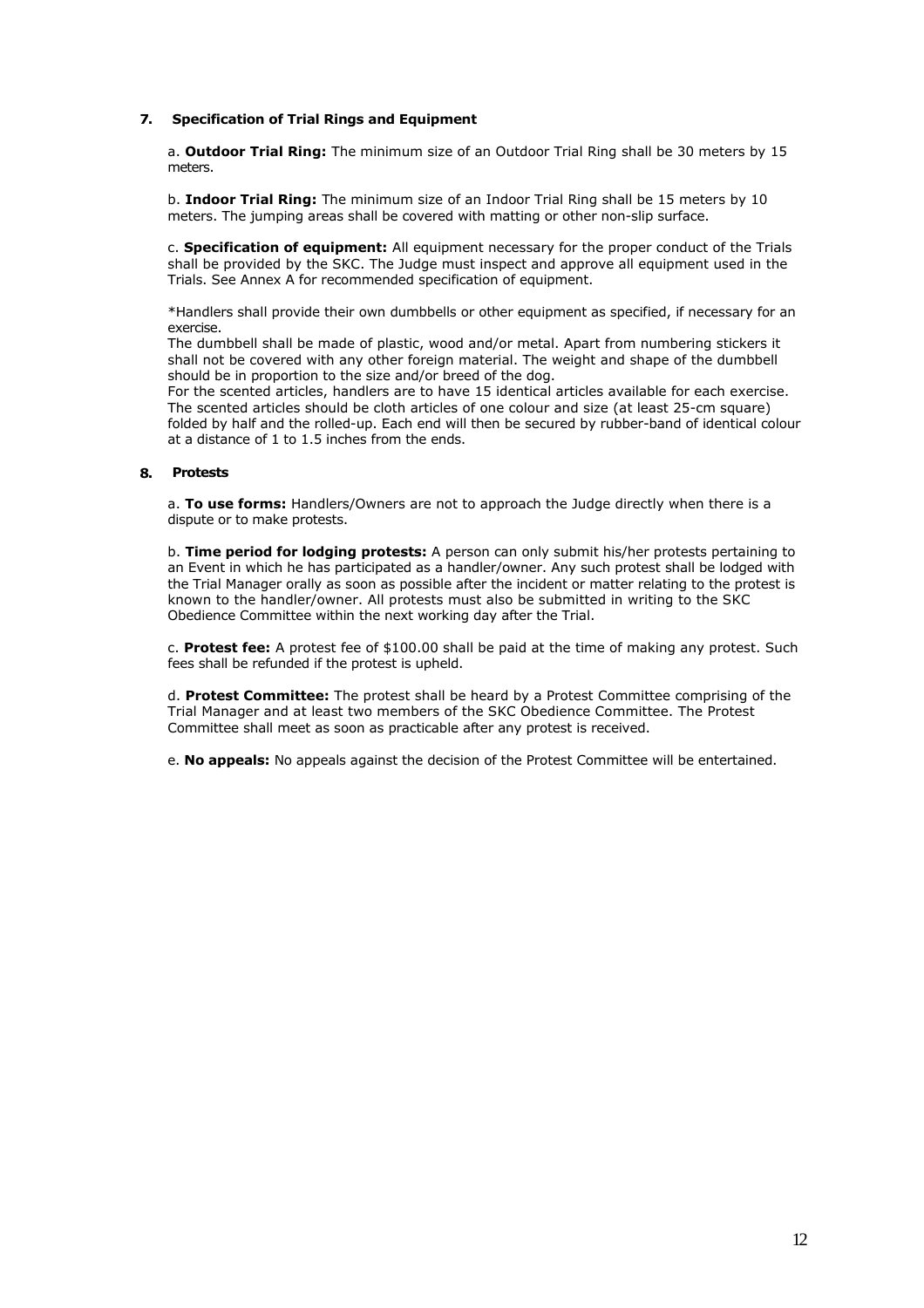## **CHAPTER 6: ORDERS AND COMMANDS**

## **1. Orders to Handlers**

a. **English Language:** All verbal orders will generally be given by the Judge or Steward in the English Language. A Judge or Steward may give verbal orders in any other language; but shall not be obliged to do so.

b. **Physical signal:** Handlers are entitled to be notified in advance if an order from the Judge/Steward is to be given by way of a physical signal instead of a verbal order.

c. **Start and end of exercises:** Prior to the start of each exercise, the Judge/Steward will ask the handler, "Are you ready?" The Handler is to clearly acknowledge the Judge's request. An exercise is completed and the judging for that exercise will end only when the Judge/ Steward orders "Exercise Finished". Details of other orders to handlers are set out at the description of each Event.

## **2. Commands by Handlers to Dogs**

In these Rules, the terms relating to commands shall have the following meanings:

- a. Where the word "**commands**" appears in specific exercises, it will mean verbal command and/or signal used simultaneously unless otherwise specified.
- b. Where the word "**restricted command"** appears in specific exercises, it will mean a verbal command or signal and not both together.
- c. One command only is given to the dog for a specific action on the part of the dog. The verbal command must be a single word.
- d. The command may be given by the use of the handler's voice and/or specific action of the handler in the form of a signal.
- e. A signal should be a single gesture of the arms and/or hands only, which must be promptly returned to their pre command position. Signals must be inaudible and must not touch the dog.
- f. Any unusual noise (e.g. Whistling), prolonged or extended sign or movement of the Handler may be considered by the Judge as an 'extra signal', or 'extra command'.
- g. Language: English is the default language for all verbal commands. Handlers may give verbal commands to their dog in any language provided this is made known to the Judge prior to the start of the first exercise in the class.
- h.**Delay in Commands**: The Handler must wait for the Judge and/or Steward to give the various orders and will then respond to the order without delay. Failure to comply with this Rule must incur a penalty.
- i. **Excessive verbal commands:** Any extra verbal utterances, made by a handler may be deemed by a Judge to be additional commands, especially at the Open Class and Utility Trials. The Judge will not permit any handler to use excessive verbal commands, to move toward the dog to correct it or to practice any exercise in the Trial Ring at any time. Any handler who does so will be disqualified. A dog whose handler disciplines it in the Trial Ring will be disqualified.

## **j. Use of dog's name:**

(i) In all other classes, a dog's name is to be used only once immediately before any command at the commencement of any exercise, where specified. A breach of this rule will be considered as an extra command.

(ii) A dog that responds to its name without waiting for the command will be considered as having anticipated the command. The dog should never anticipate the handler's directions, but will wait for the appropriate commands.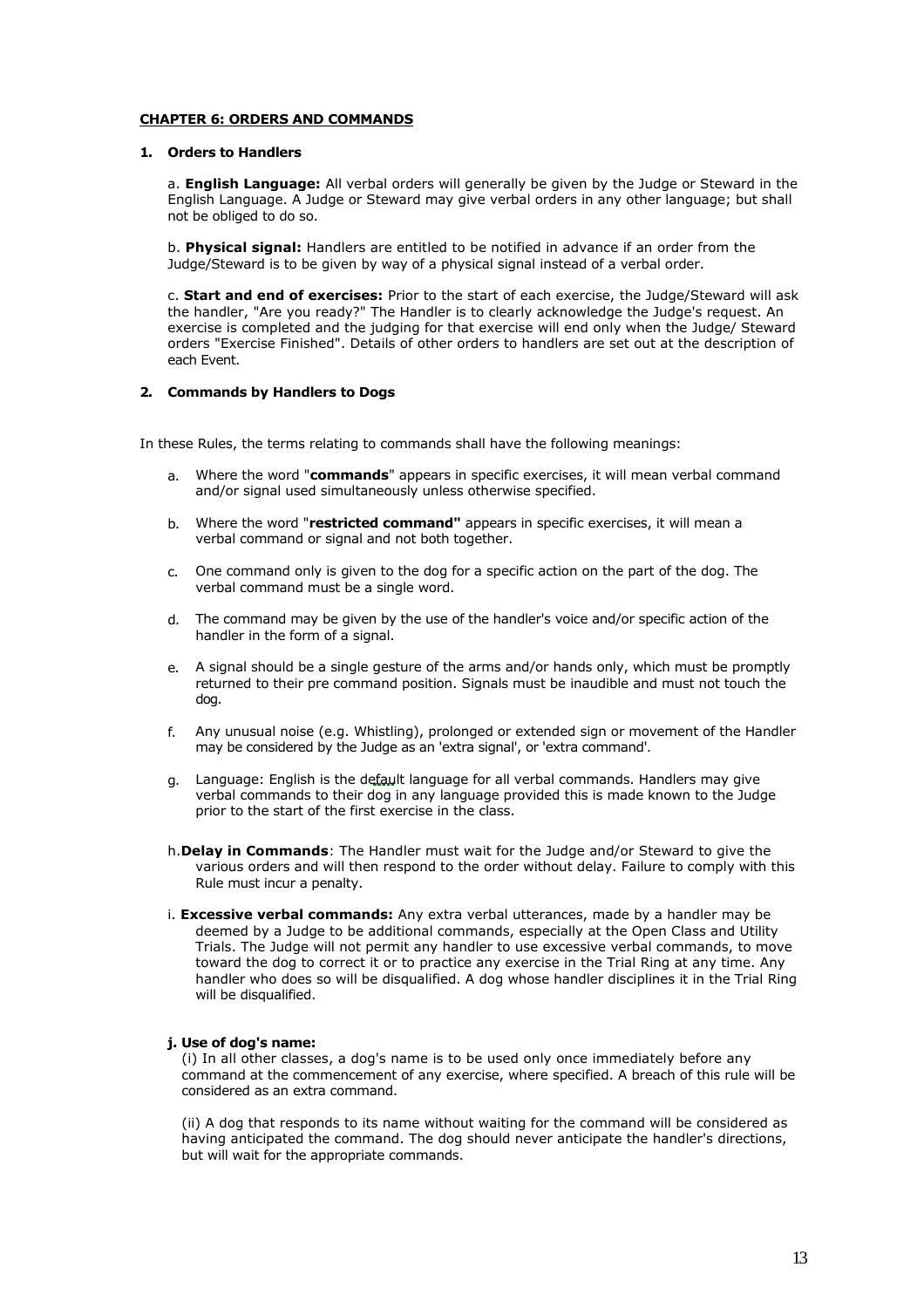## **CHAPTER 7: OBEDIENCE SCORING, PLACINGS AND AWARDS**

## **1. Scoring**

a. **Zero**: No points awarded.

b. **Substantial Deductions**: Any number of points over 20% and up to 50% of the maximum points allocated for an exercise.

c. **Minor Deductions**: Any number of points up to 20% of the maximum points allocated for an exercise.

d. **Score Sheets:** Each score sheet shall be signed by the Judge who must personally indicate the points on the score sheet at the conclusion of each exercise. The Judge should hand or read the score sheet to the Steward immediately after each sheet is completed.

e. **Explanations and Errors**: The Judge is not required to explain his/her scoring and need not enter into a discussion with a dissatisfied handler. Any interested person who thinks that there may have been a numerical error or an error in identifying a dog may report the facts to one of the stewards or to the Trial Manager so that the matter may be checked.

## **2. Placing**

- a. For all placing, a passing score for that Obedience Class must be attained.
- A passing score means that the dog has:
	- (i) Earned more than 50% of the points for each exercise
	- (ii) Met the qualifying score for that Obedience class

| <b>SCORE</b><br><b>PRE NOVICE</b> | <b>OUALIFYING SCORE</b><br>75 | <b>TOTAL</b><br>100 |
|-----------------------------------|-------------------------------|---------------------|
| <b>NOVICE</b>                     | 80                            | 100                 |
| <b>INTERMEDIATE</b>               | 150                           | 200                 |
| OP EN                             | 160                           | 200                 |

b. **No equal placing:** Two or more separate dogs shall not be placed equal in any award. In the event of a tied score the placing shall be decided by a count-back of the sum of points awarded in the following manner for each of the Obedience Classes:

| <b>PRE NOVICE</b> | HEEL ON LEAD PLUS RECALL       |
|-------------------|--------------------------------|
| <b>NOVICE</b>     | HEEL FREE PLUS RECALL          |
| INTFRMFDIATF      | HEEL FREE PLUS DROP ON RECALL  |
| <b>OP FN</b>      | HEELWORK PLUS DISTANCE CONTROL |

c. **Run-offs:** Alternatively, the judge may conduct run-off(s) in any exercise(s) he selects until separate placing can be made.

## **3. Certificates**

a. A certificate of passing will be awarded to all dogs that pass in any Obedience Class.

A 'Novice Obedience Dog' (NOD) Certificate will be awarded to any dog that receives a passing score in the Novice Class under 3 different judges.

An 'Intermediate Obedience Dog' (IOD) Certificate will be awarded to any dog that receives a passing score in the Intermediate Class under3 different judges.

An 'Obedience Dog Excellent' (ODX) Certificate will be awarded to any dog that receives a passing score in the Open Class under3 different judges.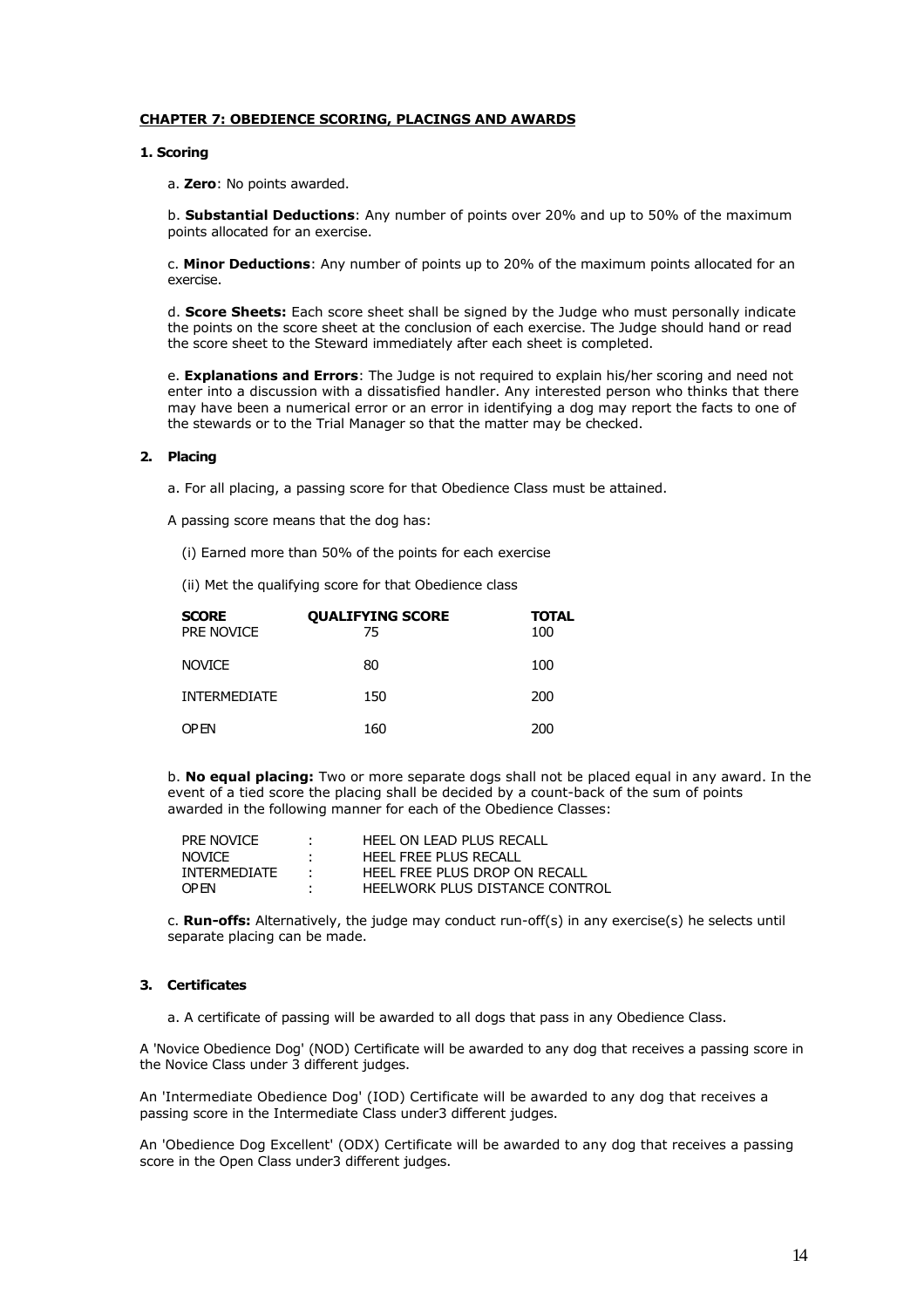An 'Obedience Champion' (OCH) Certificate will be awarded to any dog that has won first in the Open Class under 3 different judges.

**4. Prizes:** The prizes to be awarded will be based on the number of dogs that were entered and actually judged in any particular Obedience Class:

a. Less than 5 dogs per Obedience Class - 1st, 2nd prizes

- b. 5 or more dogs per Obedience Class 1st, 2nd & 3rd prizes
- c. 8 or more dogs per Obedience Class 1st, 2nd, 3rd & 4th prizes

#### **5. National Obedience Champion**

a. **Eligible Classes:** The award is for dogs at the Intermediate and Open Class only. The title is awarded by calendar year. No points for the awarded will be earned at Pre-Novice & Novice Classes.

b. **Minimum entries:** Points will be awarded only if there are at least 3 dogs entered and actually judged in the particular Obedience Class on the Trial date.

c. **Point system:** Points to be awarded for Intermediate and Open Classes are as follows:

INTERMEDIATE CLASS: First - 50 points Second - 35 points Third - 25 points Fourth - 15 points

OPEN CLASS: First - 100 points Second - 70 points Third - 50 points Fourth - 30 points

d. **Run-offs:** In the event of a tie on points after the final Trial of the year, a run-off on Heel exercise (additional exercises if necessary) at the last trial of the year to determine the winner. If the dogs that are tied on points after the final Trial of the year are not all present at the final Trial, the Obedience Committee reserves the right to decide whether there is a need to conduct a run-off at a alternative date to determine the winner.

e. **Trialing 2 classes on the same day:** If a dog competes in 2 classes on the same day, points will be awarded to only 1 class, the class with the higher points.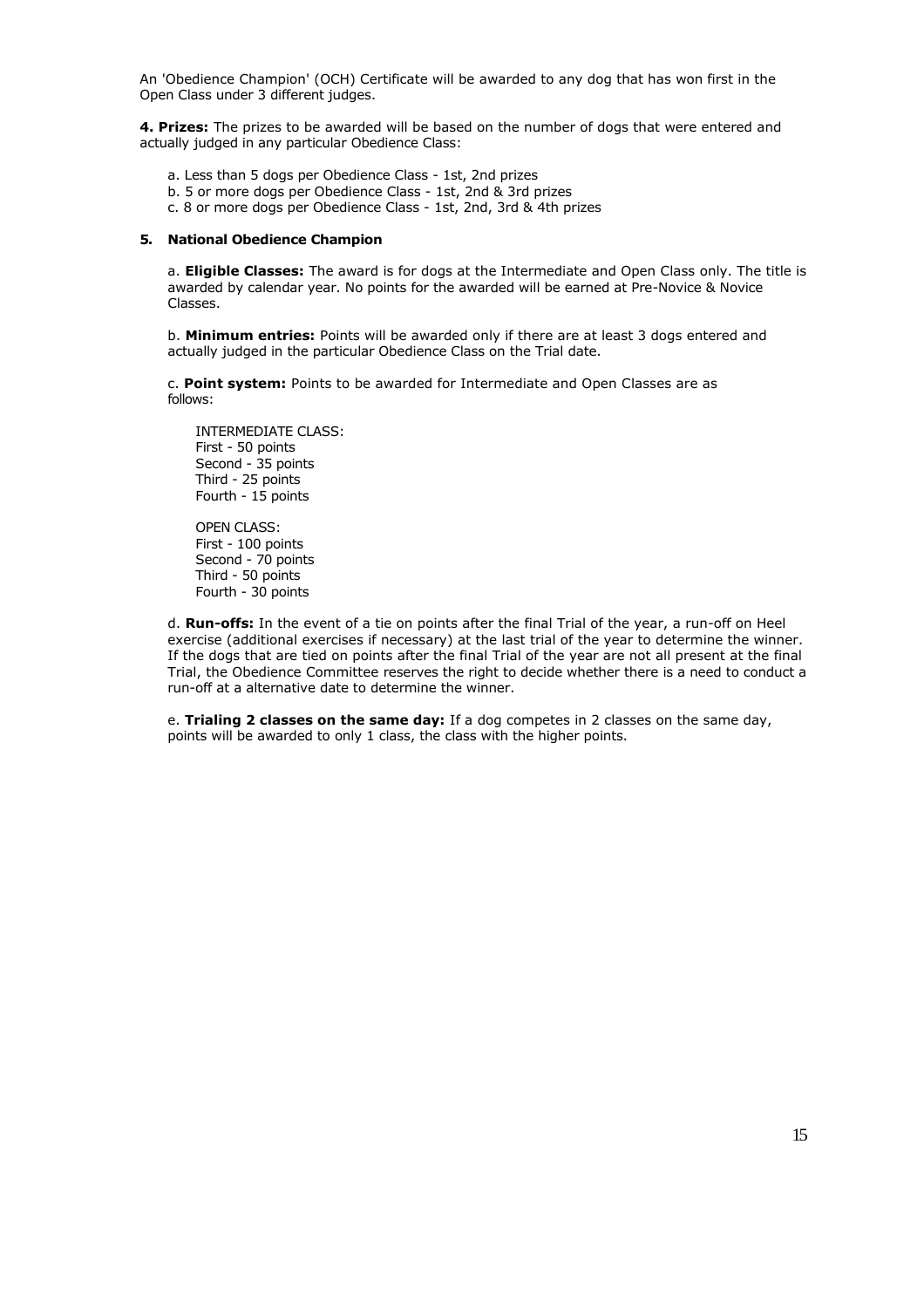## **CHAPTER 8: PRE-NOVICE CLASS**

1. The respective exercises for the Pre-Novice Class and the maximum points for each of the exercises are as follows:

| Exercises         |        | Points |
|-------------------|--------|--------|
| Heel on lead      |        | 45     |
| Stand stay        |        | 10     |
| Recall            |        | 25     |
| Sit stay (30 sec) |        | 10     |
| Down stay (1 min) |        | 10     |
|                   | Total: | 100    |

2. The **qualifying score** shall be **75** points. (To attain a Passing Score, refer to Chap 7, Para 2a for definition and criteria to be met)

#### 3. **Heel on lead Maximum Points: 45**

#### A. Principal features

Dog and handler are to work as a team.

#### B. Orders from the Judge/ Steward

Are you ready - Forward - Right turn - Left turn - Right about turn - Fast pace – Slow pace - Normal pace – Halt (automatic sit)  $=$  Exercise finished. These orders may be given in any sequence and may be repeated

## C. Types of commands permitted

Commands can be used. The name of the dog should be used only at the start of the exercise.

## D. Description of exercise

a. The handler will be asked "Are you ready?" On order of "Forward", the handler gives the dog a command to heel and at the same time commences walking at the directed pace.

b. When ordered to move at a "Fast pace" or "Slow pace" the handler and dog must move forward at a noticeably faster or slower speed than "Normal Pace". The pace at which a dog is to be worked should be proportionate to the size and breed of the dog.

c. The handler shall command the dog accordingly when ordered to make a "Right Turn", "Left Turn", "Right About Turn".

d. At each order from the Judge to "Halt", the handler must stop and the dog must sit smartly at heel and not move until next ordered to do so

e. Handlers should use sufficient length of lead to give freedom of movement and show a distinct loop at all times. The dog should not be guided by tugging or jerking with the lead.

#### E. Guidelines to Deductions

Zero

If a dog is unmanageable, or if its handler constantly controls its performance by tugging on the lead, or is adapting to the pace of the dog.

## **Substantial**

Failure to change pace noticeably for slow and fast pace or lagging, heeling wide, forging, or crowding. [Deduction of 9 to 20 points]

## Minor

For poor sits, for occasional guidance with the lead and for other imperfections in heeling. For any failure to take up the starting position promptly. [Deduction of 1 to 8 points]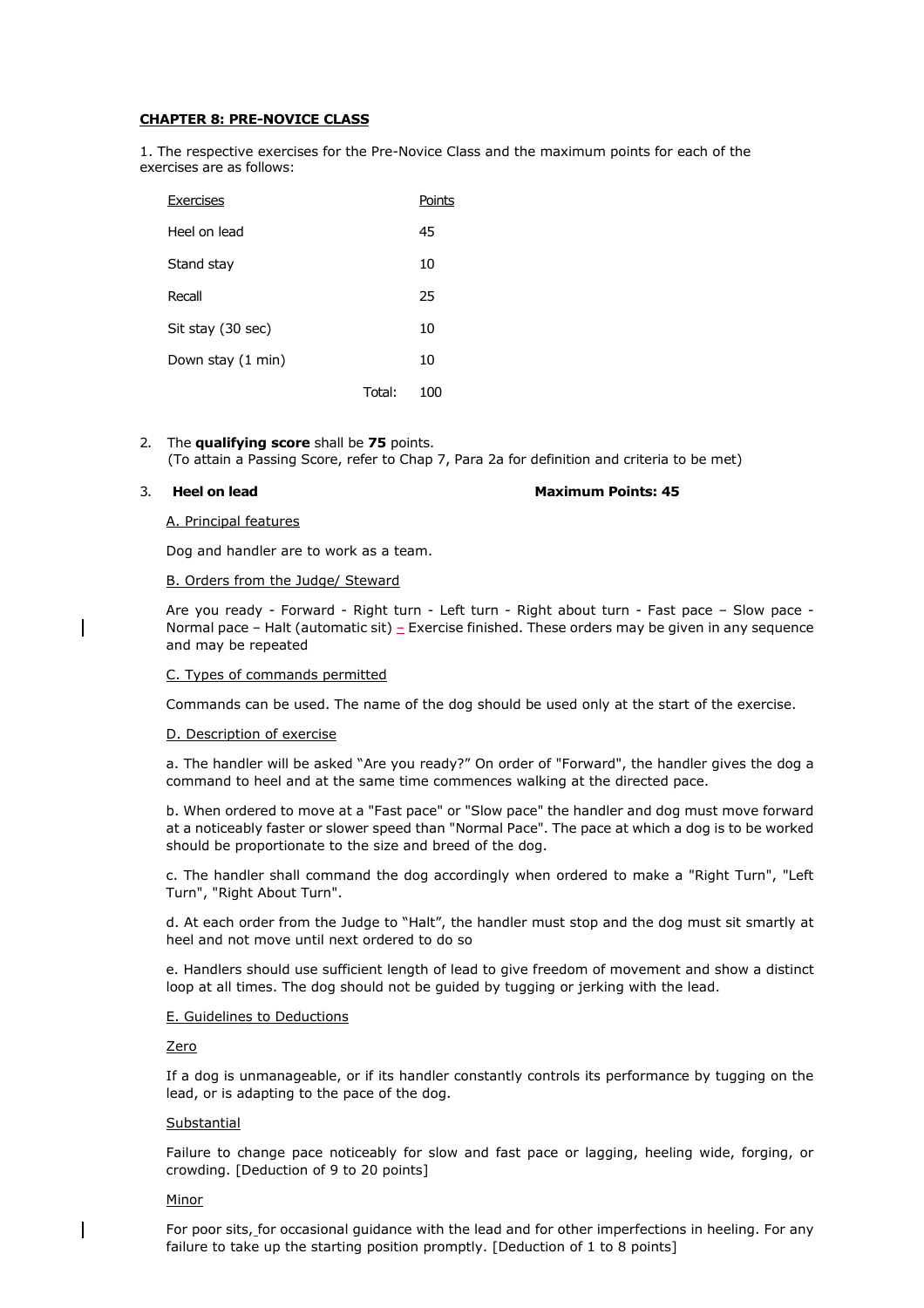#### 4. **Stand Stay Maximum Points: 10**

#### A. Principal features

The dog is to stand steadily on leash with the handler standing a leash length away and not show undue resentment or shyness.

#### B. Orders from the Judge/ Steward

Position your dog (stand position) - Are you ready - Leave your dog - Return to your dog - Exercise finished.

#### C. Types of commands permitted

Commands can be used. The name of the dog should be used only at the start of the exercise.

#### D. Description of exercise

a. On the order to "Position your dog", the handler will command the dog to stand at heel position.

b. The handler will be asked "Are you ready?" before he is ordered to command his dog to stay & leave the dog.

c. The dog is to stay in the stand position whilst the Judge circles at approximately 1 meter around the dog. The Judge will make at least one complete circle around the dog & handler. The Judge will not touch the dog.

d. The dog must remain in the standing position until after the Judge/Steward has ordered "Exercise finished".

#### E. Guidelines to Deductions

#### Zero

For a dog that attacks or shows an obvious tendency to attack or shows undue resentment. Rough treatment by the handler or active resistance by the dog to his handler's attempts to have it stand. For a dog that moves all its 4 paws from their original positions after the stay command is given or does not complete the principal features of the exercise.

## **Substantial**

For a dog that moves any 2 or 3 of its paws from the original positions after the stay command is given. [Deduction of 3 to 5 points]

#### Minor

For an extra command or minor imperfections in the stand stay. For any failure to take up the starting position promptly. [Deduction of 1 to 2 points]

## 5. **Recall Maximum Points: 25**

#### A. Principal features

The dog is to sit where left at a distance of an approximately 10 meters, off the lead and promptly obey the handler's command to come.

#### B. Orders from the Judge/ Steward

Position your dog (sit position) - Are you ready - Leave your dog - About turn - Halt - Call your dog - Exercise finished.

#### C. Types of commands permitted

Commands can be used. The name of the dog should be used only at the start of the exercise.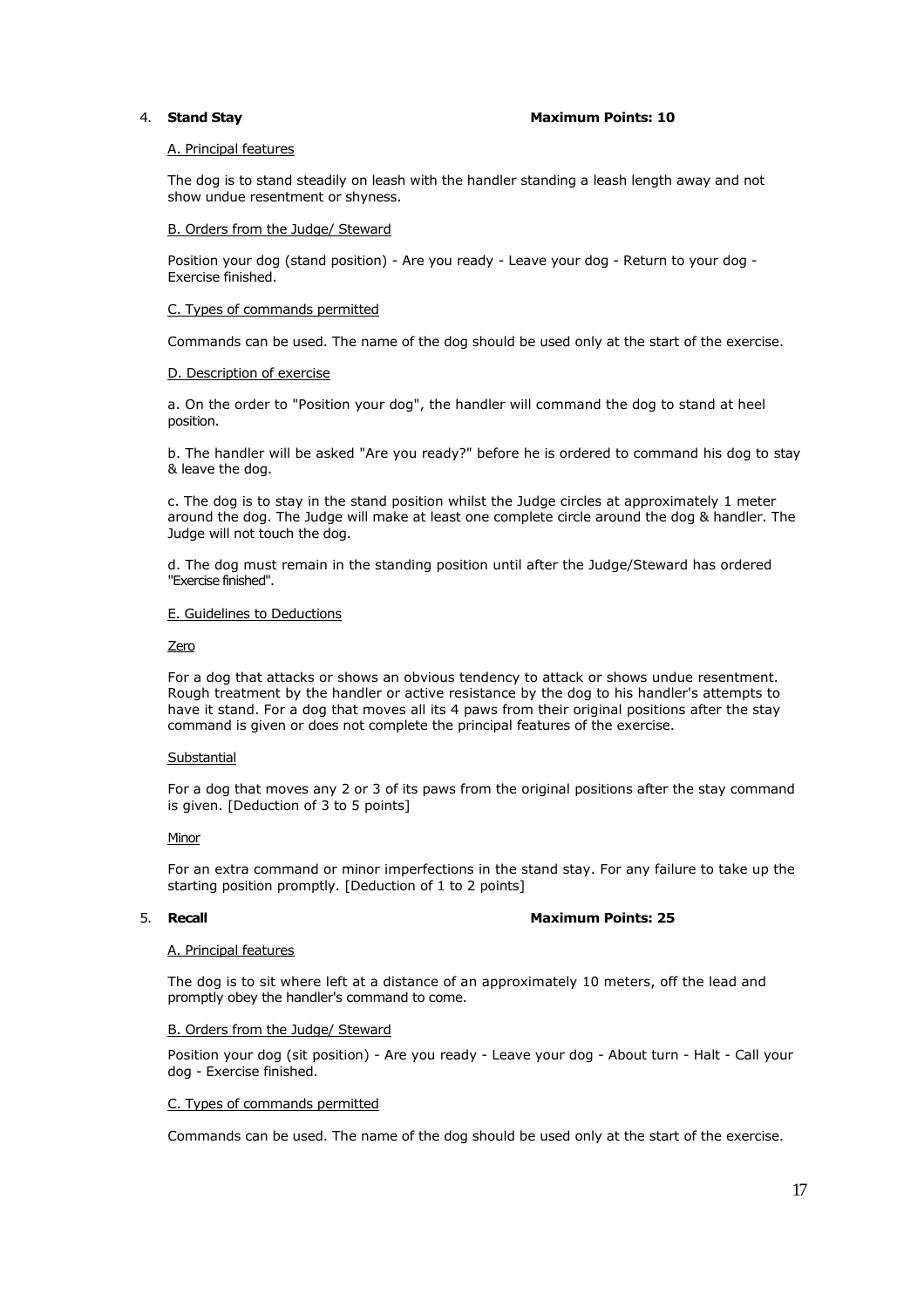#### D. Description of exercise

a. On order to "Position your dog", the handler will command his dog to sit at heel position.

b. The handler will be asked "Are you ready?" He will next be given the order to "Leave your dog" and the handler is to command the dog to stay and will walk away from the dog.

c. The Judge/Steward will give the order to the handler to "About Turn" and "Halt". The handler is to be halted at approximately 10 meters away from the dog.

d. On order to "Call your dog", the handler will command the dog to go to him. The dog should go directly to its handler at a brisk pace and sit straight, centered in front of the handler.

e. Exercise Finish.

#### E. Guidelines to Deductions

Zero

For a dog that breaks from the sit position or anticipates the command to go to the handler.

#### **Substantial**

For slow response to commands or for failure to go to the handler at a brisk pace, for failure to sit, for moving more than half its body from where it was left. [Deduction of 5 to 10 points]

#### **Minor**

For an extra command, poor sits. For any failure to take up the starting position promptly. [Deduction of 1 to 4 points]

## 6. **Sit Stay Maximum Points: 10**

#### A. Principal features

The dog is to stay off lead for 30 seconds in the sit position until the completion of the exercise.

#### B. Orders from the Judge/ Steward

Position your dog (sit position) - Are you ready - Last command and Leave your dog - About turn - Halt - Return to your dog - Exercise finished.

#### C. Types of commands permitted

Commands can be given. No extra command should be given once the handler gives his last command and leaves the dog.

#### D. Description of exercise

a. This is a group exercise. The handlers will form a line approximately 1.5 meters apart with their dogs. The dogs are to be made to sit in the heel position on order of "Position your dogs". b. Handlers will be asked "Are you ready?" They will next be given the order of "Last Command and Leave your dogs". The handlers may command their dogs to stay and will immediately walk away from their dogs.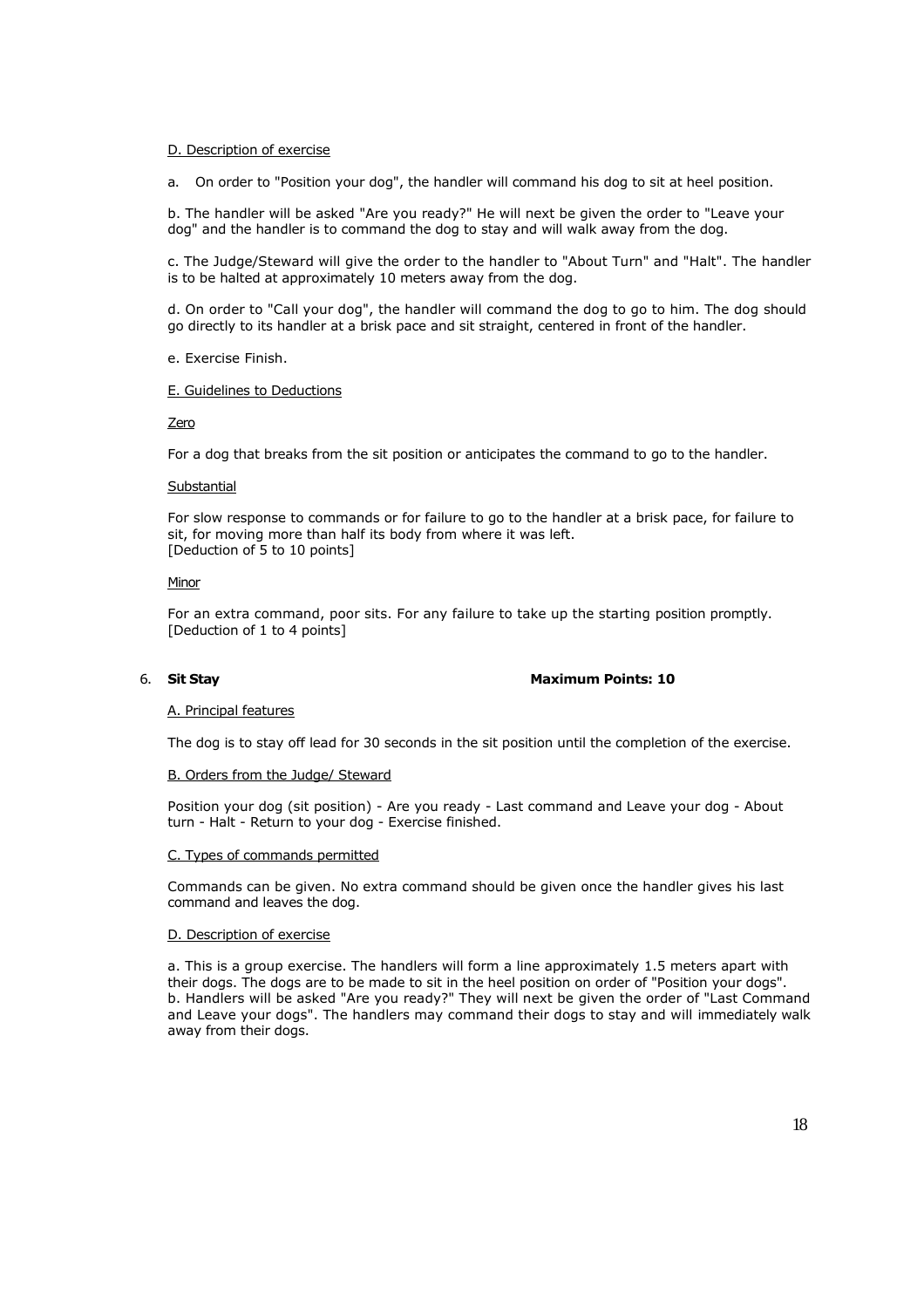c. On order to "About turn" and "Halt", the handlers will about turn to face their dogs and halt respectively. The handlers are to be halted at least 5 meters from their dogs.

d. 30 seconds from the time the Judge/Steward ordered the handlers to leave their dogs, he will give the order "Return to your dogs". The handlers must return to their dogs together and go to the heeling position.

e. The dogs must not move from the sitting position until after the Judge/Steward orders "Exercise Finished".

f. If a dog gets up and starts to roam during the course of the exercise, the Judge may instruct a Steward, or the handler to take the dog away from the other dogs.

#### E. Guidelines to Deductions

#### Zero

For a dog, which fails to remain in the sit, position or which moves more than half of its body length from where it was left, repeatedly barking or whining. Any unusual or additional act and signal.

## Substantial

For a dog that barks or whines only once or twice, or minor movements, e.g. fidgeting. [Deduction of 4 to 7.5 points]

#### **Minor**

For an extra command, or if a handler does not leave or return with other handlers. For any failure to take up the starting position promptly. [Deduction of 1 to 3 points]

#### 7. **Down Stay Maximum Points: 10**

#### A. Principal features

The dog is to stay off lead for 1 minute in the down position until the completion of the exercise.

#### B. Orders from the Judge/ Steward

Position your dog (down position) - Are you ready - Last Command and Leave your dog - About turn - Halt - Return to your dog - Exercise finished.

## C. Types of commands permitted

Commands can be given. No extra command should be given once the handler gives his last command and leaves the dog.

#### D. Description of exercise

a. This is a group exercise. The handlers will form a line approximately 1.5 meters apart with their dogs. The dogs are to be placed in the down position on the order to "Position your dog".

b. Handlers will be asked "Are you ready?" They will next be given the order of "Last Command and Leave your dogs". The handlers may command their dogs to stay and will immediately walk away from their dogs.

c. On order to "About turn" and "Halt", the handlers will about turn to face their dogs and halt respectively. The handlers are to be halted at least 5 meters from their dogs.

d. 1 minute from the time the Judge/Steward ordered the handlers to leave their dogs, he will give the order "Return to your dogs". The handlers must return to their dogs together and go to the heeling position.

e. The dogs must not move from the down position until after the Judge/Steward orders "Exercise Finished".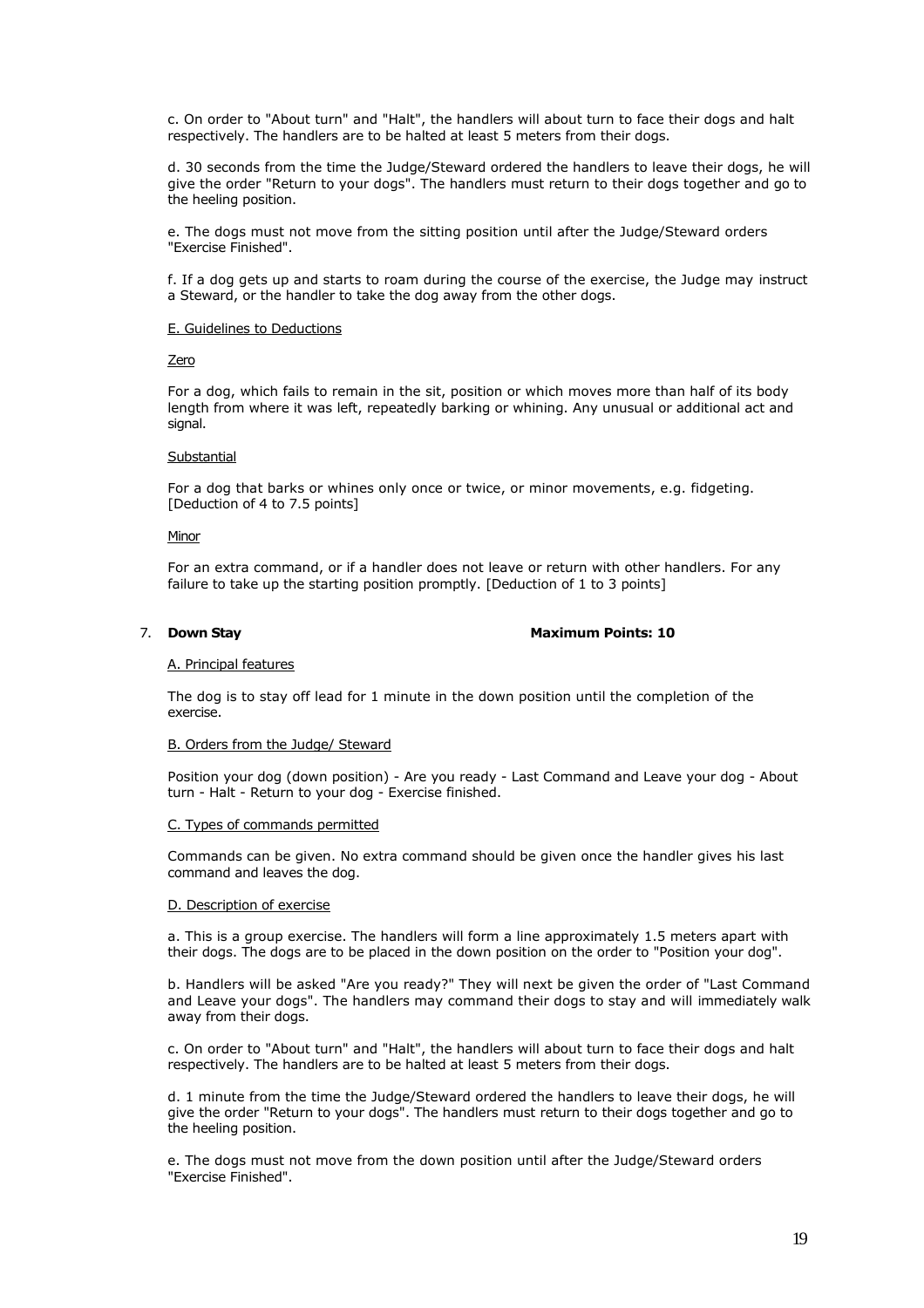f. If a dog gets up and starts to roam during the course of the exercise, the Judge may instruct a Steward, or the handler to take the dog away from the other dogs.

## E. Guidelines to Deductions

## **Zero**

For a dog which fails to remain in the down position or which moves more than half of its body length from where it was left, repeatedly barking or whining. Any unusual or additional act and signal.

## **Substantial**

For a dog that barks or whines only once or twice, or minor movements, e.g. fidgeting. [Deduction of 4 to 7.5 points]

#### **Minor**

For an extra command, or if a handler does not leave or return with other handlers. For any failure to take up the starting position promptly. [Deduction of 1 to 3 points]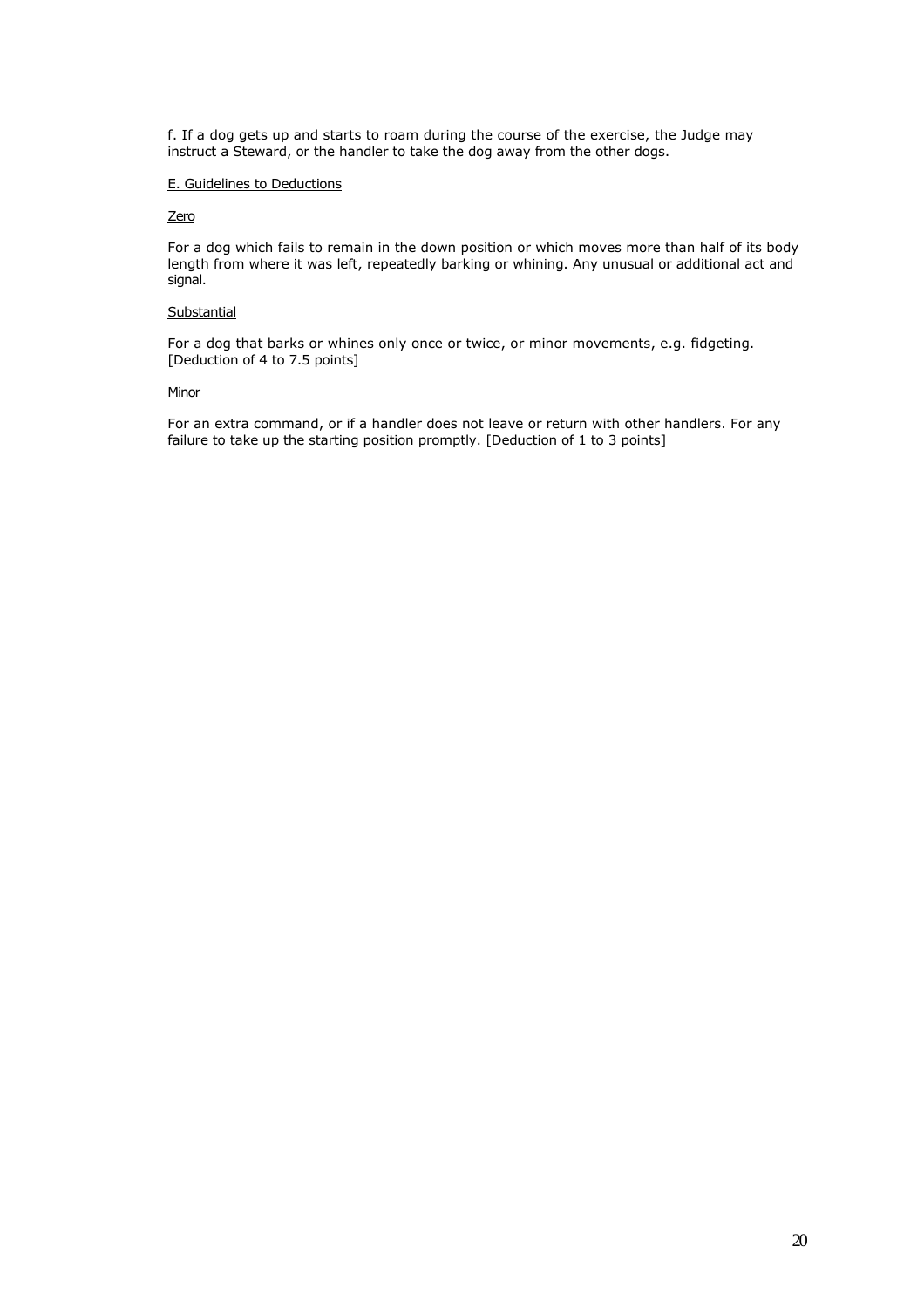## **CHAPTER 9: NOVICE CLASS**

1. The respective exercises for the Novice Class and the maximum points for the exercises are as follows:

| Exercises             | Points            |
|-----------------------|-------------------|
| Heel free             | 45                |
| Stand for Examination | 10                |
| Recall                | 25                |
| Sit stay (1 min)      | 10                |
| Down stay (3 min)     | 10                |
|                       | <b>Total: 100</b> |

2. The **qualifying score** for the Novice Class shall be **80** points. (To attain a Passing Score, refer to Chap 7, Para 2a for definition and criteria to be met)

## 3. **Heel Free Maximum Points: 45**

## A. Principal features

Dog and handler are to work as a team without the use of a lead.

## B. Orders from the Judge/ Steward

Are you ready - Forward - Right turn - Left turn - About turn (right or left) - Fast pace - Slow pace - Normal pace - Halt - Down - Stand - Figure of Eight - Lead out - Exercise finished. These orders may be given in any sequence and may be repeated.

## C. Type of commands permitted

Commands can be used. The name of the dog should be used only at the start of the exercise.

## D. Description of exercise

a. The handler will be asked "Are you ready?" On order of "Forward", the handler gives the dog a command to heel and at the same time walks at the directed pace.

b. When ordered to move at a "Fast pace", the handler must run (pace to be in proportion to the size and/or breed of the dog). At "Slow pace" the handler and dog must move forward at a noticeably slower speed than "Normal Pace". The pace at which a dog is to be worked should be proportionate to the size and breed of the dog.

c. The handler shall heel the dog accordingly when ordered to make a "Right Turn", "Left Turn", "Right About Turn", or "Left About Turn". Any unusual or additional act, signal or command, which in the opinion of the Judge gives the dog assistance, must be penalized. The handler shall command the dog accordingly when ordered to "Down" or "Stand" the dog.

d. At each order from the Judge to "Halt", the handler must stop and the dog must sit smartly at heel without command or signal and not move until ordered to do so.

e. The handler and dog must execute a "Figure of Eight" in which they must heel twice around 2 cones or other similar objects placed approximately 3 meters apart. There must be at least one "Halt" during this portion of the exercise. The handler and dog are to leave the figure of eight only when ordered to "Lead Out".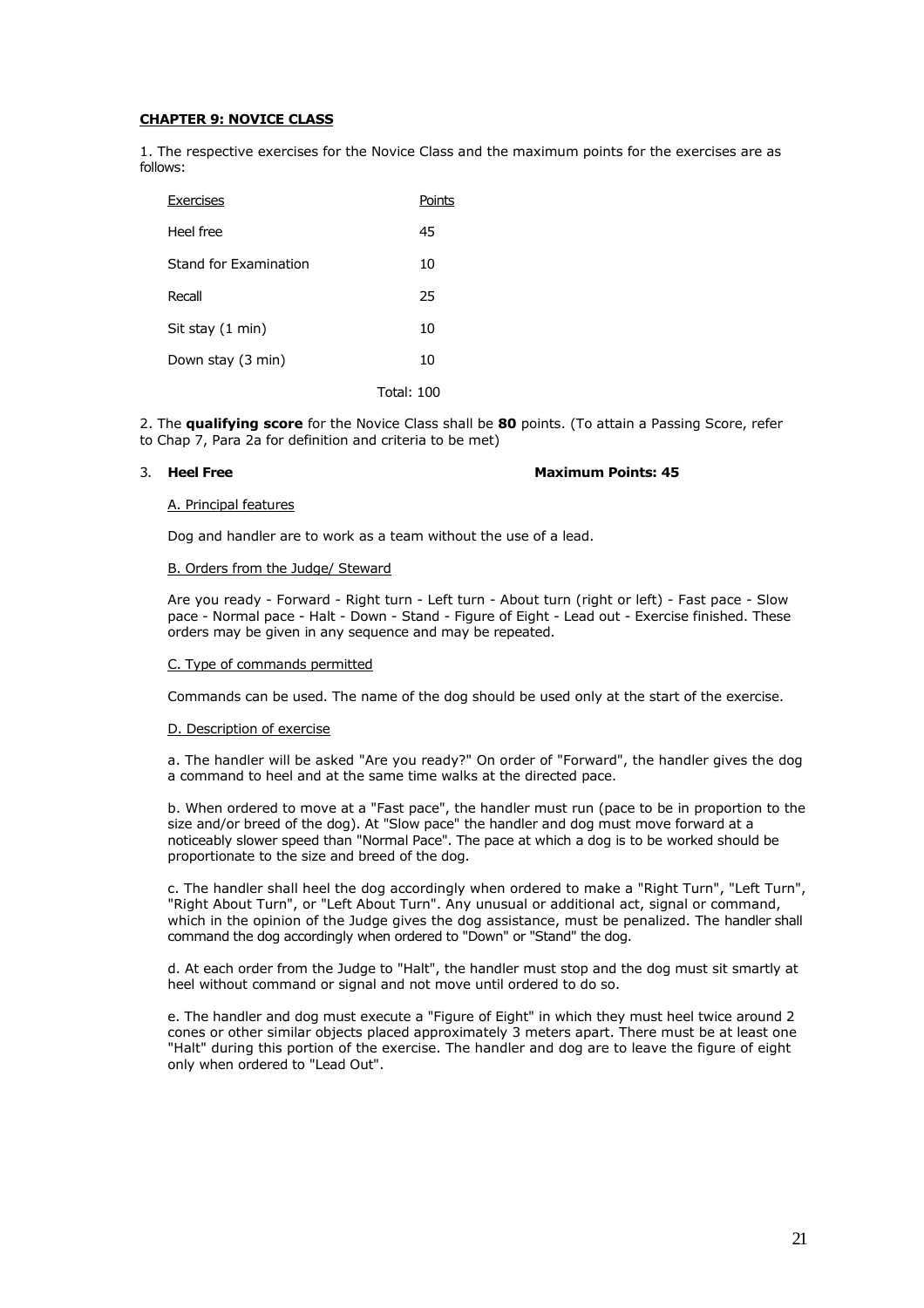## Zero

If a dog is unmanageable, or if its handler constantly adapts pace to that of the dog, or if the dog does not complete the principal features of the exercise.

## **Substantial**

Failure to change pace noticeably for slow and fast pace or lagging, heeling wide, forging, or crowding. [Deductions of 10 to 22.5 points]

## Minor

For an extra command, poor sits, downs, stands, and other imperfections in heeling. For any failure to take up the starting position promptly. [Deductions of 1 to 9 points]

## 4. **Stand for Examination Maximum Points: 10**

## A. Principal features

The dog is to stand steadily off lead until the completion of the exercise and not show undue resentment or shyness.

## B. Orders from the Judge/Steward

Position your dog (stand position) - Are you ready - Leave your dog - About turn - Halt - Return to your dog - Exercise finished.

## C. Types of commands permitted

Commands can be used. The dog's name is to be used only at the start of the exercise.

## D. Description of exercise

a. On the order to "Position your dog", the handler will command the dog to stand.

b. The handler will be asked "Are you ready?" He will next be given the order to "Leave your dog". The handler will command the dog to stay and will walk away from the dog.

c. The Judge/Steward will order the handler to "About Turn" and "Halt" respectively. The handler is to be halted at approximately 4 meters from the dog.

d. The dog is to stay in the stand position whilst the Judge circles at approximately 1 meter around the dog. The Judge will make at least one complete circle around the dog. The Judge must approach the dog from the right or left front but not direct front. The Judge will run a hand gently down the back of the dog.

e. The Judge/Steward will then give the order "Return to your dog", whereupon the handler will return to the heeling position. The dog must remain in the standing position until after the Judge/ Steward has ordered "Exercise finished".

## E. Guidelines to Deductions

## Zero

For a dog that attacks or shows an obvious tendency to attack or shows undue resentment. Rough treatment by the handler or active resistance by the dog to his handler's attempts to have it stand.

For a dog that moves all its 4 paws from their original positions after the stay command is given or does not complete the principal features of the exercise.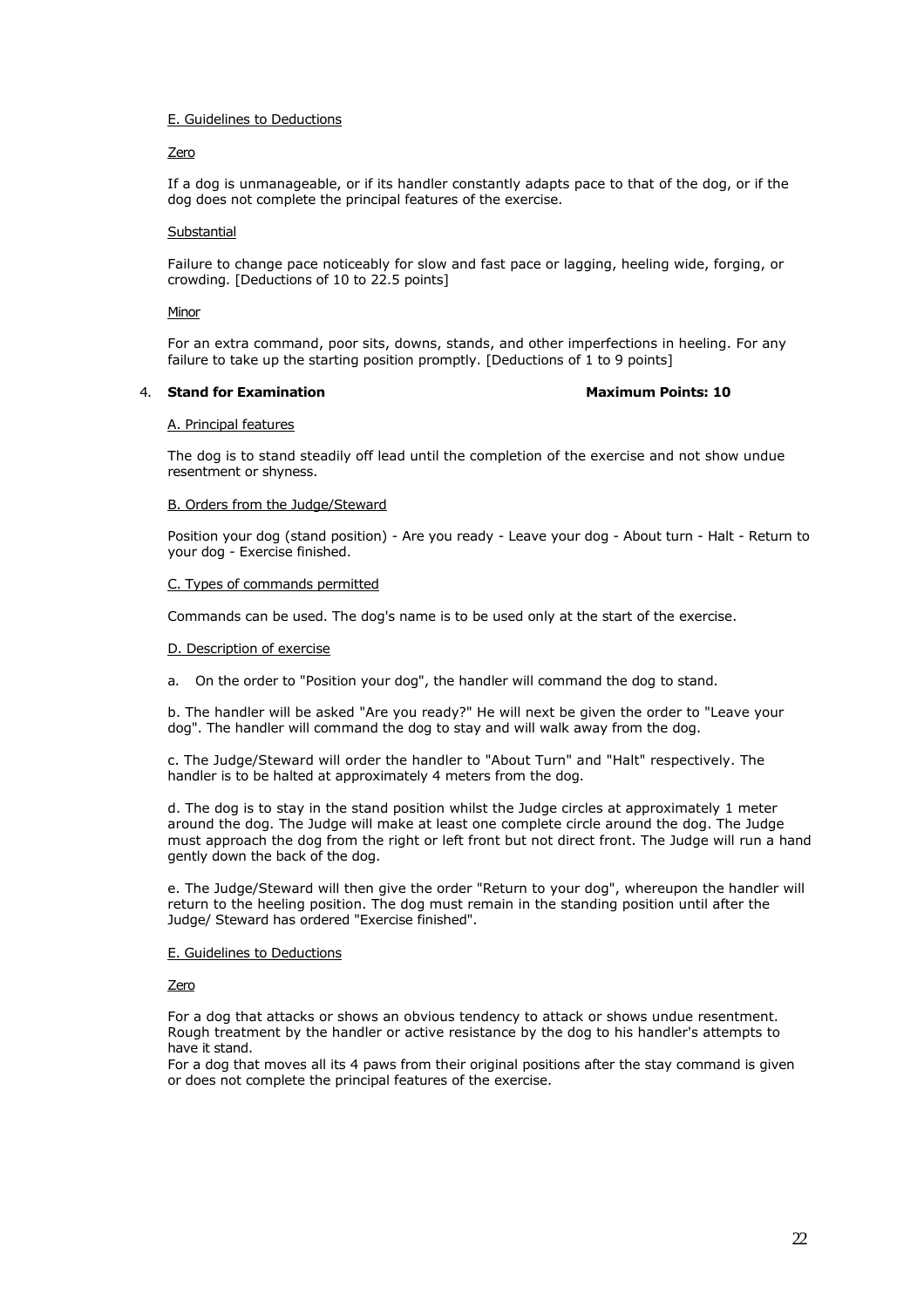## **Substantial**

For a dog that moves any 2 or 3 of its paws from the original positions after the stay command is given. [Deduction of 3 to 5 points]

## Minor

For an extra command or failure to take up the starting position promptly. [Deduction of 1 or 2 points]

## 5. **Recall Maximum Points: 25**

## A. Principal features

The dog is to sit where left at a distance of approximately 15 meters, off the lead and promptly obey the handler's command to come.

## B. Orders from the Judge/ Steward

Position your dog (sit position) - Are you ready - Leave your dog - About turn - Halt - Call your dog - Finish - Exercise Finished.

## C. Types of commands permitted

Commands can be used. The dog's name may be used only at the start of the exercise.

## D. Description of exercise

a. On the order to "Position your dog", the handler will command his dog to sit at the heel position.

b. The handler will be asked "Are you ready?" He will next be given the order to "Leave your dog". The handler is to command the dog to stay and will walk away from the dog.

c. The Judge/Steward will give the order to the handler to "About Turn" and "Halt". The handler is to be halted at approximately 15 meters away from the dog.

d. On order to "Call your dog", the handler will command the dog to go to him. The dog should go directly to its handler at a brisk pace and sit straight, centered in front of the handler.

e. On order to "Finish", the handler is to give a command for the dog to go smartly to heel position and sit.

## E. Guidelines to Deductions

## **Zero**

For a dog that breaks from the sit position, or which anticipates the command to go to its handler, or does not come on the first command.

## **Substantial**

For slow response to commands or for failure to go to the handler at a brisk pace, for failure to sit, for moving more than half its body from where it was left, for failure to finish or anticipation of the finish. [Deduction of 6 to 12.5 points]

## Minor

For an extra command, poor sits, or poor finishes. For any failure to take up the starting position promptly. [Deduction of 1 to 5 points]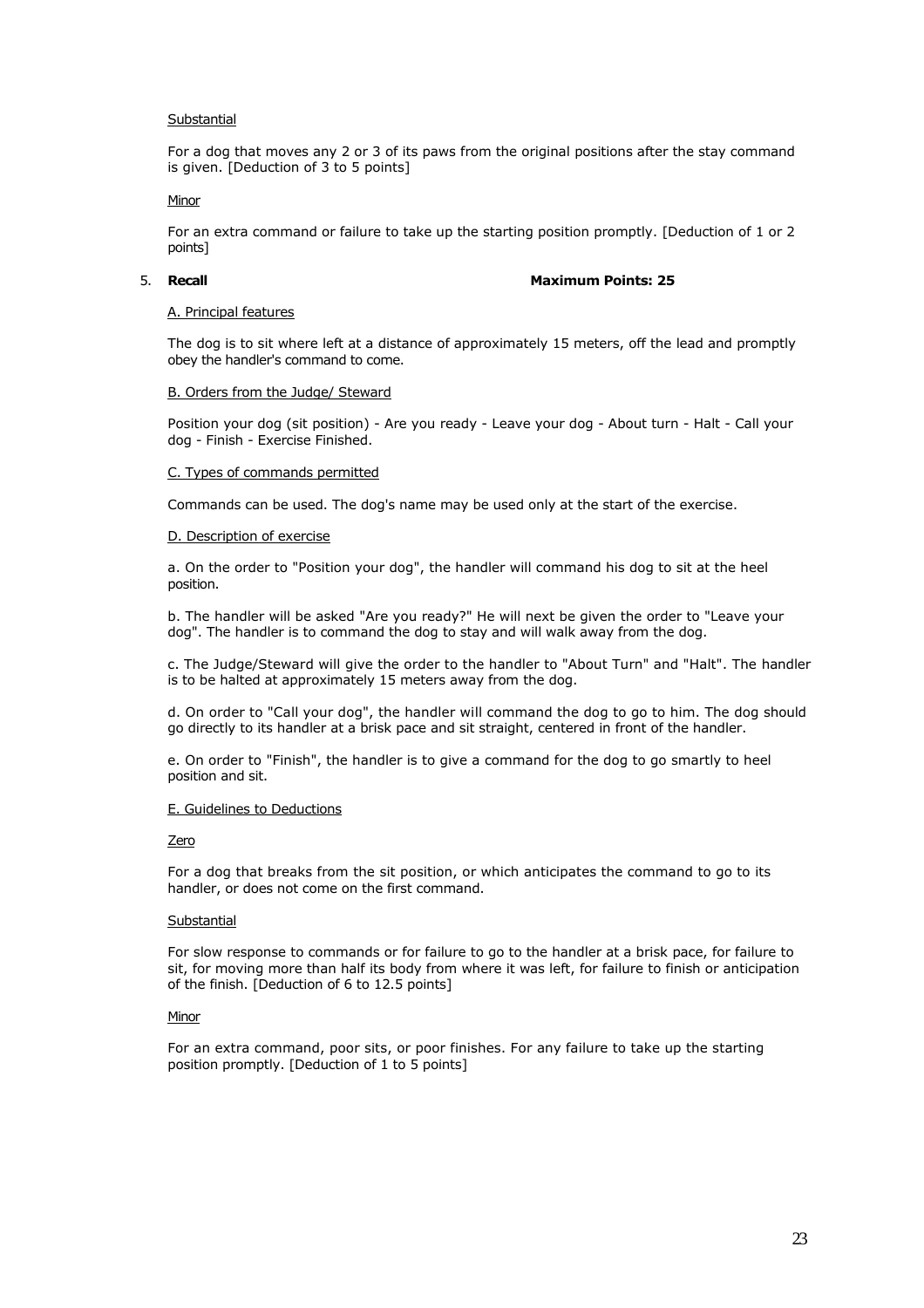#### 6. **Sit Stay Maximum Points: 10**

## A. Principal features

The dog is to stay off lead for 1 minute in the sit position until the completion of the exercise.

## B. Orders from the Judge/ Steward

Position your dog (sit position) - Are you ready - Last Command and Leave your dog - Halt - About turn - Return to your dog - Exercise finished.

## C. Types of commands permitted

Commands can be used. The name of the dog should be used only at the start of the exercise.

#### D. Description of exercise

a. This is a group exercise. The handlers will form a line approximately 1.5 meters apart with their dogs. The dogs are to be made to sit in the heel position on order of "Position your dogs".

b. Handlers will be asked "Are you ready?" They will next be given the order of "Last Command and Leave your dogs". The handlers may command their dogs to stay and will immediately walk away from their dogs.

c. On order to "Halt", the handlers will stop and stay facing away from their dogs. The handlers are to be halted at least 7 meters from their dogs.

d. 1 minute from the time the Judge/Steward ordered the handlers to leave their dogs, he will give the order "About Turn" and "Return to your dogs". The handlers must return to their dogs together and go to the heeling position.

e. The dogs must not move from the sitting position until after the Judge/Steward orders "Exercise Finished".

f. If a dog gets up and starts to roam during the course of the exercise, the Judge may instruct a Steward, or the handler to take the dog away from the other dogs.

#### E. Guidelines to Deductions

#### Zero

For a dog which fails to remain in the sit position or which moves more than half of its body length from where it was left, repeatedly barking or whining. Any unusual or additional act and signal.

#### **Substantial**

For a dog that barks or whines only once or twice, or minor movements, e.g. fidgeting. [Deduction of 3 to 5 points]

#### Minor

For an extra command, or if a handler does not leave or return with other handlers. For any failure to take up the starting position promptly. [Deduction of 1 to 2 points]

#### 7. **Down Stay Maximum Points: 10**

#### A. Principal features

The dog is to stay off lead for 3 minutes in the down position until the completion of the exercise.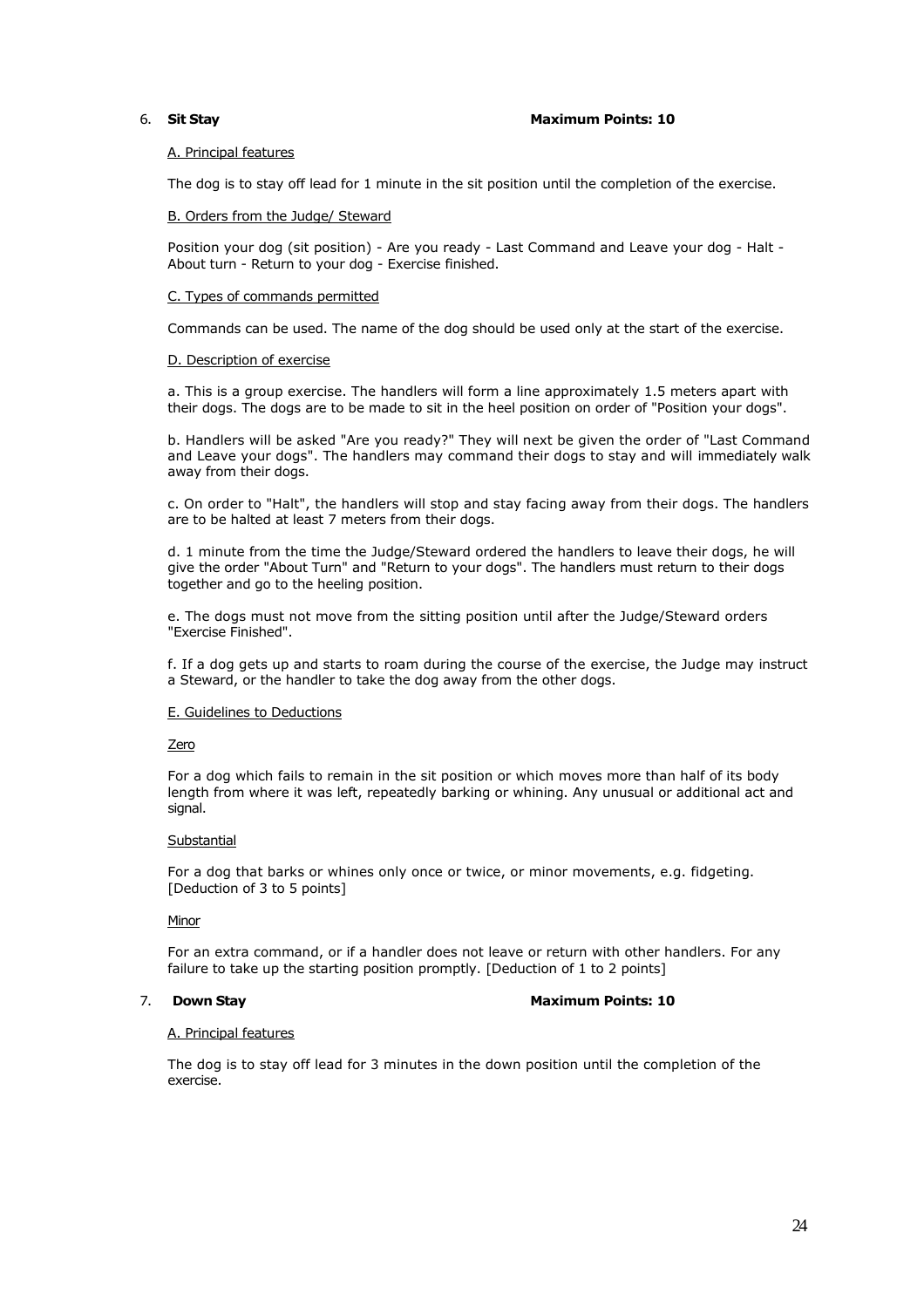## B. Orders from the Judge/Steward

Position your dog (down position) - Are you ready - Last Command and Leave your dog - Halt - About Turn - Return to your dog - Exercise finished.

## C. Types of commands permitted

Commands can be used. The name of the dog should be used only at the start of the exercise.

#### D. Description of exercise

a. This is a group exercise. The handlers will form a line approximately 1.5 meters apart with their dogs. The dogs are to be placed in the down position on the order of "Position your dogs".

b. Handlers will be asked "Are you ready?" They will next be given the order of "Last Command and Leave your dogs". The handlers may command their dogs to stay and will immediately walk away from their dogs.

c. On order to "Halt", the handlers will stop and stay facing away from their dogs. The handlers are to be halted at least 7 meters from their dogs.

d. 3 minutes from the time the Judge/Steward ordered the handlers to leave their dogs, he will give the order "About turn and return to your dogs". The handlers must return to their dogs together and stand in the heeling position.

e. The dogs must not move from the down position until after the Judge/Steward orders "Exercise Finished".

f. If a dog gets up and starts to roam during the course of the exercise, the Judge may instruct a Steward, or the handler to take the dog away from the other dogs.

## E. Guidelines to Deductions

#### Zero

For a dog which fails to remain in the down position or which moves more than half of its body length from where it was left, repeatedly barking or whining. Any unusual or additional act and signal.

## **Substantial**

For a dog that barks or whines only once or twice, or minor movements, e.g. fidgeting. [Deduction of 3 to 5 points]

## Minor

For an extra command, or if a handler does not leave or return with other handlers. For any failure to take up the starting position promptly. [Deduction of 1 to 2 points]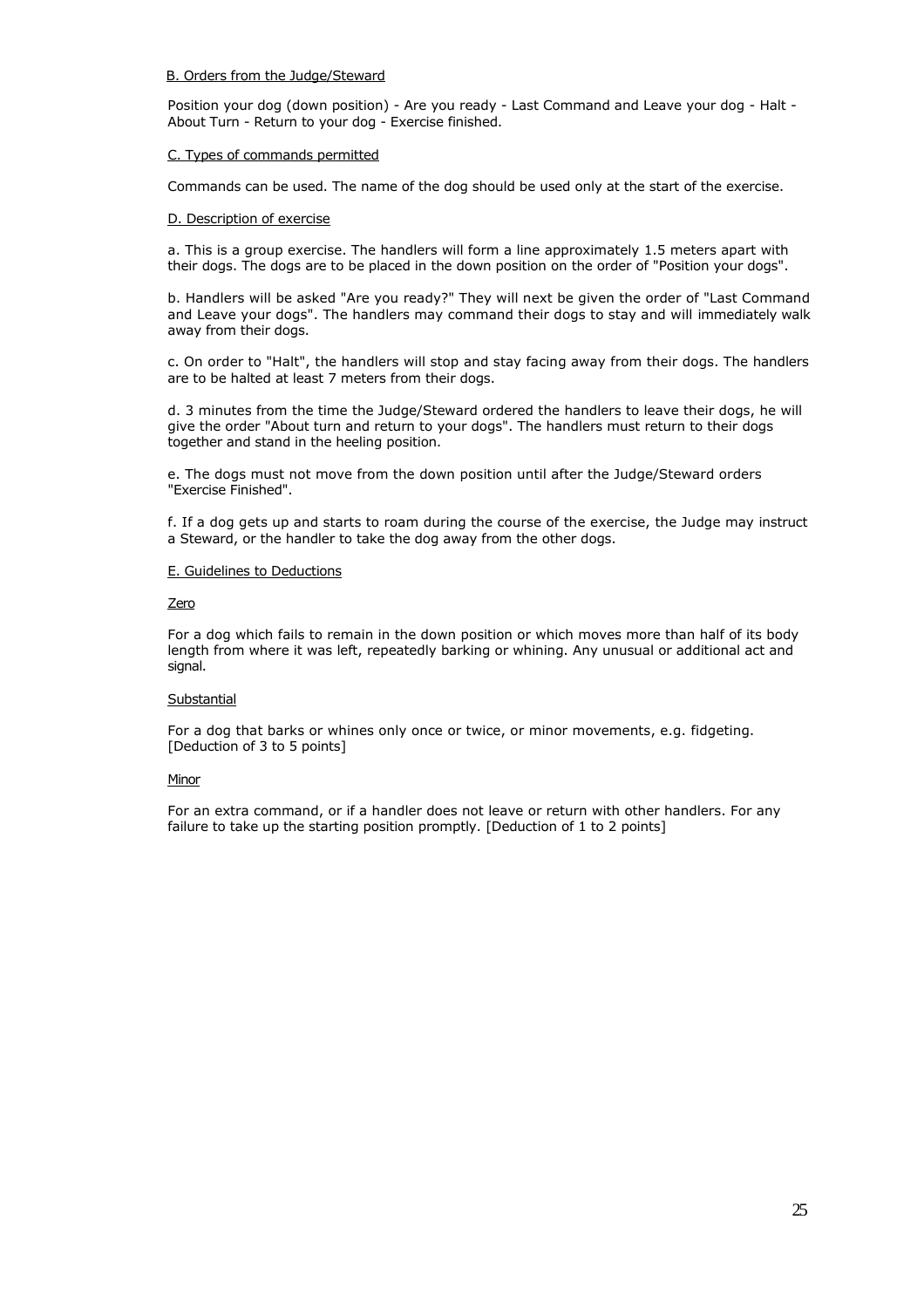## **CHAPTER 10: INTERMEDIATE CLASS**

1. The respective exercises for the Intermediate Class and the maximum points for the exercises are as follows:

| Exercises                                  | Points            |
|--------------------------------------------|-------------------|
| Heel free                                  | 45                |
| Stand for temperament test                 | 15                |
| Drop on recall                             | 30                |
| Retrieve on flat                           | 30                |
| Broad jump or (optional: Distance Control) | 30                |
| Sit stay (out of sight 1 min 30 sec)       | 25                |
| Down stay (out of sight 3 min)             | 25                |
|                                            | <b>Total: 200</b> |

2. The **qualifying score** for the Intermediate Class shall be **150** points. (To attain a Passing Score, refer to Chap 7, Para 2a for definition and criteria to be met)

## 3. **Heel Free Maximum Points: 45**

#### A. Principal features

Dog and handler are to work as a team without the use of a lead. This exercise must be performed at a higher level than that for the Novice Class.

#### B. Orders from the Judge/Steward

Are you ready - Forward - Right turn - Left turn - About turn (right or left) - Double About turns (left and/or right) -Fast pace - Slow pace - Normal pace - Halt - Down - Stand -Figure Of Eight - Lead out - Exercise finished. These orders may be given in any sequence and repeated.

#### C. Types of commands permitted

Commands can be used. The dog's name is to be used only at the start of the exercise.

## D. Description of exercise

a. The handler will be asked "Are you ready?" On order of "Forward", the handler gives the dog a command to heel and commences to walk at the directed pace.

b. When ordered to move at a "Fast pace", the handler must run (pace to be in proportion to the size and/or breed of the dog). At "Slow pace" the handler and dog must move forward at a noticeably slower speed than "Normal Pace". The pace at which a dog is to be worked should be proportionate to the size and breed of the dog."

c. The handler shall heel the dog accordingly when ordered to make a "Right Turn", "Left Turn", "Right About Turn", or "Left About Turn". Any unusual or additional act, signal or command, which in the opinion of the Judge gives the dog assistance, must be penalized. The handler shall command the dog accordingly when ordered to "Down" or "Stand" the dog."

d. At each order from the Judge to "Halt", the handler must stop and the dog must sit smartly at heel without command or signal and not move until ordered to do so.

e. The handler and dog must execute a "Figure of Eight" in which they must heel twice around 2 cones or other similar objects placed approximately 3 meters apart. There must be at least one "Halt" during this portion of the exercise. The handler and dog are to leave the figure of eight only when ordered to "Lead Out".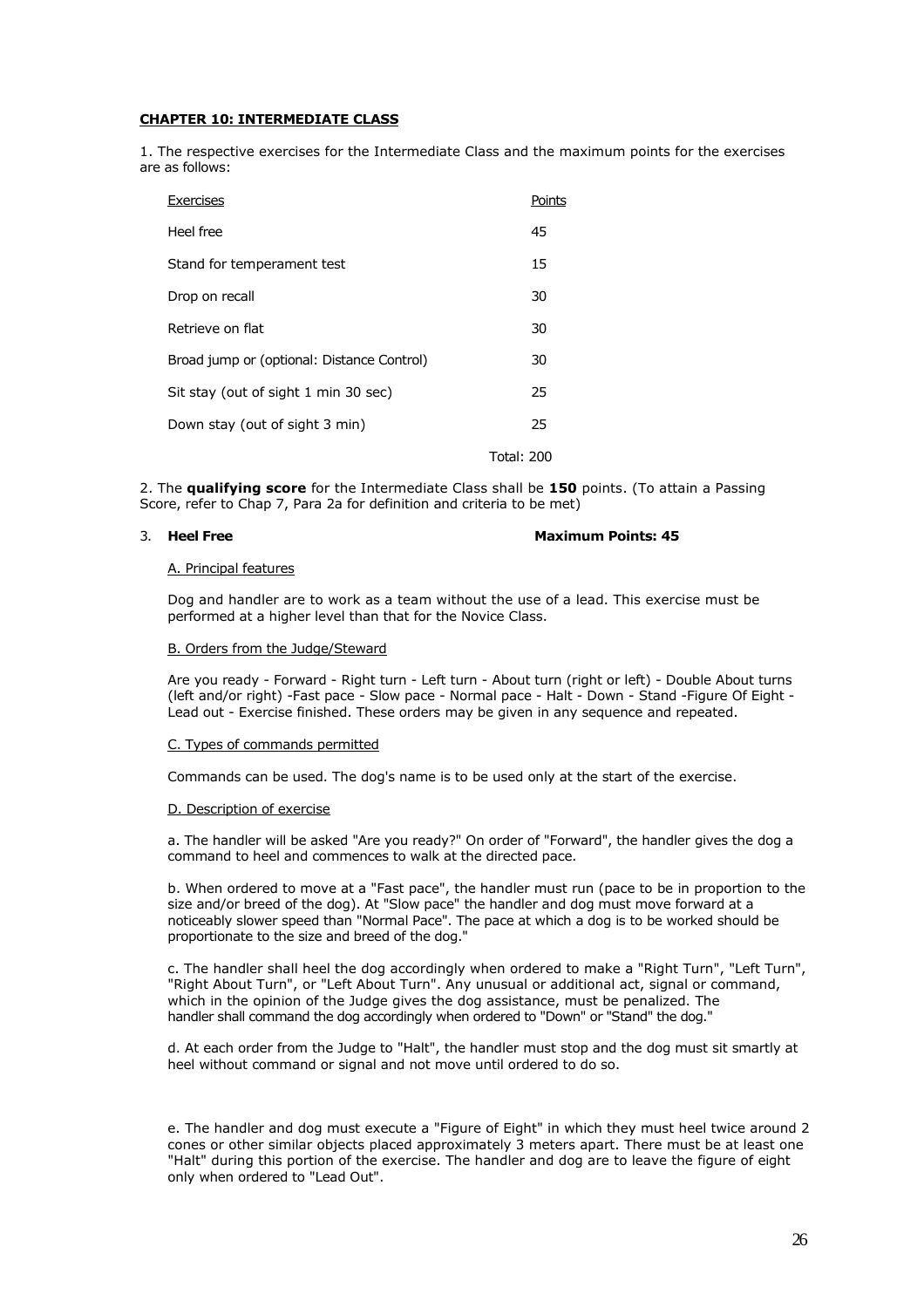## Zero

If a dog is unmanageable, or if its handler constantly adapts pace to that of the dog, or if the dog does not complete the principal features of the exercise.

## Substantial

For an extra command. Failure to change pace noticeably for slow and fast pace or lagging, heeling wide, forging, or crowding, or left about turns not executed with the dog at heel position. [Deductions of 9 to 22.5 points]

## **Minor**

For poor sits, downs, stands, and other imperfections in heeling. For any failure to take up the starting position promptly. [Deductions of 1 to 8 points]

## 4. **Stand for Temperament Test Maximum Points: 15**

## A. Principal features

The dog is to stand steadily off lead until the completion of the exercise and not show undue resentment or shyness.

## B. Orders from the Judge/Steward

Position your dog (stand position) - Are you ready - Leave your dog - About turn - Halt - Return to your dog - Exercise finished.

## C. Types of commands permitted

Commands can be given. The dog's name is to be used only at the start of the exercise.

## D. Description of exercise

a. On the order to "Position your dog", the handler will command the dog to stand.

b. The handler will be asked "Are you ready?" He will next be given the order to "Leave your dog". The handler may command the dog to stay and will walk away from the dog. The Judge/Steward will then order the handler to "About Turn" and "Halt" respectively. The handler is to be halted at approximately 4 meters from the dog.

c. The dog is to stay in the stand position whilst the Judge circles around the dog. The Judge will make at least one complete circle around the dog. The Judge must approach the dog from the right or left front but not direct front. The Judge will touch the dog's head, body and hindquarters.

d. After the dog has been tested, the order "Return to your dog" will be given whereupon the handler will return to the heeling position.

e. The dog must remain in the standing position until after the Judge/Steward has ordered "Exercise finished".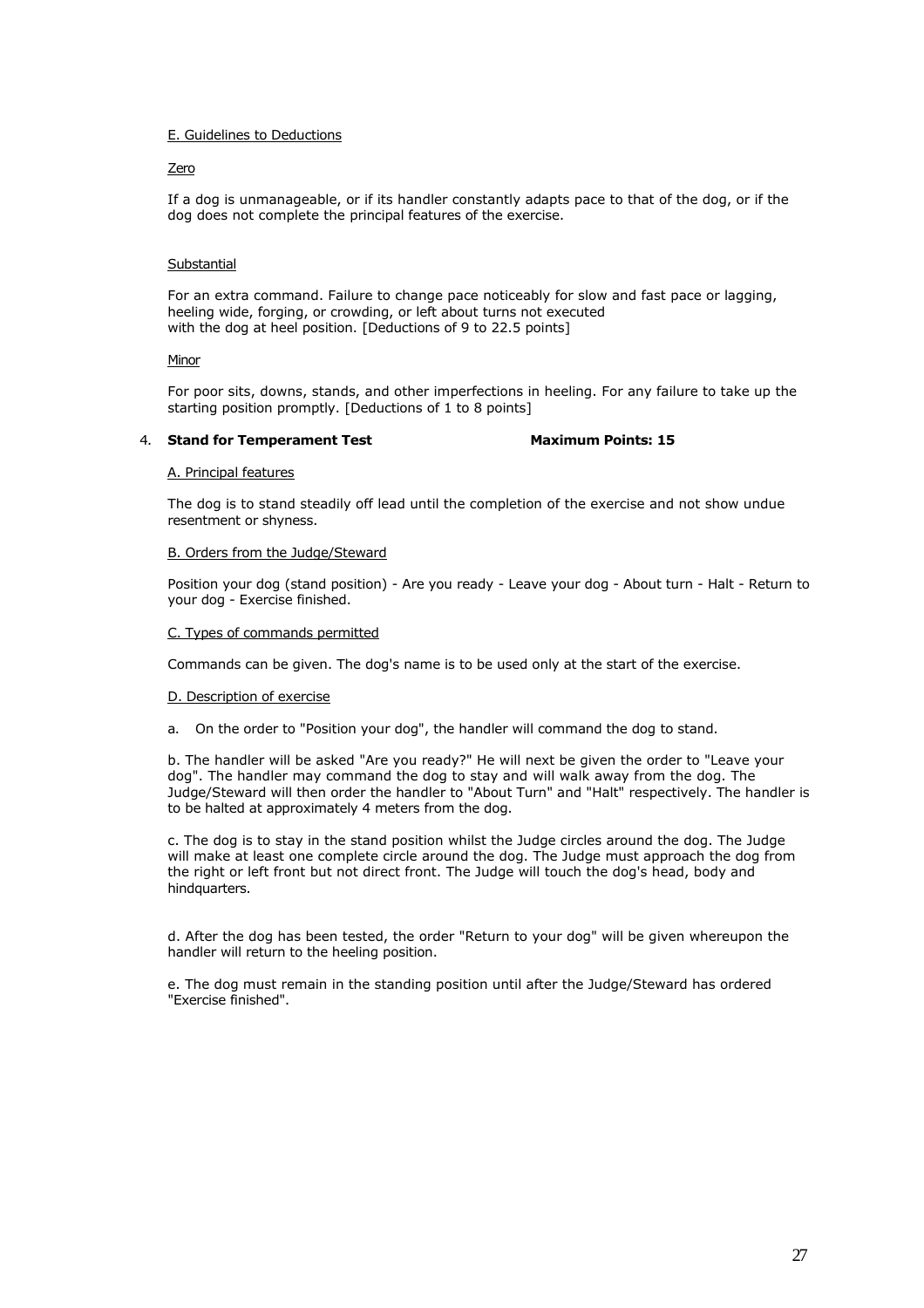## Zero

For a dog that attacks, or shows an obvious tendency to attack, or shows undue resentment or moves all its 4 paws after the stay command is given or does not complete the principal features of the exercise.

## **Substantial**

For an extra command, a dog that requires a second command to stand or slow response to command. [Deductions of 4 to 7.5 points]

## Minor

For poor stands and any other minor imperfections. For any failure to take up the starting position promptly. [Deductions of 1 or 3 points]

## 5. **Drop on Recall Maximum Points: 30**

## A. Principal features

The dog is to sit where left at a distance of approximately 20 meters, off the lead by the handler and promptly obey the handler's command to come, to adopt the down position when commanded to do so and to remain in the down position until again commanded to come.

## B. Orders from the Judge/ Steward

Position your dog (sit position) - Are you ready - Leave your dog - About turn - Halt - Call your dog - Down your dog - Call your dog - Finish - Exercise finished.

## C. Types of commands permitted

Commands can be used. The dog's name may be used at the start of the exercise.

## D. Description of exercise

a. On the order to "Position your dog", the handler will command his dog to sit at the heel position.

b. The handler will be asked "Are you ready?" He will next be given the order to "Leave your dog". The handler is to command the dog to stay and will walk away from the dog.

c. The Judge/Steward will give the order to the handler to "About Turn" and "Halt". The handler is to be halted at approximately 20 meters away from the dog.

d. On order to "Call your dog", the handler may attract the dog's attention by saying its name once and then giving the command for the dog to go to the handler.

e. The dog must come directly at a brisk pace.

f. On further order and/or signal from the Judge/Steward, the handler shall command the dog to down. The dog should drop immediately to a complete down position.

g. The dog must remain down until the Judge/Steward gives the order for the handler to command the dog to come.

h. The dog should go directly to its handler at a brisk pace and sit straight, centered in front of the handler.

i. On order to "Finish", the handler is to give a command for the dog to go smartly to heel position and sit.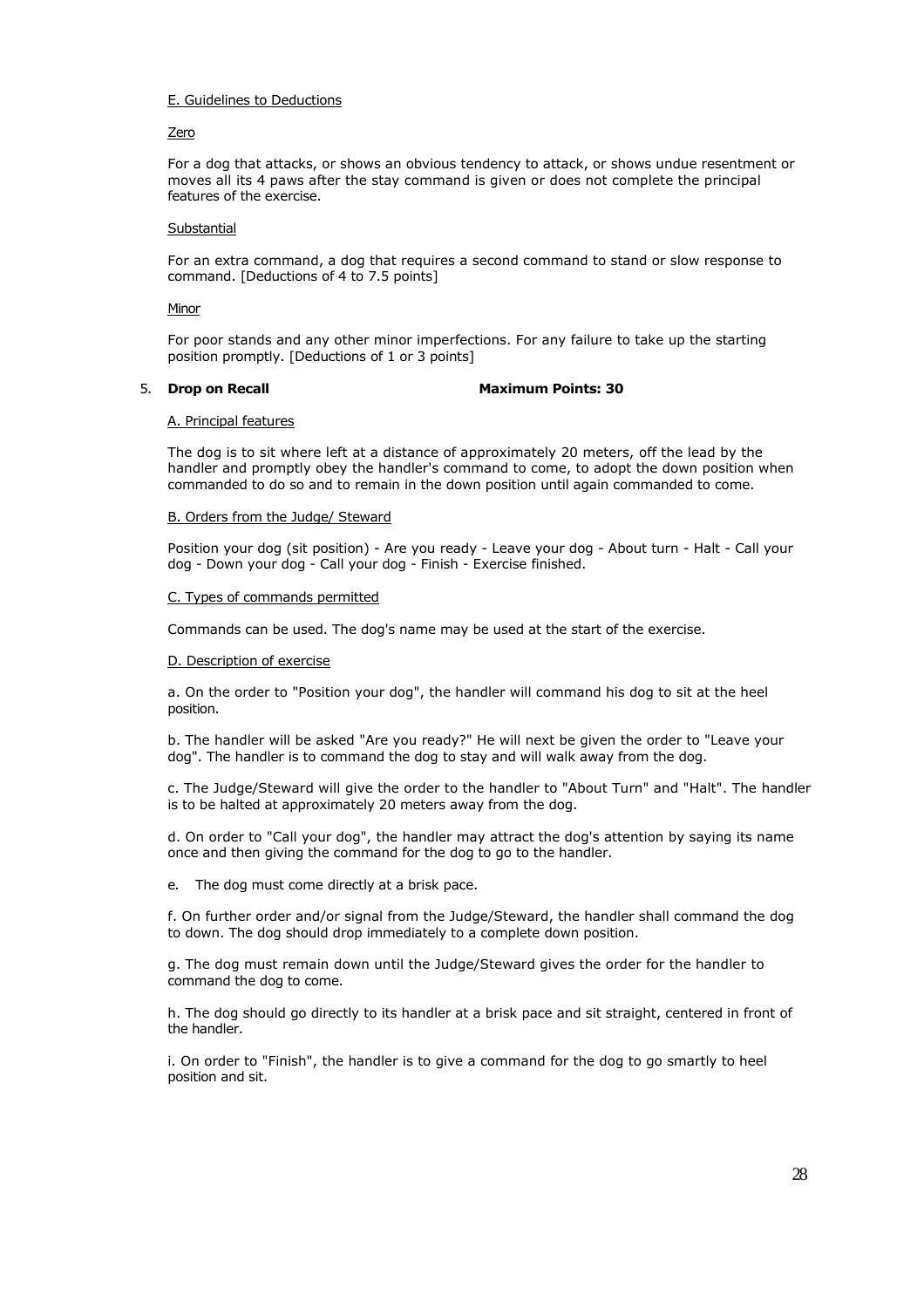## Zero

For a dog that breaks from the sit position, or which anticipates the command to go to its handler, or does not come on the first command, or does not drop completely to the down position on a single command, or for a dog that does not remain in the down position until called.

## Substantial

For an extra command, slow response to commands, or for failure to come at a brisk pace, or for failure to sit, finish or anticipation of command to finish. [Deductions of 6 to 15 points]

## Minor

For poor sits, or poor finishes. For any failure to take up the starting position promptly. [Deductions of 1 to 5 points]

## 6. **Retrieve on Flat Maximum Points: 30**

A. Principal features

The dog is to retrieve the dumbbell on command.

## B. Orders from the Judge/ Steward

Position your dog (sit position) - Are you ready - Throw your dumbbell - Send your dog - Take it - Finish - Exercise finished.

## C. Types of commands permitted

Commands can be used. Dog's name should be used only at the start of the exercise.

## D. Description of the exercise

a. On order to "Position your dog", the handler is to command the dog to sit in the heel position.

b. The handler will be asked "Are you ready?" He will next be given the order to "Throw your dumbbell". The handler may give the dog the command to stay before throwing the dumbbell. The handler is to throw the dumbbell at least 3 meters away.

c. The Judge may order a re-throw of the dumbbell if he considers that the dumbbell is less than the minimum distance of 3 meters away. The Judge/Steward shall not be obliged to measure the said distance with any equipment or instrument for this purpose. No re-throw is otherwise to be allowed.

d. On order to "Send your dog", the handler may call the dog's name and give it the command to retrieve the dumbbell. The retrieve should be executed at a brisk pace.

e. The dog will go directly to the dumbbell and retrieve it, returning directly to the handler without unnecessary mouthing or playing.

f. On its return to the handler, the dog must sit straight, centered immediately in front of the handler, holding the dumbbell until the Judge/Steward gives the order "Take it". The handler can then give the dog a command to release the dumbbell to him. The dog is to release the dumbbell readily and remain sitting in front of its handler.

g. On order to "Finish", the handler is to give a command for the dog to go smartly to heel position and sit.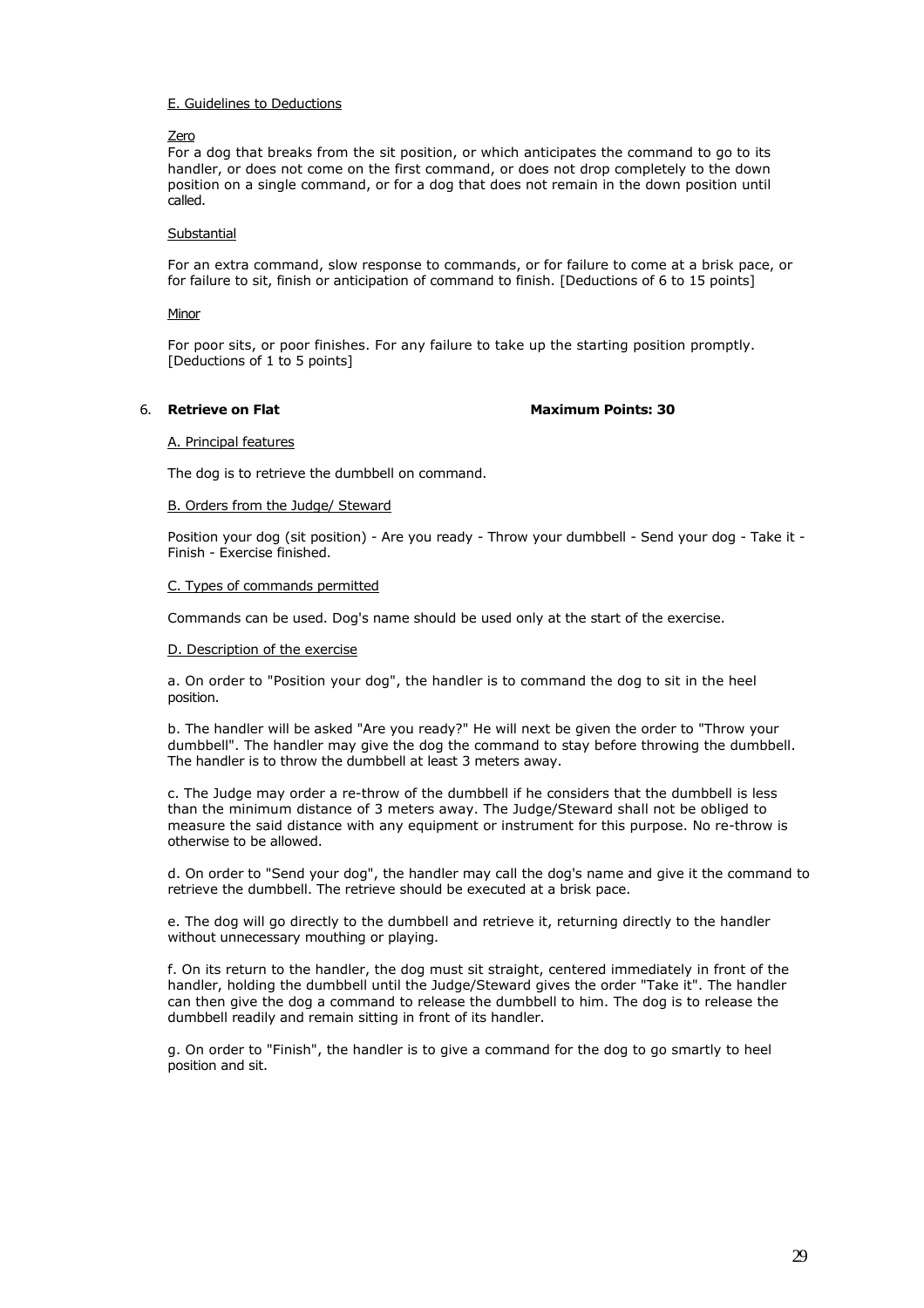#### Zero

For a dog that fails to go out on the first command, or anticipates the command to retrieve, or fails to retrieve, or refuses to release the dumbbell to its handler.

#### **Substantial**

For an extra command, slowness in going out, returning, slowness in picking up the dumbbell, not going directly to the dumbbell, excessive mouthing or reluctance to release the dumbbell to the handler, failure to sit in front of handler after retrieving, failure to finish, or anticipation of the finish. [Deductions of 6 to 15 points]

#### **Minor**

For dropping the dumbbell but picking it up without further command, poor sits, finishes, minor mouthing of the dumbbell and any other minor imperfections. For any failure to take up the starting position promptly. [Deductions of 1 to 5 points]

## 7a. **Broad Jump Maximum Points: 30**

#### A. Principal features

The dog must stay where left and on command, must jump the entire length of the broad jump and return to the handler after it has jumped.

#### B. Orders from the Judge/ Steward

Position your dog (sit position) - Are you ready - Leave your dog - Send your dog - Finish - Exercise finished.

#### C. Types of permitted commands

Commands can be used. Dog's name should be used only at the start of the exercise.

#### D. Description of the exercise

a. The length of the broad jump will be twice the height of that particular dog at the withers.

b. The Judge/Steward will order the handler to "Position your dog" in front of the jump with the dog sitting at heel The handler is to decide on the distance he and the dog will be from the broad jump.

c. The handler will be asked "Are you ready?" He will next be given the order to "Leave your dog". The handler may command the dog to stay and then position himself at the center point of the right side of the broad jump. The handler should be approximately 0.5 meters from the broad jump.

d. On order to "Send your dog", the handler may say the dog's name and give a command to the dog to jump over the broad jump.

e. The handler is to turn on the spot to his right whilst the dog is performing the jump. On its return to the handler, the dog must sit straight, centered immediately in front of the handler.

f. On order to "Finish", the handler is to give a command for the dog to go smartly to heel position and sit.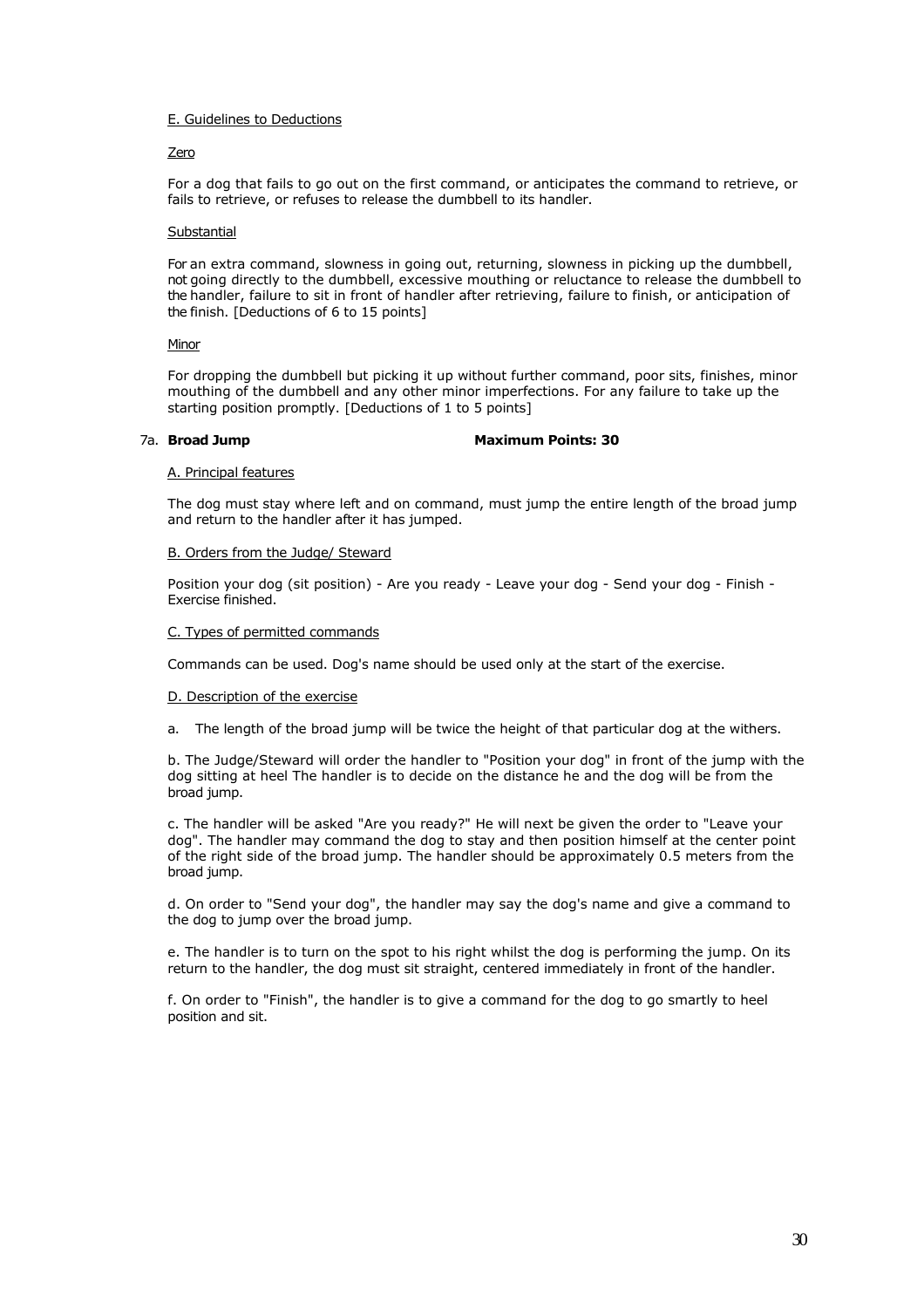#### Zero

For a dog that fails to stay until directed to jump, or refuses to jump over the broad jump on the first command, or steps on or walks over any part of the jump, anticipates the command to jump or does not complete the principal features of the exercise.

#### **Substantial**

For an extra command, clipping the broad jump, display of hesitation in jumping, not returning directly to the handler, failure to sit or finish or anticipation of finish. [Deductions of 6 to 15 points]

#### **Minor**

For poor sits, poor finishes and any other minor imperfections. For any failure to take up the starting position promptly. [Deductions of 1 to 5 points]

## 7b. **Distance Control** (Optional exercise, see Chapter 3-2-h) **Maximum Points: 30**

#### A. Principal features

The dog is to promptly respond to the handler's commands, which are given from a distance of 3 to 5 meters.

#### B. Orders from the Judge/ Steward

Position your dog (stand position) - Are you ready - Leave your dog - About turn - Halt - Now/hand signal from Judge/Steward (or Judge/Steward will say Position 1,2,3.) for each of the orders to Sit, Down and Stand your dog - Return to your dog - Exercise finished. Orders may be given in any sequence and repeated.

#### C. Types of commands permitted

Commands can be used. The dog's name should be used only at the start of the exercise.

#### D. Description of the exercise

a. The handler will be shown the position of a Distance Control Board with a sequence of instructions for the distance commands (3 positions) just before the start of the exercise.

b. On order to "Position your dog in the stand position", the handler will command the dog to stand in the heel position.

c. The handler will be asked "Are you ready?" He will next be given the order to "Leave your dog". The handler may then command the dog to stay before walking away from the dog. The handler will be ordered to "About Turn" and "Halt". The handler should be halted at approximately 3 to 5 meters from the dog.

d. On separate orders from the Judge/Steward, the handler will command the dog to sit, stand or down accordingly. The handler may use the dog's name only once before giving the first command from a distance. The handler must wait for the individual orders from the Judge/Steward before giving any distance commands to the dog.

e. The handler may refer to the Distance Control Board for the sequence of distance commands that must be given. The handler is to return to the dog at the heel position only when ordered to "Return to your dog".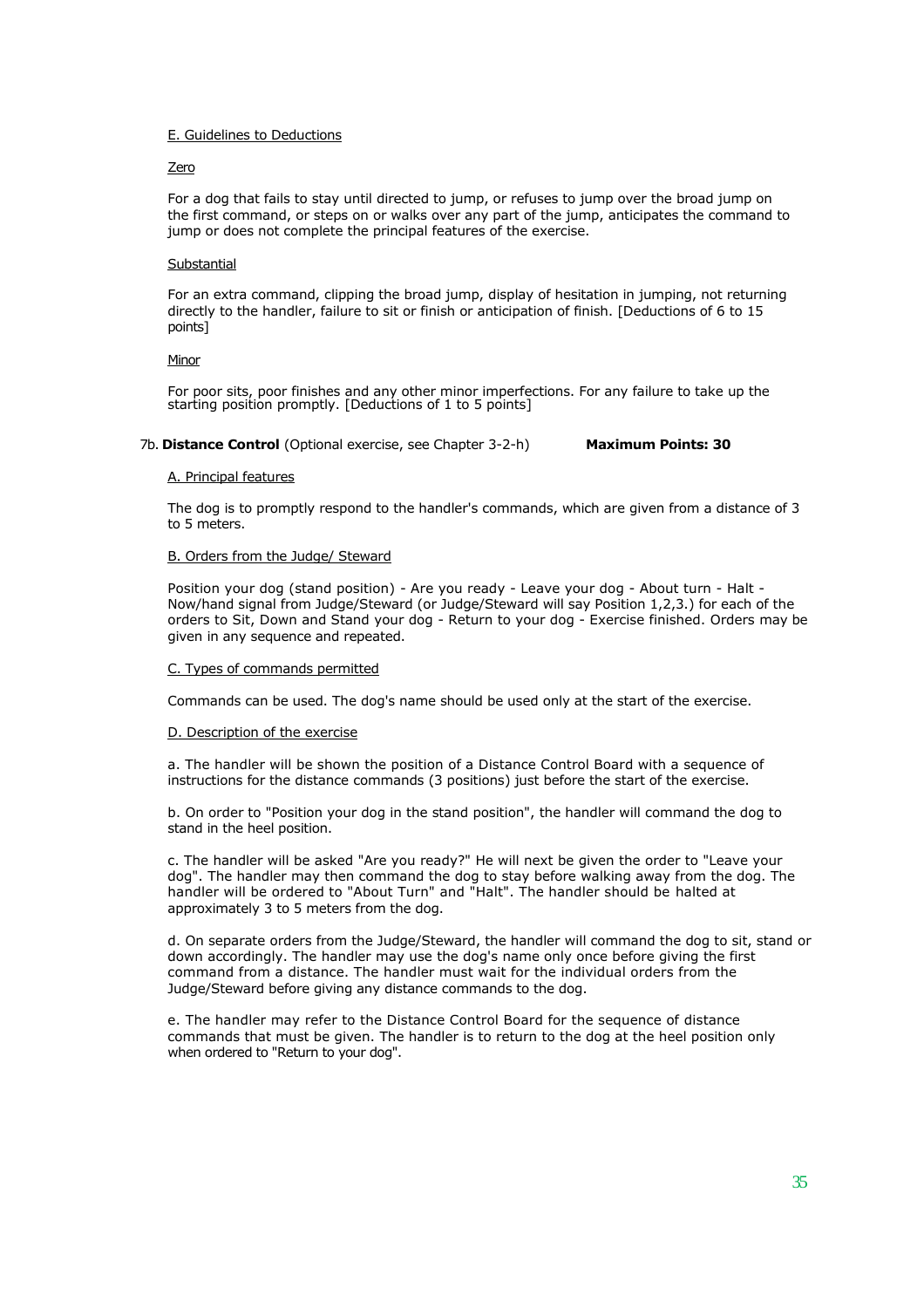## Zero

For a dog that fails anticipation of orders by the handler, anticipation of command by the dog, movement of more than one body length of the dog from where it was left at the start of the exercise or for failure to perform the principal features of the exercise.

## Substantial

For an extra command, prolonged distance commands (verbal or physical), for slow response to commands/signals. [Deductions of 8 to 15 points]

#### **Minor**

For movement of less than one body length and any other minor imperfections. For any failure to take up the starting position promptly. [Deductions of 1 to 5 points]

## 8. **Sit Stay (out of sight - 1 min 30 sec)** Maximum Points: 25

#### A. Principal features

The dog is to stay off lead for 1 minute 30 seconds in the sit position with the handler out of the sight until the completion of the exercise.

## B. Orders from the Judge/ Steward

Position your dogs (sit position) - Are you ready - Last Command and Leave your dogs - Return to your dogs - Exercise finished.

## C. Types of commands permitted

Commands can be used. Dog's name should be used only at the start of the exercise.

#### D. Description of exercise

a. This is a group exercise. The handlers will form a line approximately 1.5 meters apart with their dogs. The dogs are to be made to sit in the heel position on order of "Position your dogs".

b. Handlers will be asked "Are you ready?" They will next be given the order of "Last Command and Leave your dogs". The handlers may command their dogs to stay and will immediately walk away from their dogs.

c. A Steward will lead handlers to a place out of sight of the dogs.

d. 1 minute 30 seconds after the Judge/Steward ordered the handlers to leave their dogs, he will give the order to recall the handlers to the Trial Ring.

e. The handlers are to return to the Trial Ring and shall each stand facing their own dogs at a distance indicated by the Judge/Steward. Upon the order to "Return to your dogs" the handlers are to return to their dogs together and go to the heel position.

f. The dogs must not move from the sit position until after the Judge/Steward orders "Exercise Finished".

g. If a dog gets up and starts to roam about during the course of the exercise, the Judge may instruct a Steward, or the handler to take the dog away from the other dogs.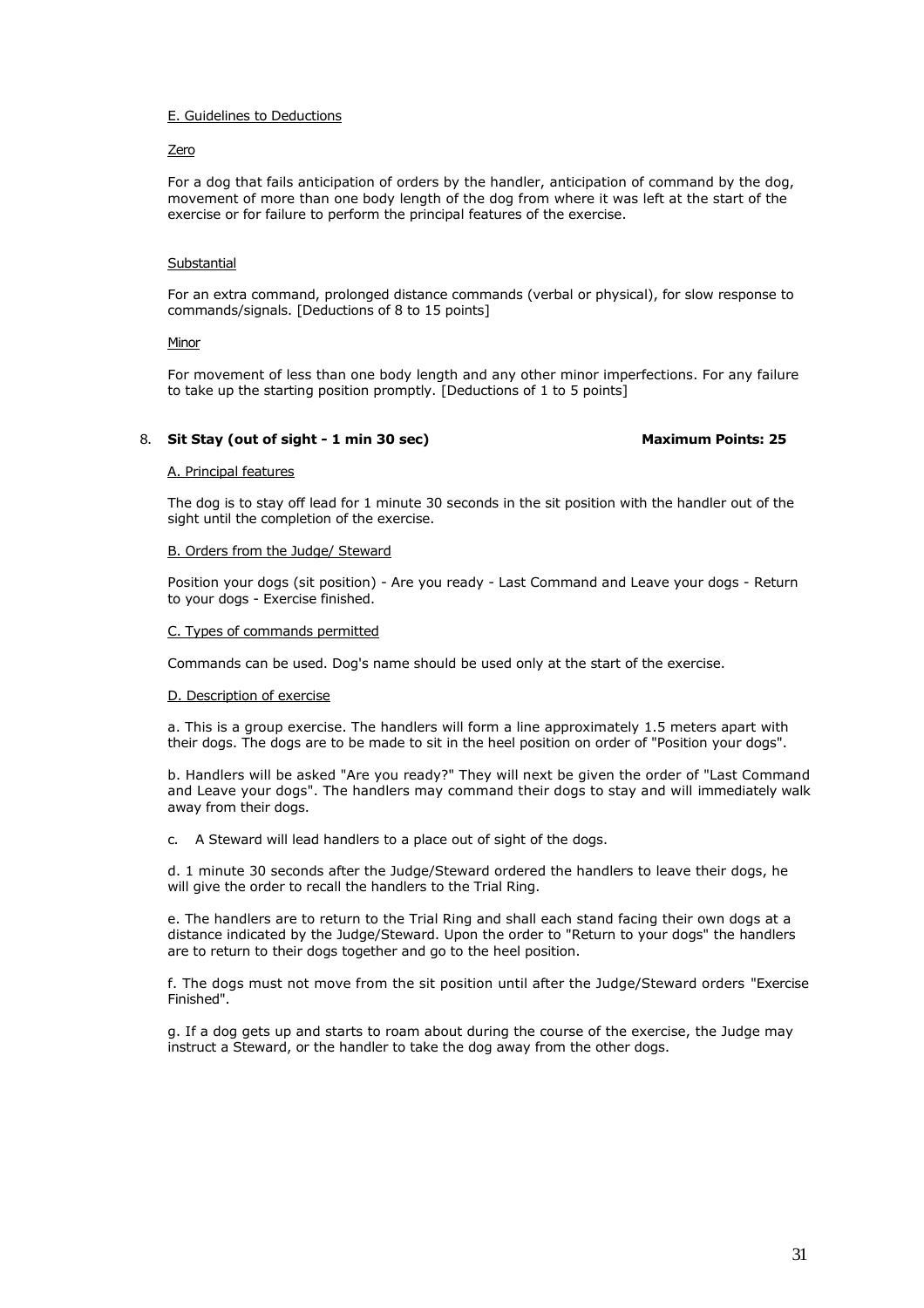## Zero

For a dog, which fails to remain in the sit, position or which moves more than half of its body length from where it was left, repeatedly barking or whining.

## **Substantial**

For an extra command after the last command had been given. [Deduction of 5 to 12.5 points]

## Minor

For a dog that barks or whines only once or twice, or minor movements, e.g. fidgeting. If a handler does not leave or return with other handlers. For any failure to take up the starting position promptly. [Deduction of 1 to 4 points]

#### 9. **Down Stay (out of sight)** Maximum Points: 25

#### A. Principal features

The dog is to stay off lead for 3 minutes in the down position with the handler out of the sight until the completion of the exercise.

## B. Orders from the Judge/ Steward

Position your dogs (down position) - Are you ready - Last Command and Leave your dogs - Return to your dogs - Exercise finished.

## C. Types of commands permitted

Commands can be used. Dog's name should be used only at the start of the exercise.

## D. Description of exercise

a. This is a group exercise. The handlers will form a line approximately 1.5 meters apart with their dogs. The dogs are to be placed in the down position on order of "Position your dogs".

b. Handlers will be asked "Are you ready?" They will next be given the order of "Last Command and Leave your dogs". The handlers may command their dogs to stay and will immediately walk away from their dogs.

c. A Steward will lead handlers to a place out of sight of the dogs.

d. 3 minutes after the Judge/Steward ordered the handlers to leave their dogs, he will give the order to recall the handlers to the Trial Ring.

e. The handlers are to return to the Trial Ring and shall each stand facing their own dogs at a distance indicated by the Judge/Steward. Upon the order to "Return to your dogs" the handlers are to return to their dogs together and go to the heel position.

f. The dogs must not move from the down position until after the Judge/Steward orders "Exercise Finished".

g. If a dog gets up and starts to roam during the course of the exercise, the Judge may instruct a Steward, or the handler to take the dog away from the other dogs.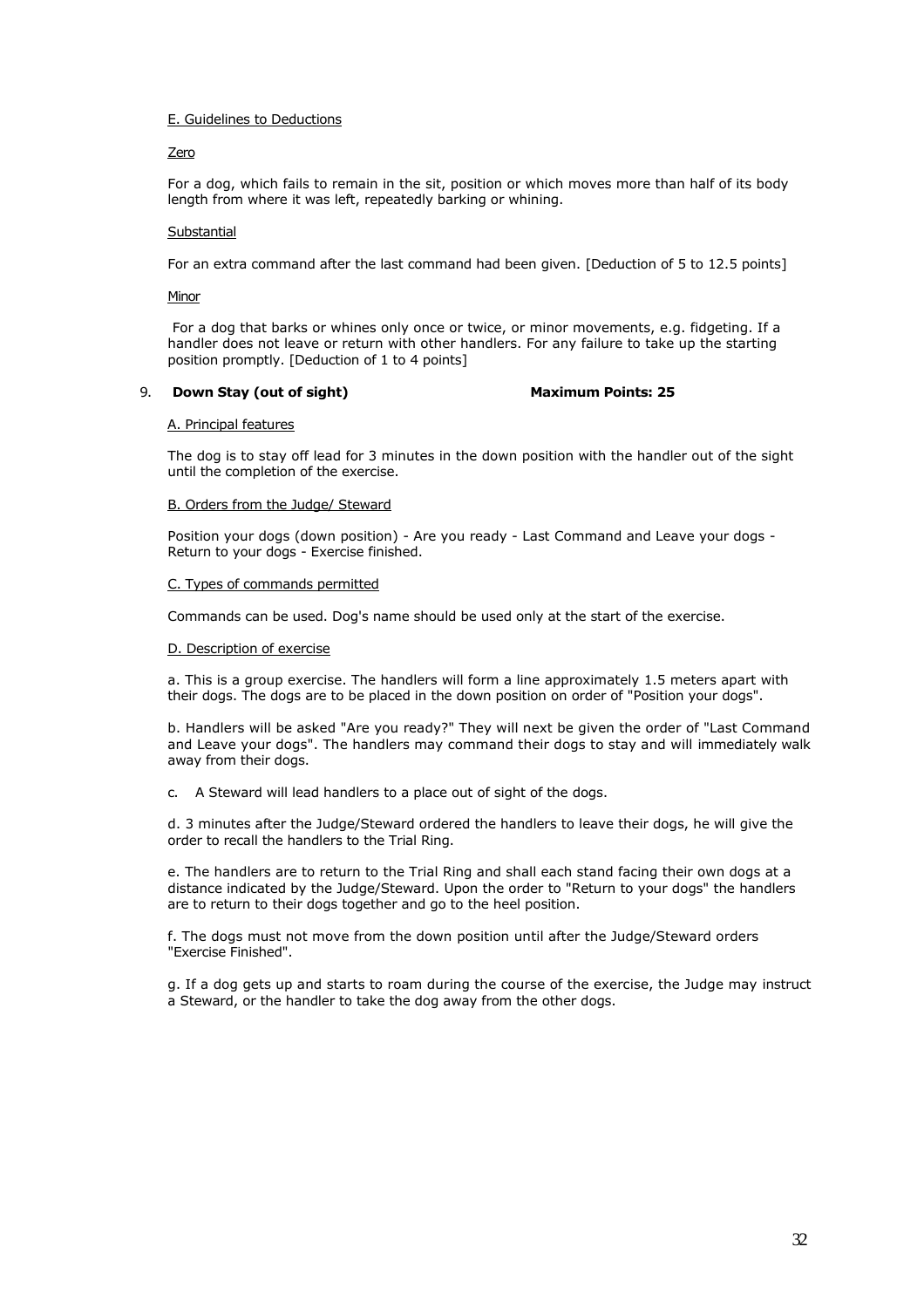## Zero

For a dog which fails to remain in the down position or which moves more than half of its body length from where it was left, repeatedly barking or whining.

## **Substantial**

For an extra command after the last command had been given. [Deduction of 5 to 12.5 points]

#### **Minor**

For a dog that barks or whines only once or twice, or minor movements, e.g. fidgeting. If a handler does not leave or return with other handlers. For any failure to take up the starting position promptly. [Deduction of 1 to 4 points]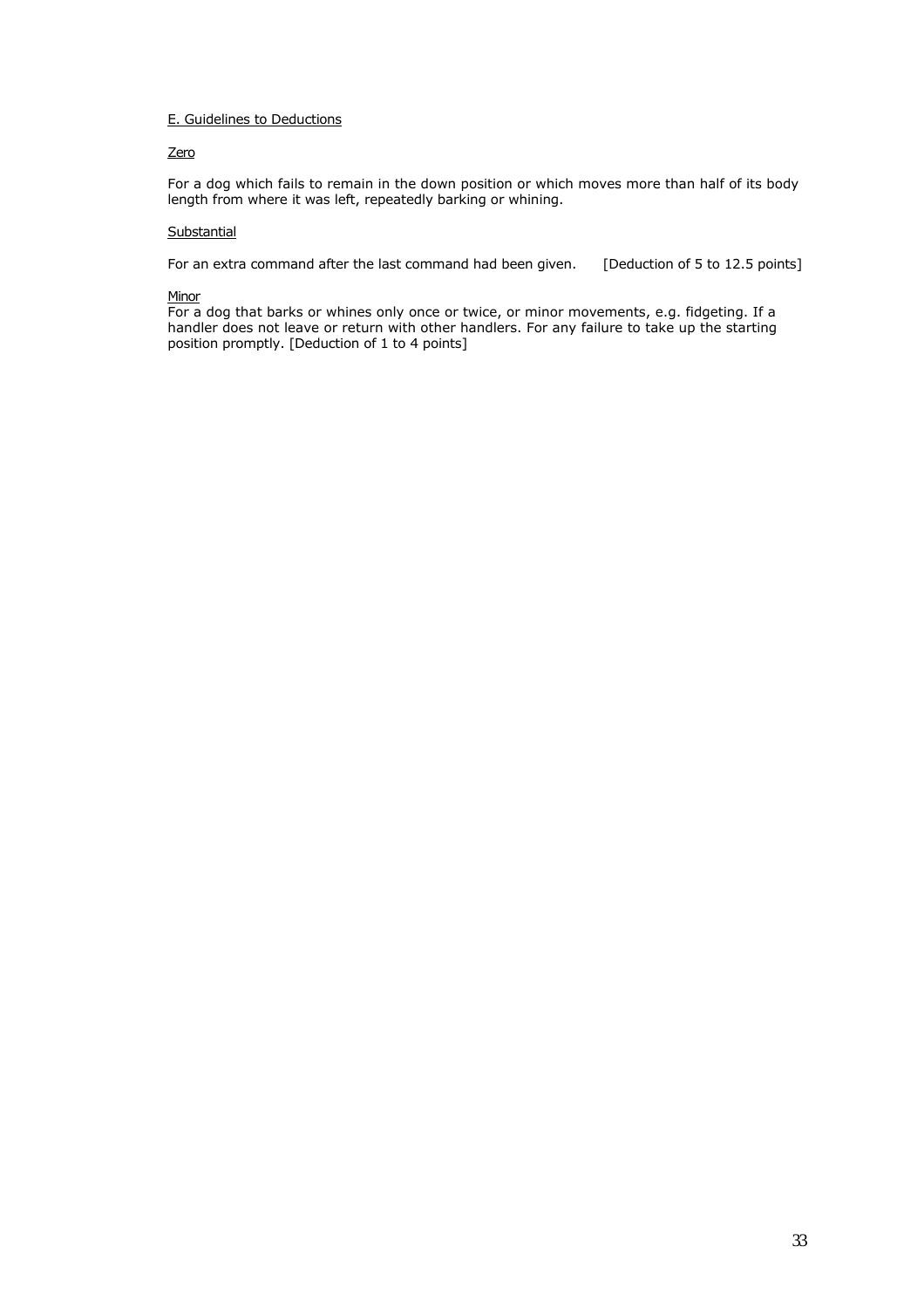## **CHAPTER 11: OPEN CLASS**

1. The respective exercises for the open level and the maximum points for the exercises are as follows:

| Exercises                                                   | Points     |
|-------------------------------------------------------------|------------|
| Heel work                                                   | 45         |
| Distance control                                            | 25         |
| Send away                                                   | 25         |
| Retrieve over high jump<br>(or optional: Directed Retrieve) | 30         |
| Scent discrimination                                        | 35         |
| Sit Stay (out of sight 3 min)                               | 20         |
| Down Stay (out of sight 5 min)                              |            |
|                                                             | Total: 200 |

2. The **qualifying score** for the open level shall be **160** points. (To attain a Passing Score, refer to Chap 7, Para 2a for definition and criteria to be met)

## 3. **Heel Work <b>Maximum Points: 45 Maximum Points: 45**

#### A. Principal features

Dog and handler are to work as a team without the use of a lead. During the heeling routine the dog will be required to do the sit, stand and down while the handler is still on the move.

#### B. Orders from the Judge/Steward

Are you ready - Forward - Right turn - Left turn - About turn (right or left) - Double About turns (left and/or right) - Fast pace - Slow pace - Normal pace - Halt - Down - Stand - Position coming up - Now - Heel your dog (or pick up your dog) - Figure of eight - Lead out - Exercise finished. These orders may be given in any sequence and repeated.

#### C. Types of commands permitted

Only restricted commands permitted. Dog's name should only be used at start of exercise.

#### D. Description of the exercise

a. Before the start of the exercise, the sequence for the sit, stand and down positions (as determined by the Judge) for the heeling in motion will be made known to the handlers. It is the responsibility of the handlers to remember this sequence.

b. For the heeling in motion part of this exercise, the dog shall be required, whilst heeling at normal pace, to be left at the sit, stand and down position whilst the handler continues walking. The Judge/Steward will alert the handler that a position is coming up by saying "Position coming up". The Judge/Steward will then order "Now" and the handler has to give a command to the dog according to the sequence of positions determined by the Judge.

c. The handler should walk on alone without hesitation and continue walking as ordered by the Judge/Steward until given the order to "Heel your dog" in which case the handler is to do so upon next reaching the dog.

d. This exercise includes all other heeling routines as outlined in the Intermediate Class.

e. The handler and dog must execute a "Figure of Eight" in which they must heel twice around 2 Stewards standing approximately 3 meters apart. There must be at least one "Halt" during this portion of the exercise. The handler and dog are to leave the figure of eight only when ordered to "Lead Out".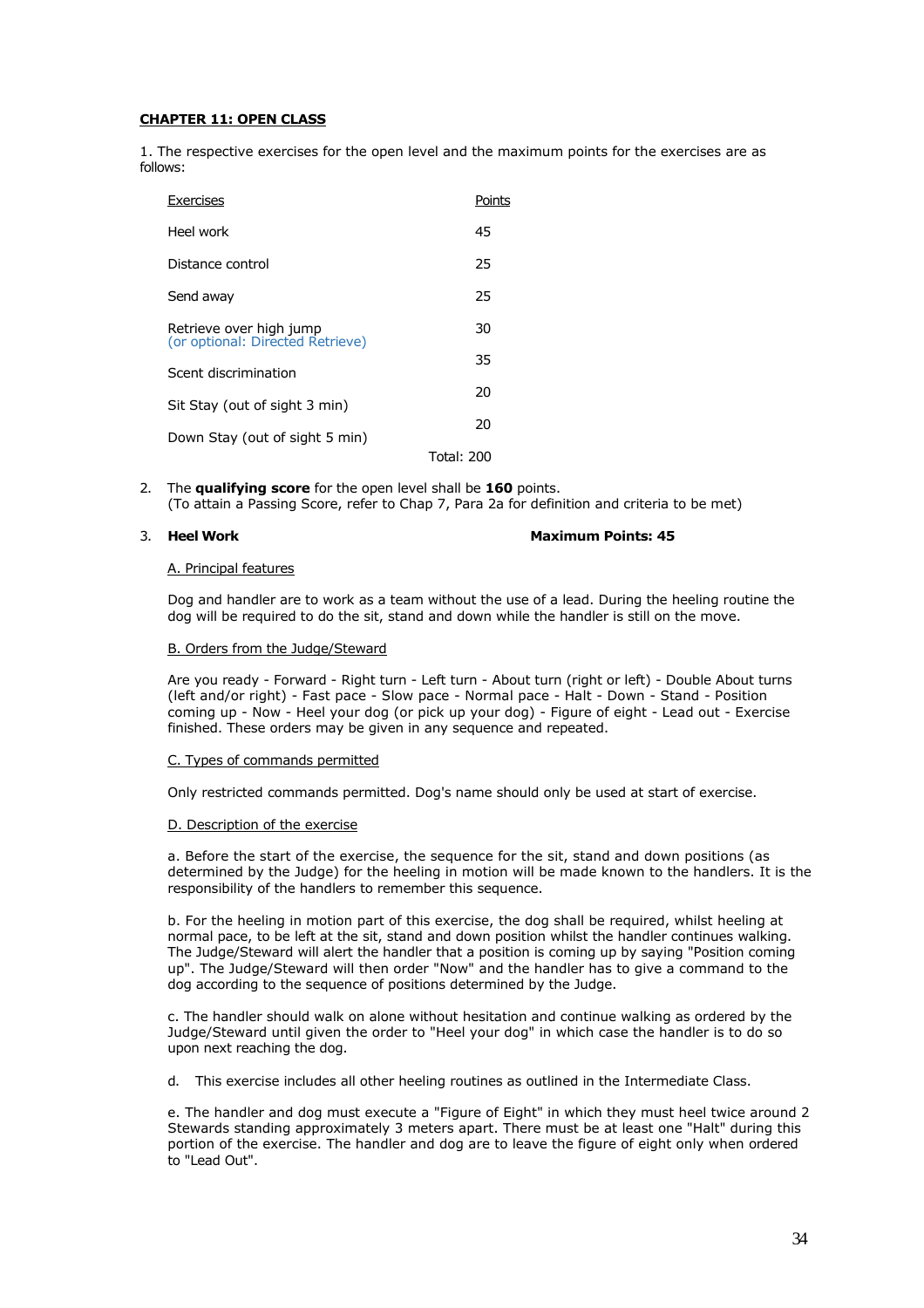#### Zero

For a dog that is unmanageable, for a dog that misses more than 1 position during the heeling in motion part of the exercise, or if its handler continually adapts pace to that of the dog, or if the dog does not complete the principal features of the exercise.

## **Substantial**

For an extra command, or failure to change pace noticeably for fast and slow pace, or lagging, heeling wide, forging, or crowding, for a handler who does not leave the dog promptly during the heeling in motion, for a dog which anticipates, or left about turns not executed with the dog at heel position. For a dog that misses only 1 position during the heeling in motion part of the exercise. [Deductions of 10 to 22.5 points]

#### Minor

For poor sits, downs, stands, and other imperfections in heeling. For any failure to take up the starting position promptly. [Deductions of 1 to 9 points]

## **4. Distance Control** (5 positions) **Maximum Points: 25**

#### A. Principal features

The dog is to promptly respond to the handler's commands, which are given from a distance of 8 to 10 meters.

#### B. Orders from the Judge/ Steward

Position your dog (stand position) - Are you ready - Leave your dog - About turn - Halt - Now/hand signal from Judge/Steward (or Judge/Steward will say Position 1,2,3,4,5.) for each of the orders to Sit, Down and Stand your dog - Return to your dog - Exercise finished. Orders may be given in any sequence and repeated.

#### C. Types of commands permitted

Commands can be used. The dog's name should be used only at the start of the exercise.

#### D. Description of the exercise

a. The handler will be shown the position of a Distance Control Board with a sequence of instructions for the distance commands (5 positions) just before the start of the exercise.

b. On order to "Position your dog in the stand position", the handler will command the dog to stand in the heel position.

c. The handler will be asked "Are you ready?" He will next be given the order to "Leave your dog". The handler may then command the dog to stay before walking away from the dog. The handler will be ordered to "About Turn" and "Halt". The handler should be halted at approximately 8 to 10 meters from the dog.

d. On separate orders from the Judge/Steward, the handler will command the dog to sit, stand or down accordingly. The handler may use the dog's name only once before giving the first command from a distance. The handler must wait for the individual orders from the Judge/Steward before giving any distance commands to the dog.

e. The handler may refer to the Distance Control Board for the sequence of distance commands that must be given. The handler is to return to the dog at the heel position only when ordered to "Return to your dog".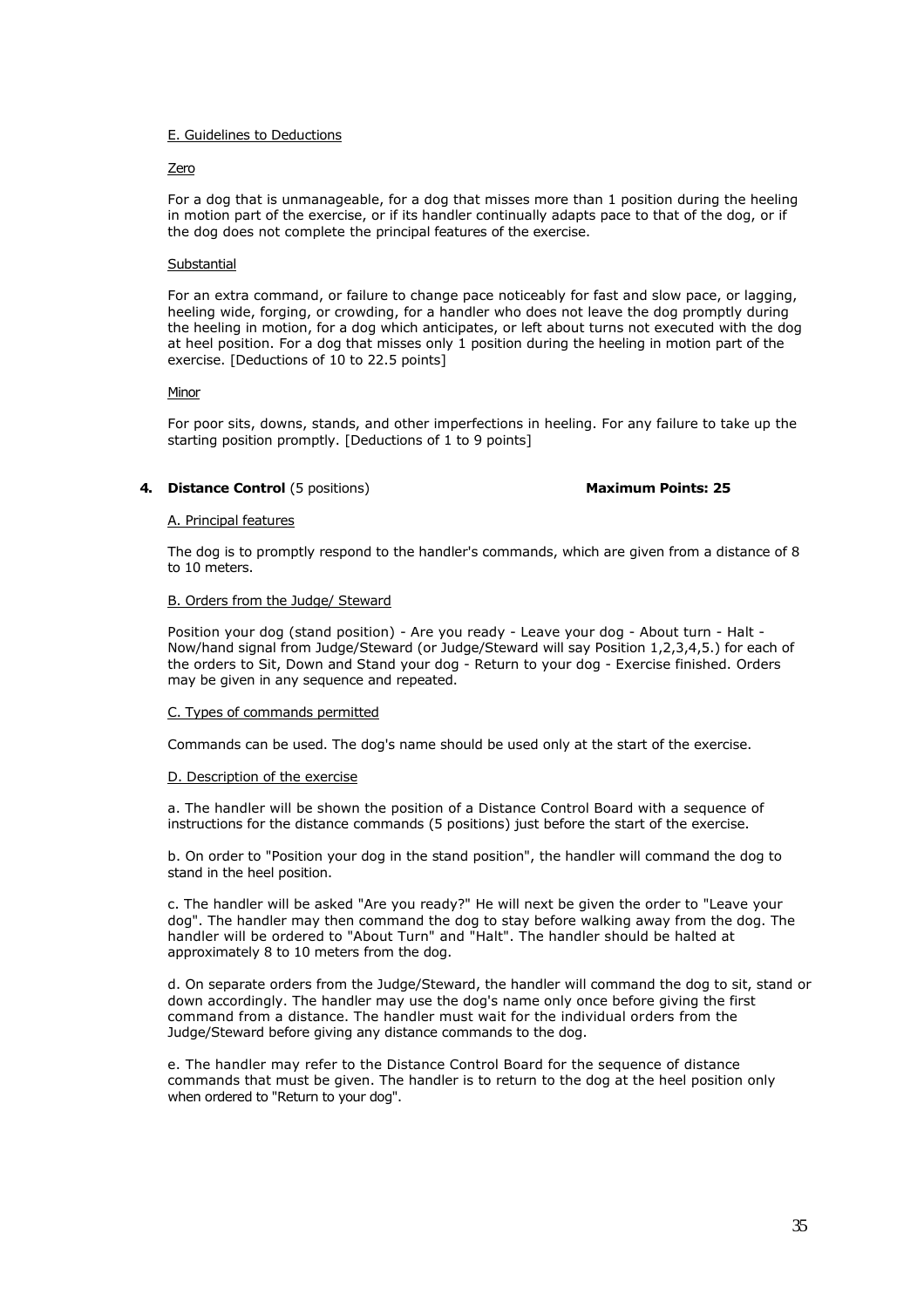## Zero

For a dog that fails anticipation of orders by the handler, anticipation of command by the dog, movement of more than one body length of the dog from where it was left at the start of the exercise or for failure to perform the principal features of the exercise.

## Substantial

For an extra command, prolonged distance commands (verbal or physical), for slow response to commands/signals. [Deductions of 5 to 12.5 points]

#### **Minor**

For movement of less than one body length and any other minor imperfections. For any failure to take up the starting position promptly. [Deductions of 1 to 5 points]

#### 5. **Send Away Maximum Points: 25**

#### A. Principal features

The dog, on command, should go away from the handler to a distance of approximately 15 to 20 meters, to adopt the sit or down position when commanded to do so and to remain in the sit or down (as norminated) position until again commanded to heel. (Handler must indicate to the judge if the dog is adopting the sit or down position before the exercise commence)

#### B. Orders from the Judge/Steward

Position your dog (stand or sit position) - Are you ready - Send your dog - Forward - About turn - Call your dog – Left or Right Turn - Halt - Exercise finished. (The judge will not order the handler to sit or drop when the dog is sent out to the cone)

## C. Types of commands permitted

Commands can be used for this exercise. The dog's head can be held before the send away command is given. Dog's name should be used only at the start of the exercise.

## D. Description of the exercise

a. On order to "Position your dog", the handler is to position the dog in the stand or sit position at a start point. The handler will be asked "Are you ready?" On order to "Send your dog", the handler may use a simultaneous verbal and physical command to signal the dog to go forward at a brisk pace to a distance of approximately 15 to 20 meters away and in the center of the ring. The center of the ring will be clearly marked by a cone. The required distance indicating the drop-line will be marked by tapes approximately 2 to 3 meters from the cone. The cone shall be supplied by SKC and be approximately 8" to 12" in height.

b. When the dog has reached the correct position, the handler will give the command for the dog to adopt the sit or down (as nominated) position facing the handler.

c. The dog must drop immediately to a complete sit or down position with its attention on the handler & remain in the sit or down position until the Judge/Steward gives the order for the handler to command the dog to heel.

d. The handler will be ordered to move "Forward" until he reaches the tape marker which is about 3 meter from the cone, the handler will be ordered to "About Turn".

e. The order "Call your dog" will be given about 1 to 2 meters after the about turn and the handler is to command the dog to go to the heeling position whilst the handler continues walking. The dog should go directly to its handler at a brisk pace and walk with the handler in the heeling position, the judge may add a left or turn, handler and dog will continue moving together until ordered to "Halt".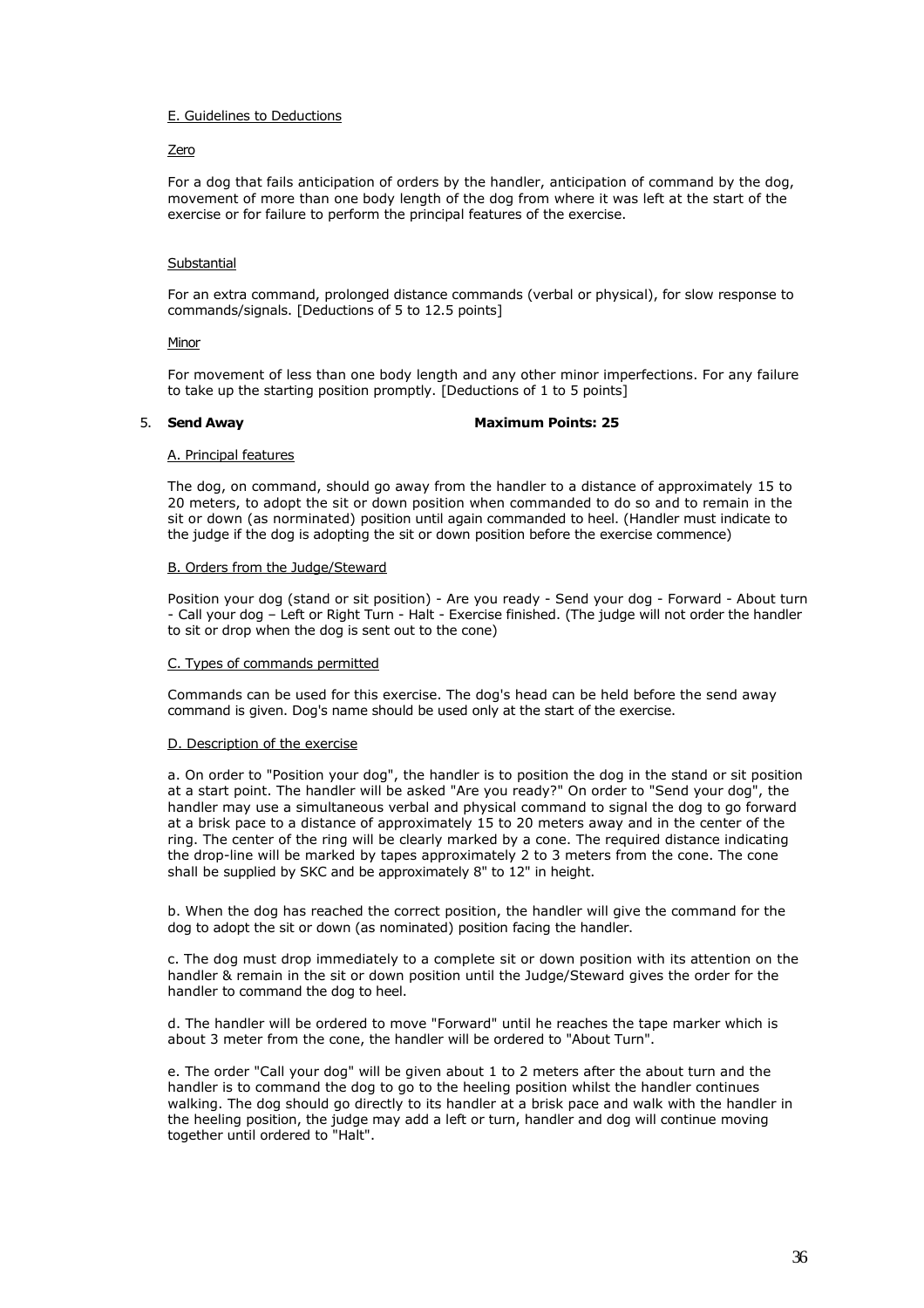## Zero

For a dog that fails or anticipates to go out on first command, does not reach the distance (tape marker) required from the start point, does not adopt the sit or down position (as nominated) on command, anticipates or fail to heel back in position.

## Substantial

For an extra command, slowness in going out, hesitation in going out, or does not stop in the approximate center of the ring, or anticipation and slow respond to sit or down. Does not respond to first command to heel from sit or down position. [Deductions of 6 to 12.5 points]

## Minor

For any other minor imperfections or for any failure to take up the starting position promptly. [Deduction of 1 to 5 points]

## 6a. **Retrieve Over the High Jump Maximum Points: 30**

#### A. Principal features

The dog, on command, to go clearly over the high jump, retrieve the dumbbell and return clearly over the high jump.

## B. Orders from the Judge/ Steward

Position your dog (sit position) - Are you ready - Throw your dumbbell - Send your dog - Take it - Finish - Exercise finished.

#### C. Types of commands permitted

Commands can be used. Dog's name should be used only at the start of the exercise.

## D. Description of the exercise

a. The high jump is to be set at the height of the dog at its withers. Minimum height is 250mm and the maximum is 900mm.

b. The Judge/Steward will order the handler to "Position your dog" in front of the high jump with the dog sitting at heel. The handler is to decide on the distance he and the dog should be from the high jump. The handler will remain in the same spot throughout the exercise.

c. The handler will be asked "Are you ready?" He will next be given the order to "Throw your dumbbell". The handler may command the dog to stay and then throw the dumbbell over the high jump & at least 4 meters away from the jump.

d. The Judge may order a re-throw of the dumbbell if the dumbbell does not clear the high jump, or if he considers that the dumbbell is less than the minimum distance of 4 meters away. The Judge/Steward shall not be obliged to measure the said distance with any equipment or instrument for this purpose. No re-throw is otherwise to be allowed.

e. On order to "Send your dog", the handler may call the dog's name and give a command for the dog to retrieve the dumbbell. The retrieve must be executed at a brisk pace.

f. The dog is to jump over the high jump to retrieve the dumbbell and is to jump over the high jump again on its return to the handler. No part of the dog's body should clip the high jump.

g. On its return to the handler, the dog must sit straight, centered immediately in front of the handler, holding the dumbbell until the Judge/Steward gives the order "Take it". The handler can then give the dog a command to release the dumbbell to him. The dog is to release the dumbbell readily and remain sitting in front of its handler.

h. On order to "Finish", the handler is to give a command for the dog to go smartly to heel position and sit.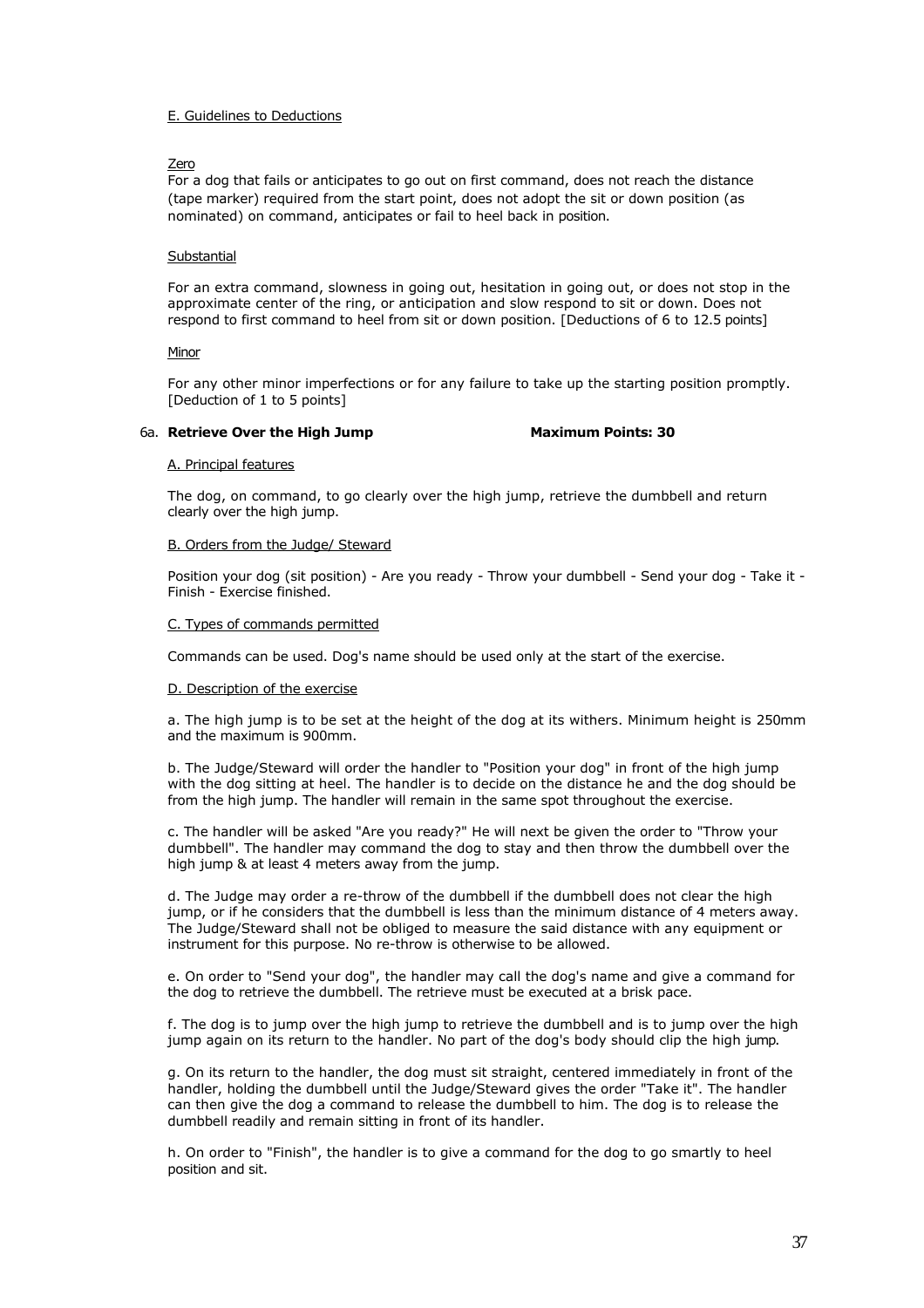## Zero

For a dog that fails to go out on the first command, or anticipates the command to retrieve, or fails to retrieve, or fails to jump over the high jump from either direction or refuses to release the dumbbell to its handler.

#### **Substantial**

For an extra command, slowness in going out, using the top of the high jump as an aid, returning, slowness in picking up the dumbbell, not going directly to the dumbbell, excessive mouthing, reluctance to release the dumbbell to the handler, failure to sit in front of handler after retrieving, failure to finish, or anticipation of the finish. [Deductions of 5 to 10 points]

#### **Minor**

For dropping the dumbbell but picking it up without further command, poor sits, finishes, minor mouthing of the dumbbell and any other minor imperfections. For any failure to take up the starting position promptly. [Deductions of 1 to 4 points]

## 6b. **Directed Retrieve** (Optional exercise, see Chapter 3-2-h) **Maximum Points: 30**

#### A. Principal Features

The dog stays until directed to retrieve, then it goes directly to the designated glove and retrieves it promptly.

#### B. Orders from the Judge/Steward

Are you ready - Take up position - Glove Number One, Two or Three - About turn and halt -Send your dog - Take it - Finish - Exercise Finished.

#### C. Types of commands permitted

Commands can be given. The dog's name is only to be used at the start of the exercise.

## D. Description of exercise

a. In this exercise, the handler will provide three predominantly white, wrist length cotton work gloves, which must be opened and must be approved by the Judge.

b. The handler, with the dog sitting at heel, will stand in the ring facing in the opposite direction to, and at least 6 meters from where the centre glove is to be placed. The Judge or Steward will then drop the three gloves across the end or side of the ring away from the handler and dog.

c. The three gloves should be placed in a straight line approximately 1 to 2 meter from the edge or side of the ring. The distance between neighbouring gloves is approximately 4 meters. All three gloves must be clearly visible to both dog and handler, when the handler turns to face the glove designated by the Judge.

d. The gloves shall be designated 'One', 'Two' and 'Three' reading from left to right when the handler turns and faces the gloves. The Judge will give the order 'One', 'Two', or 'Three' and then order the Handler to 'About Turn'. The Handler will give the command to Heel, and then turn in place, right or left, to face the designated glove. The Handler will come to a halt with the dog sitting at heel. The Handler must not touch the dog, nor reposition the dog.

e. The Judge will then give the order 'Send'. The Handler will give the dog the direction to the designated glove with a single motion of the left hand and arm along the right side of the dog. The Handler may bend the body and knees to the extent necessary in giving the direction to the dog.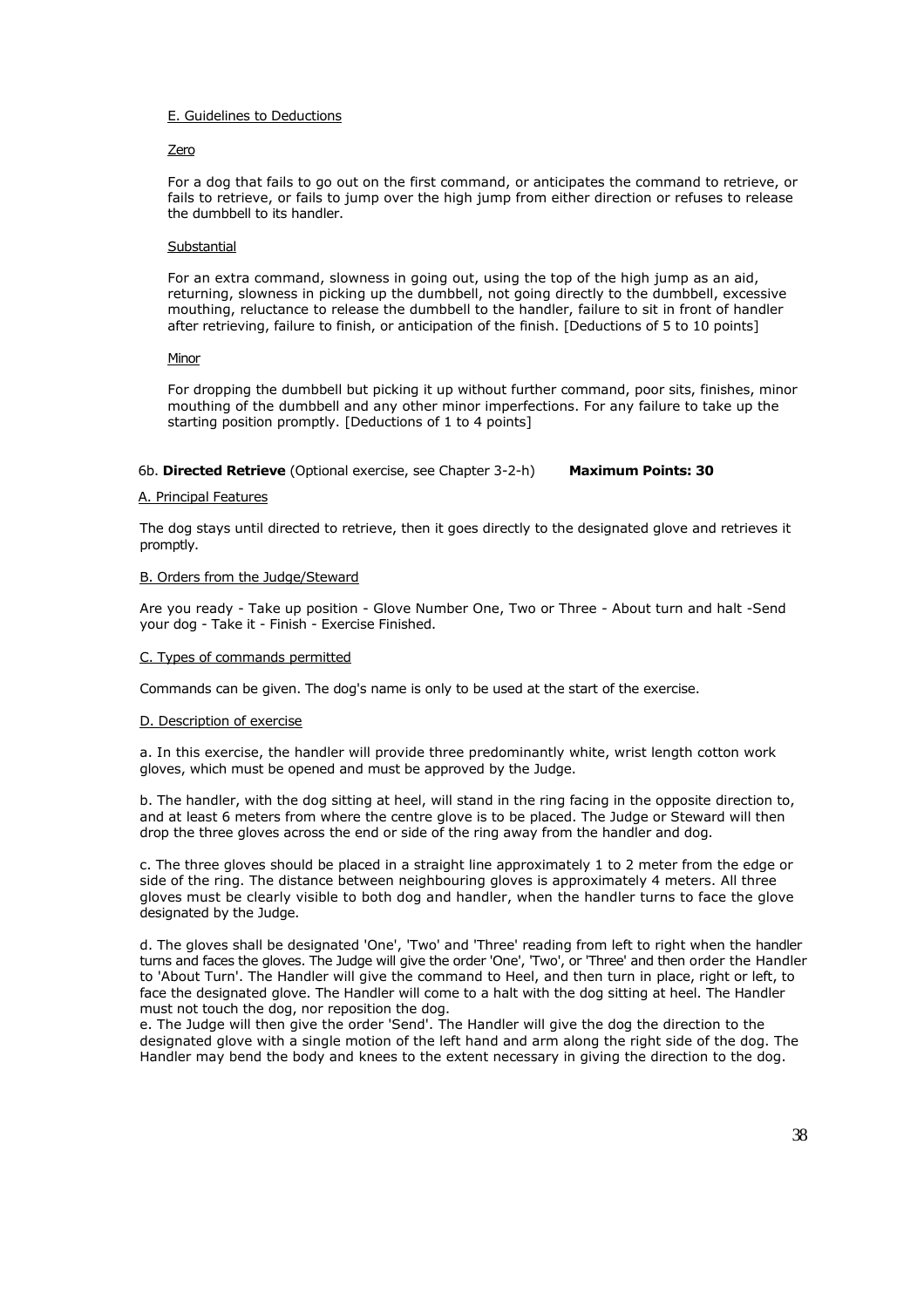Either simultaneously with, or immediately following giving the direction, the handler must give the verbal command to retrieve. The handler will then stand erect in a natural position.

f. The dog must go directly to the designated glove at a brisk pace and retrieve it, returning directly to the handler without unnecessary mouthing or playing.

g. On its return to the handler, the dog must sit straight, centered immediately in front of the handler, holding the glove until the Judge/Steward gives the order "Take it".

h. The handler can then give the dog a command to release the glove to him. The dog is to release the glove readily and remain sitting in front of its handler.

i. On order to "Finish", the handler is to give a command for the dog to go smartly to heel position and sit.

j. The exercise shall consist of a single retrieve, and the Judge shall designate the same glove for successive dogs.

#### E. Guidelines to Deductions

#### Zero

For a dog that does not go directly to the designated glove, or does not retrieve the designated glove on one command, anticipates the command to retrieve, refuses to give up the glove, or does not deliver to hand. For an extra command to position the dog after the handler turns to face the designated glove.

## **Substantial**

For an extra command, a handler who does not turn in place, or does not face the designated glove. For a dog that breaks from the sit position, or for slowness in going out, in picking up the glove, excessive mouthing, reluctance to release the glove to the handler, failure to sit in front of handler after retrieving, failure to finish, or anticipation of the finish. For touching the dog, or excessive motions when turning to face the glove. [Deductions of 6 to 12.5 points]

## Minor

For poor sits and finishes, minor mouthing of the glove or where the glove is dropped and immediately picked up without further command. For any failure to take up the starting position promptly. [Deductions of 1 to 5 points]

## 7. **Scent Discrimination Maximum Points: 35**

#### A. Principal features

The dog must select by scent alone and retrieve an article that has been scented by its handler from a set of 10 identical articles.

#### B. Orders from the Judge/Steward

Take up position - About turn - Are you ready - Give your scent and send your dog - Take it - Finish - Article correct/ incorrect - Exercise finished.

## C. Types of commands permitted

Commands can be used for this exercise. The dog's name can only be at the start of the exercise

#### D. Description of exercise

a. Unless otherwise recommended by the Obedience Trials Committee, the articles used in this exercise shall be cloths of one colour and size (at least 25-cm square). Handlers to provide the cloth articles and prepared in accordance to the skc specifications laid out in Chapter 5 para 7.

b. The handler, with the dog sitting at heel, will take up position as directed by the Judge, at least 5 meters away from and facing in the opposite direction to the articles.

c. The Judge will designate the article that the handler will leave his/her scent, which will be handled with tongs. The Steward will place the other nine articles in a pattern set by the Judge. This pattern must be the same for each dog.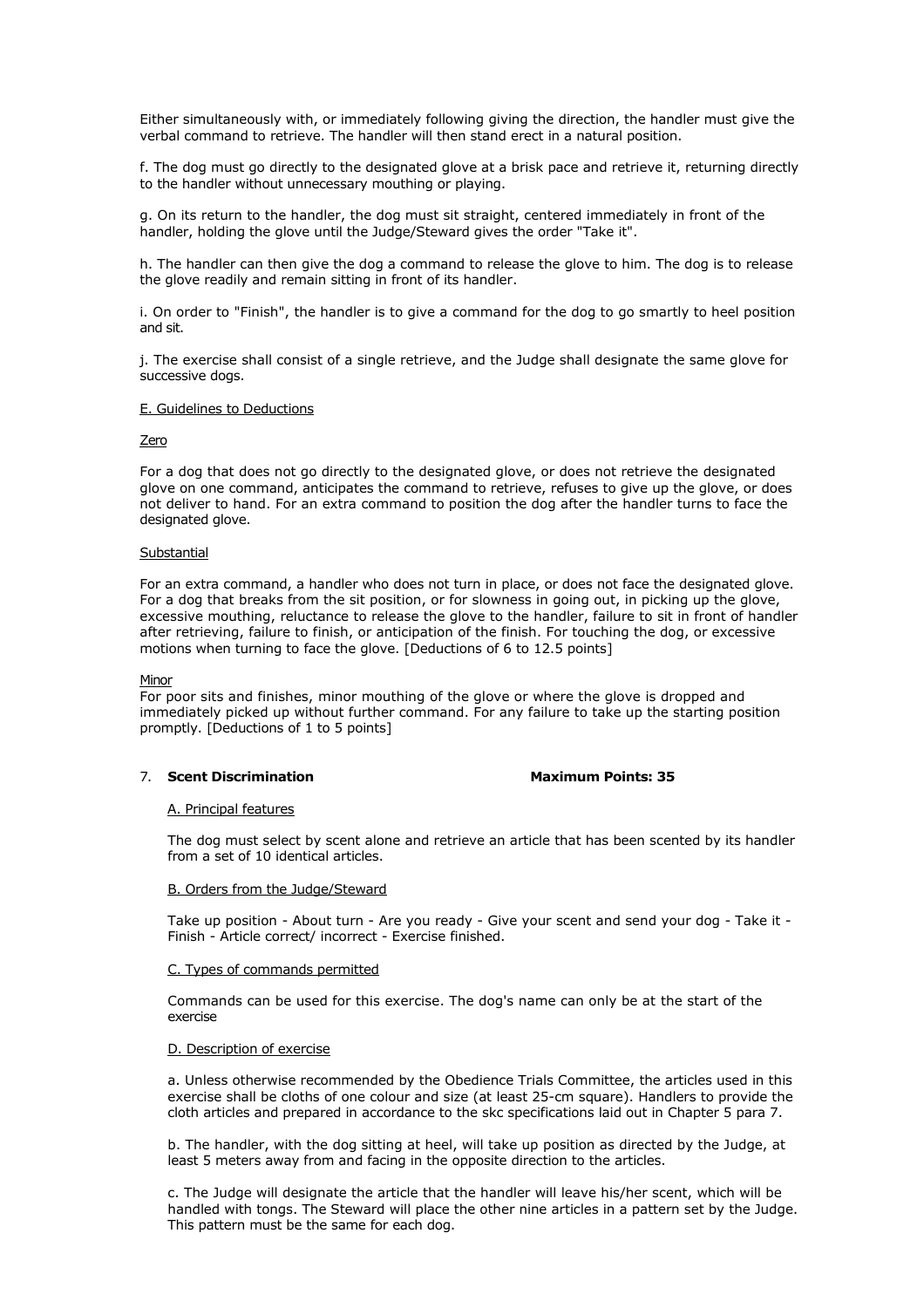- d. The handler's scent must be imparted to the chosen article only from his hands, which must remain in plain sight. The scented article is then returned to the Steward who will then use tongs to place the scented article in the position set by the Judge. Each of the articles including the scented one is to be within 500mm of each other.
- e. The handler and the dog will only turn to face the articles on the order of "About turn".

f. The handler will be asked "Are you ready?" He will next be given the order to "Give your scent and send your dog". The handler may place his hand gently over the dog's nose and may give a command to retrieve. The dog should go directly to the articles at a brisk pace. It may take a reasonable time to select the right article but must work continuously and should not pick up any article other than the handler's scented one.

g. After picking up the correct article, the dog must promptly return and sit straight, centered immediately in front of the handler, holding the handler's scented article until the Judge/Steward gives the order "Take it".

h. The handler can then give the dog a command to release the article to him. The dog is to release the article readily and remain sitting in front of its handler.

i. On order to "Finish", the handler is to give a command for the dog to go smartly to heel position and sit.

#### E. Guidelines to Deductions

#### Zero

For a dog that fails to go out to the group of articles, retrieves the wrong article, or anticipates the retrieve. For an extra command to retrieve.

#### Substantial

For an extra command, excessive slowness in going out, does not go directly to the articles, or does not work continuously, or playing with the articles or picking up the wrong article even though it puts it down immediately, for failure to sit or finish or anticipating the finish. [Deductions of 7 to 15 points]

#### Minor

For minor mouthing, poor sits or poor finishes, or any other minor imperfections. For any failure to take up the starting position promptly. [Deductions of 1 to 6 points]

## 8. **Sit Stay (out of sight 3 min)** Maximum Points: 20

#### A. Principal features

The dog is to stay off lead for 3 minutes in the sit position with the handler out of the sight until the completion of the exercise.

#### B. Orders from the Judge/ Steward

Position your dogs (sit position) - Are you ready - Last Command and Leave your dogs - Return to your dogs - Exercise finished.

#### C. Types of commands permitted

Commands can be used. Dog's name should be used only at the start of the exercise.

#### D. Description of exercise

a. This is a group exercise. The handlers will form a line approximately 1.5 meters apart with their dogs. The dogs are to be made to sit in the heel position on order of "Position your dogs".

b. Handlers will be asked "Are you ready?" They will next be given the order of "Last Command and Leave your dogs". The handlers may command their dogs to stay and will immediately walk away from their dogs.

c. Handlers will be led by a Steward to a place out of sight of the dogs.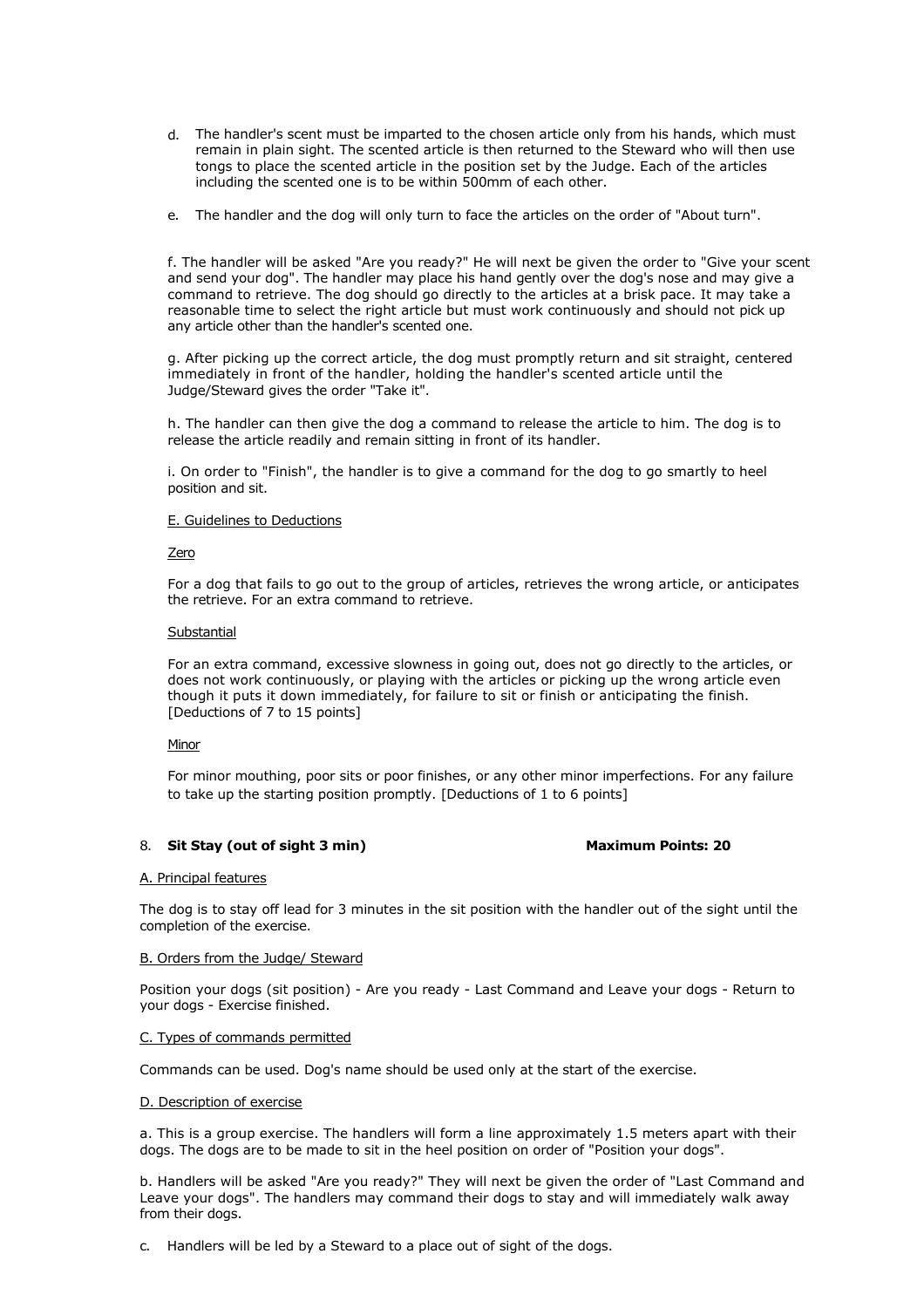d. 3 minutes after the Judge/Steward ordered the handlers to leave their dogs, he will give the order to recall the handlers to the Trial Ring.

e. The handlers are to return to the Trial Ring and shall each stand facing their own dogs at a distance indicated by the Judge/Steward. Upon the order to "Return to your dogs" the handlers are to return to their dogs together and go to the heel position.

f. The dogs must not move from the sitting position until after the Judge/Steward orders "Exercise Finished".

g. If a dog gets up and starts to roam about during the course of the exercise, the Judge may instruct a Steward, or the handler to take the dog away from the other dogs.

#### E. Guidelinesto Deductions

#### Zero

For a dog, which fails to remain in the sit position or which moves more than half of its body length from where it was left, repeatedly barking or whining..

#### Substantial

For an extra command after the last command has been given. For a dog that barks or whines only once or twice, or minor movements, e.g. fidgeting. [Deduction of 5 to 10 points]

#### **Minor**

If a handler does not leave or return with other handlers. For any failure to take up the starting position promptly. [Deduction of 1 to 4 points]

9. **Down Stay (out of sight 5 min)** Maximum Points: 20

#### A. Principal features

The dog is to stay off lead for 5 minutes in the down position with the handler out of the sight until the completion of the exercise.

#### B. Orders from the Judge/ Steward

Position your dogs (down position) - Are you ready - Last Command and Leave your dogs - Return to your dogs - Exercise finished.

#### C. Types of commands permitted

Commands can be used. Dog's name should be used only at the start of the exercise.

#### D. Description of exercise

a. This is a group exercise. The handlers will form a line approximately 1.5 meters apart with their dogs. The dogs are to be placed in the down position on order of "Position your dogs".

b. Handlers will be asked "Are you ready?" They will next be given the order of "Last Command and Leave your dogs". The handlers may command their dogs to stay and will immediately walk away from their dogs.

c. Handlers will be led by a Steward to a place out of sight of the dogs.

d. 5 minutes after the Judge/Steward ordered the handlers to leave their dogs, he will give the order to recall the handlers to the Trial Ring.

e. The handlers are to return to the Trial Ring and shall each stand facing their own dogs at a distance indicated by the Judge/Steward. Upon the order to "Return to your dogs" the handlers are to return to their dogs together and go to the heel position.

f. The dogs must not move from the down position until after the Judge/Steward orders "Exercise Finished".

g. If a dog gets up and starts to roam during the course of the exercise, the Judge may instruct a Steward, or the handler to take the dog away from the other dogs.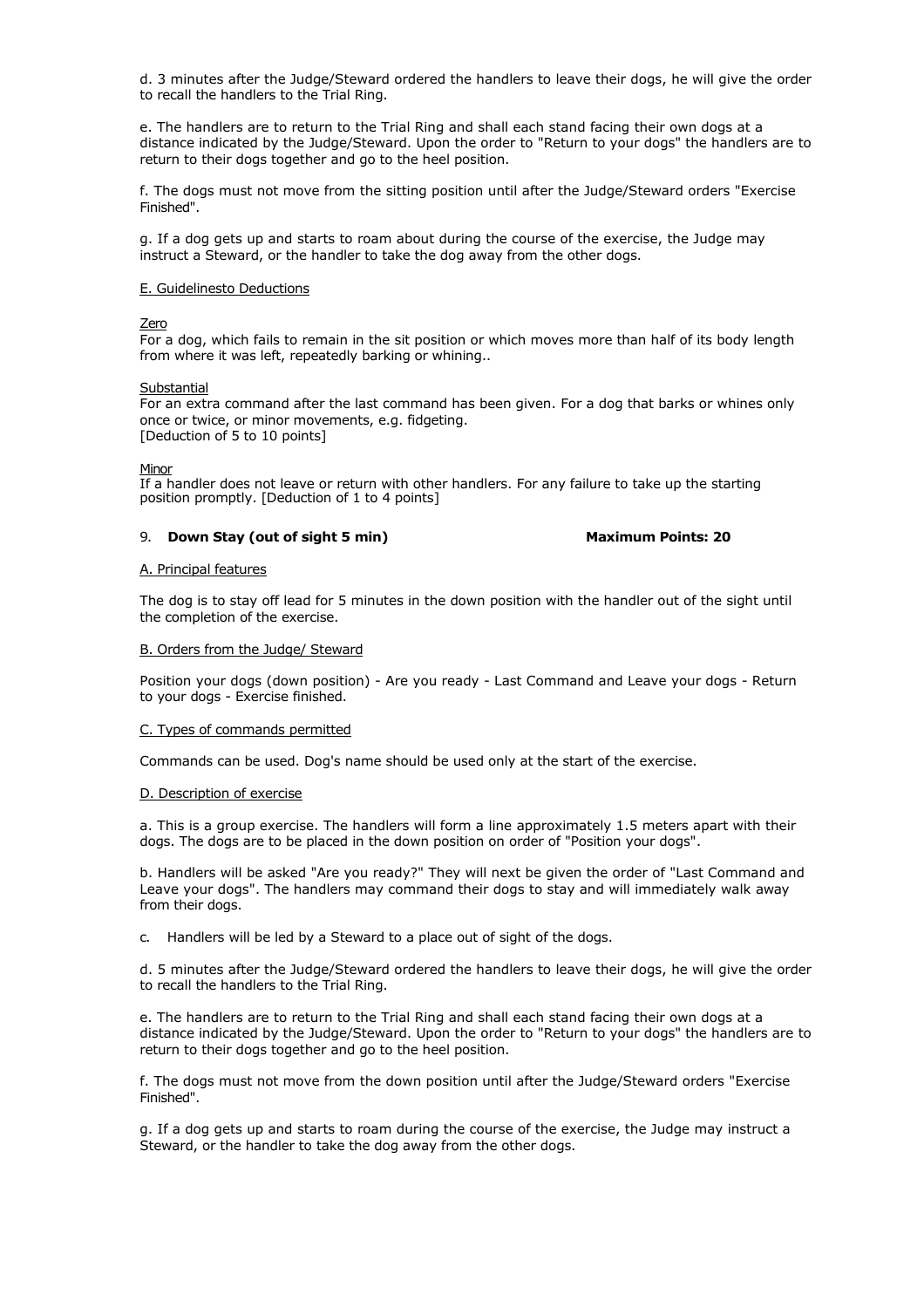## <u>Zero</u>

For a dog which fails to remain in the down position or which moves more than half of its body length from where it was left, repeatedly barking or whining. For an extra command after the last command has been given. Any unusual or additional act & signal.

## <u>Substantial</u>

For an extra command after the last command has been given. For a dog that barks or whines only once or twice, or minor movements, e.g. fidgeting. [Deduction of 5 to 10 points]

## <u>Minor</u>

If a handler does not leave or return with other handlers. For any failure to take up the starting position promptly. [Deduction of 1 to 4 points]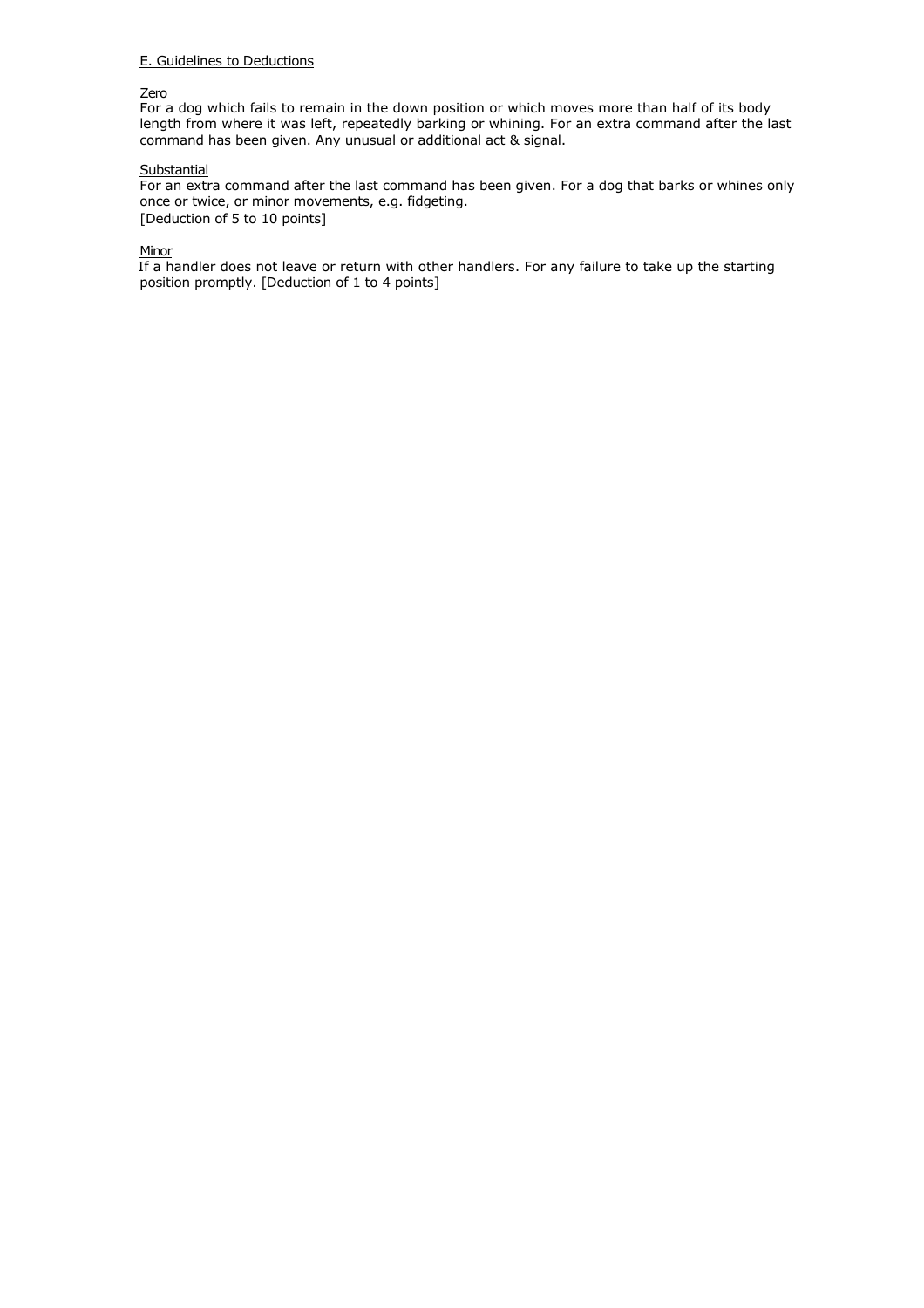## **CHAPTER 12: UTILITY TRIAL**

1. The Utility Trial is only open to dogs which have CD titles. There is no limit to the number of times a dog can be entered for the Utility Trial regardless of whether it passes or is the winning dog.

The exercise for each dog and the maximum points shall be:

| Exercise                    | Points     |
|-----------------------------|------------|
| Seek Back Lost Article      | 45         |
| Directed Retrieve           | 30         |
| <b>Scent Discrimination</b> | 40         |
| Directed Jumping            | 40         |
| Signal Exercise             | 45         |
|                             | Total: 200 |

2. The **qualifying score** for the Utility Trial shall be **160** points (To attain a Passing Score, refer to Para 4a below for definition and criteria to be met)

## 3. **Scoring**

a. **Zero**: No points awarded. If a dog receives a zero for an exercise, it cannot pass the Utility Trial.

b. **Substantial Deductions**: Any number of points over 20% and up to 50% of the maximum points allocated for an exercise.

c. **Minor Deductions**: Any number of points up to 20% of the maximum points allocated for an exercise.

d. **Score Sheets:** Each score sheet shall be signed by the Judge who must personally indicate the points on the score sheet at the conclusion of each exercise. The Judge should hand or read the score sheet to the Steward immediately after each sheet is completed.

e. **Explanations and Errors**: The Judge is not required to explain his/her scoring and need not enter into a discussion with a dissatisfied handler. Any interested person who thinks that there may have been a numerical error or an error in identifying a dog may report the facts to one of the stewards or to the Trial Manager so that the matter may be checked.

## 4. **Placing**

a. For all placing, a passing score must be attained.

A passing score means that the dog has:

- (i) Earned more than 50% of the points for each exercise
- (ii) Met the qualifying score for Utility class

b. **No equal placing:** Two or more separate dogs shall not be placed equal in any award. In the event of a tied score the placing shall be decided by a count-back of the sum of points awarded for the Seek Back and Directed Jumping.

c. **Run-offs:** In the event there is still a tied score after the count-back, the Judge shall conduct run-off(s) in any exercise(s) he selects until separate placing can be made.

## 5. **Certificates**

a. A 'Utility Dog' (UD) Certificate will be awarded to any dog that receives a passing score in the Utility Trial under 3 different judges.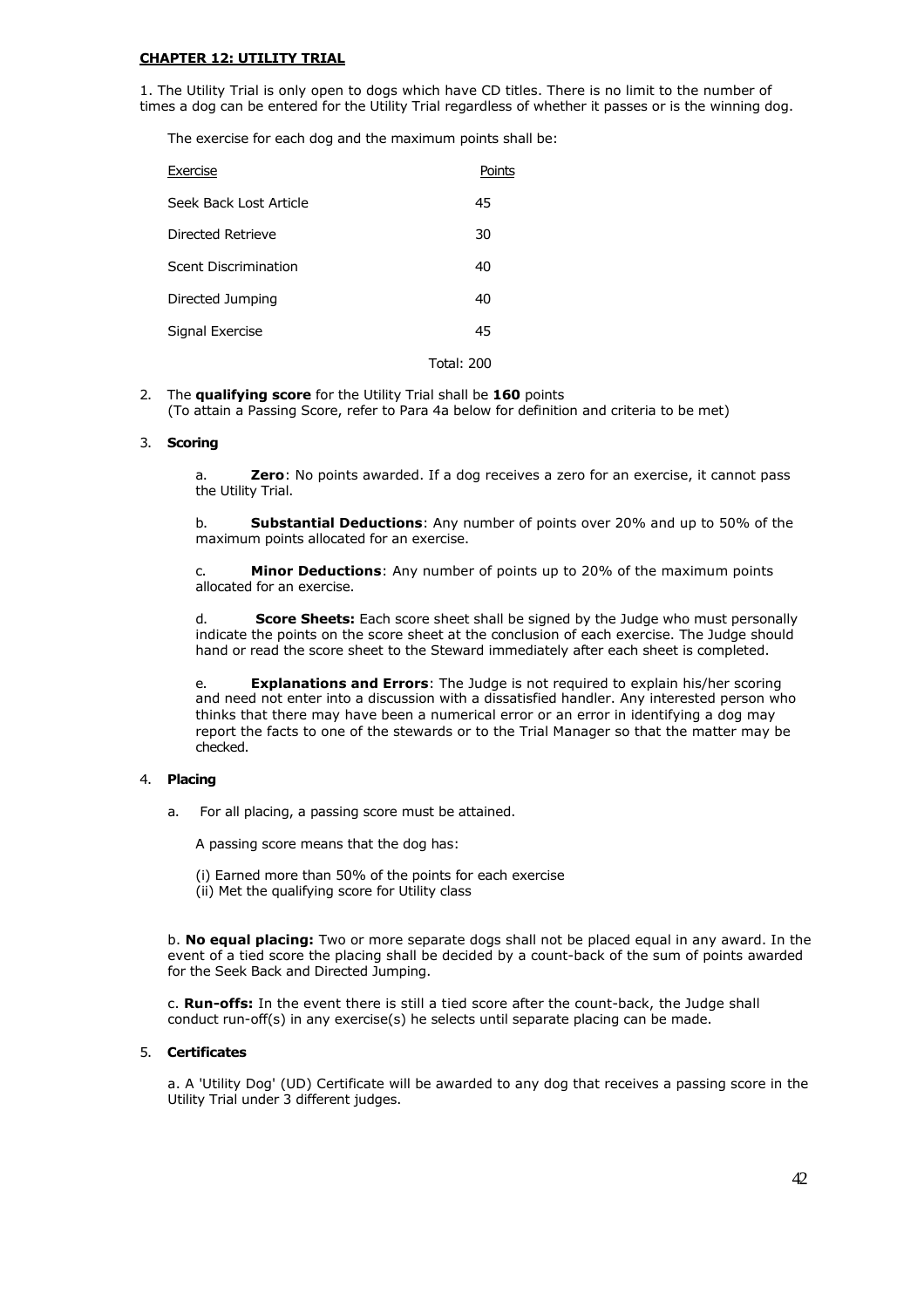b. A 'Grand Obedience Champion' (GOC) Certificate will be awarded to any dog that won first in the Utility Trial under 3 different judges.

6. **Prizes:** The prizes to be awarded will be based on the number of dogs that were entered and actually judged in a particular Utility Trial:

a. Less than 5 dogs per trial - 1st, 2nd prizes b. 5 or more dogs per trial - 1st, 2nd & 3rd prizes c. 8 or more dogs per trial - 1st, 2nd, 3rd & 4th prizes.

## 7. **NATIONAL UTILITY CHAMPION**

- a. This award is only for dogs in the Utility Trial.
- b. Points to be awarded are as follows:

First - 100 points Second - 70 points Third - 50 points Fourth - 30 points

c. **Run-offs:** In the event of a tie on points after the final Trial of the calendar year, a run-off on Seek Back will determine the winner.

d. **Minimum entries:** Points will be awarded only if there are at least 3 dogs entered and actually judged in the Utility Trial on the Trial date.

#### **Exercises for Utility Trials**

## 8. Seek Back **Maximum Points: 45 Maximum Points: 45**

A. Principal Features

The dog is to seek and retrieve an article on command.

#### B. Orders from the Judge/Steward

Are you ready - Forward - followed by any order that the Judge may give from the Heel Free routine excluding the Figure Eight - About Turn - Halt - Send your Dog -Face your Dog - Take it - Finish - Exercise Finished.

#### C. Types of commands permitted

Commands can be used. The dog's name is only to be used at the start of the exercise.

#### D. Description of exercise

a. The handler is to bring his own article made of leather. Its dimension shall not exceed 150mm by 25mm x 25mm. The article must not be touched by the Judge or Steward.

b. The handler will be asked "Are you ready". The handler and dog are to execute a Heel Free exercise. The primary function of the heel work is to lay a track. It is not desirable that the handler should cross his own tracks.

c. The article will be discretely placed on the track by the Judge or Steward whilst the handler and dog are executing the Heel Free exercise. When the dog and handler have proceeded at least 20 meters after the placement of the article, the Judge/Steward must order 'About Turn' and 'Halt'. The Judge/Steward will then order the handler to send his dog.

d. The handler may place his hand gently on the dog's nose and may give a command and/or signal to retrieve. The handler must not point to the article but may point in the direction of the track. The dog is expected to find the article, either by scent or sight, within 120 seconds, to pick it up and promptly return to the handler.

e. After the dog has picked up the article, the Judge/Steward will order the handler to face the dog, but the handler must remain in the place from where the dog was sent. The dog is to return to the handler and sit directly in front of the handler, and hold the article until the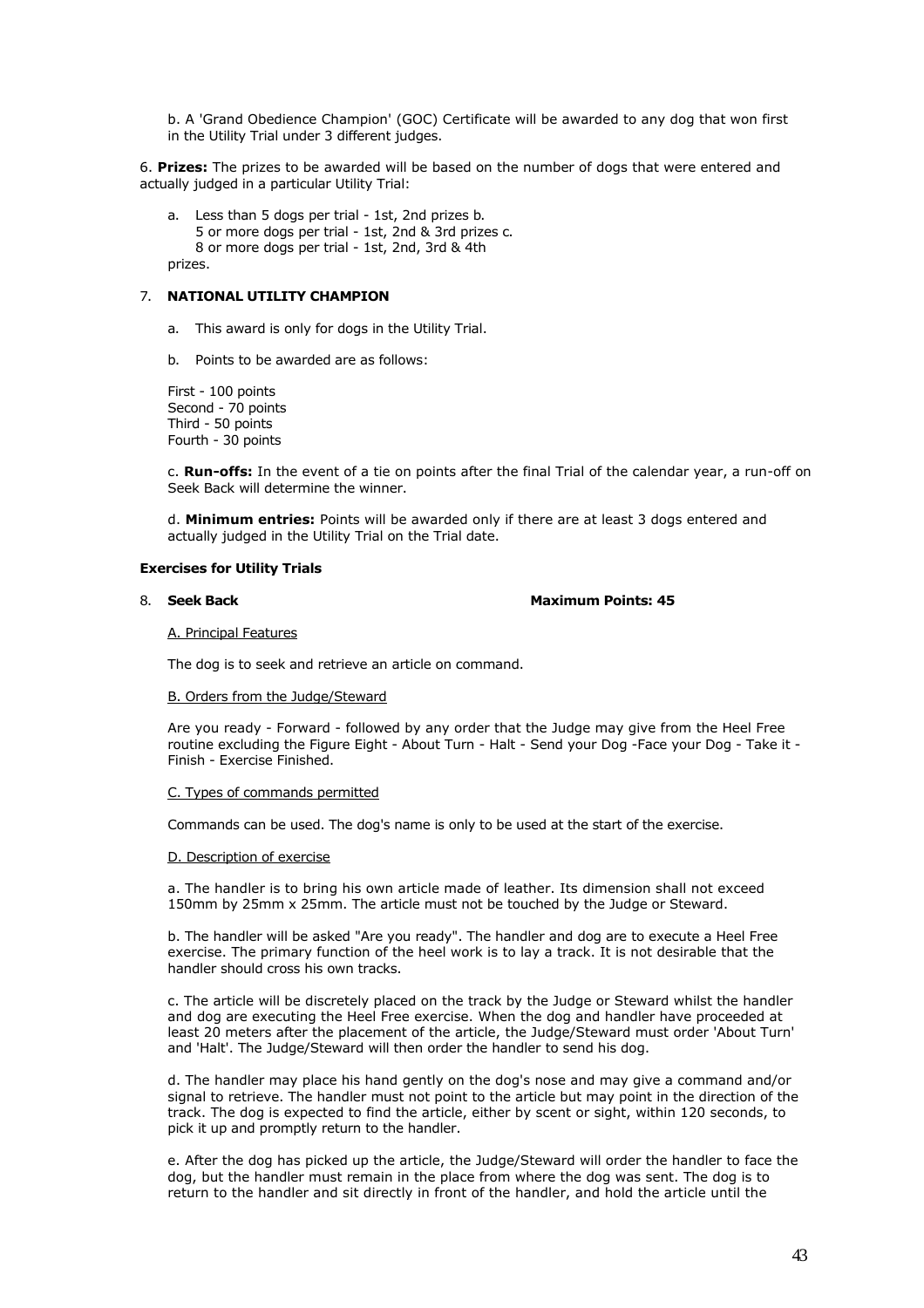Judge/Steward orders 'Take it" when the handler may give the dog a command and/or signal accordingly.

f. The dog must remain sitting in front of the Handler until the Judge/Steward orders 'Finish'. On the handler's command, the dog must then go smartly to heel position and sit.

## E. Guidelines to Deductions

## Zero

For a dog that does not find and retrieve the article on one command and/or signal, anticipates the command and/or signal to seek, does not constantly seek, returns with the article after 120 seconds, refuses to give up the article, or does not deliver the article to hand.

#### **Substantial**

For an extra command, a dog that fails to sit before being sent out, does not leave the handler promptly, returns to the handler with the article between 90 to 120 seconds, shows a lack of interest, excessively mouths the article, fails to sit in front, anticipates the finish, or fails to finish. [Deduction of 9 to 20 points]

#### Minor

For heeling imperfections, playing with the article, poor sits or finishes, or where the article is dropped and immediately picked up without further command. For any failure to take up the starting position promptly. [Deduction of 1 to 8 points]

#### 9. **Directed Retrieve Maximum Points: 30**

#### A. Principal Features

The dog stays until directed to retrieve, then it goes directly to the designated glove and retrieves it promptly.

## B. Orders from the Judge/Steward

Are you ready - Take up position - Glove Number One, Two or Three - About turn and halt -Send your dog - Take it - Finish - Exercise Finished.

## C. Types of commands permitted

Commands can be given. The dog's name is only to be used at the start of the exercise.

## D. Description of exercise

a. In this exercise, the handler will provide three predominantly white, wrist length cotton work gloves, which must be opened and must be approved by the Judge.

b. The handler, with the dog sitting at heel, will stand in the ring facing in the opposite direction to, and at least 12 meters from where the centre glove is to be placed. The Judge or Steward will then drop the three gloves across the end or side of the ring away from the handler and dog.

c. The three gloves should be placed in a straight line approximately 1 meter from the edge or side of the ring. The distance between neighbouring gloves is approximately 6 meters. All three gloves must be clearly visible to both dog and handler, when the handler turns to face the glove designated by the Judge.

d. The gloves shall be designated 'One', 'Two' and 'Three' reading from left to right when the handler turns and faces the gloves. The Judge will give the order 'One', 'Two', or 'Three' and then order the Handler to 'About Turn'. The Handler will give the command to Heel, and then turn in place, right or left, to face the designated glove. The Handler will come to a halt with the dog sitting at heel. The Handler must not touch the dog, nor reposition the dog.

e. The Judge will then give the order 'Send'. The Handler will give the dog the direction to the designated glove with a single motion of the left hand and arm along the right side of the dog. The Handler may bend the body and knees to the extent necessary in giving the direction to the dog.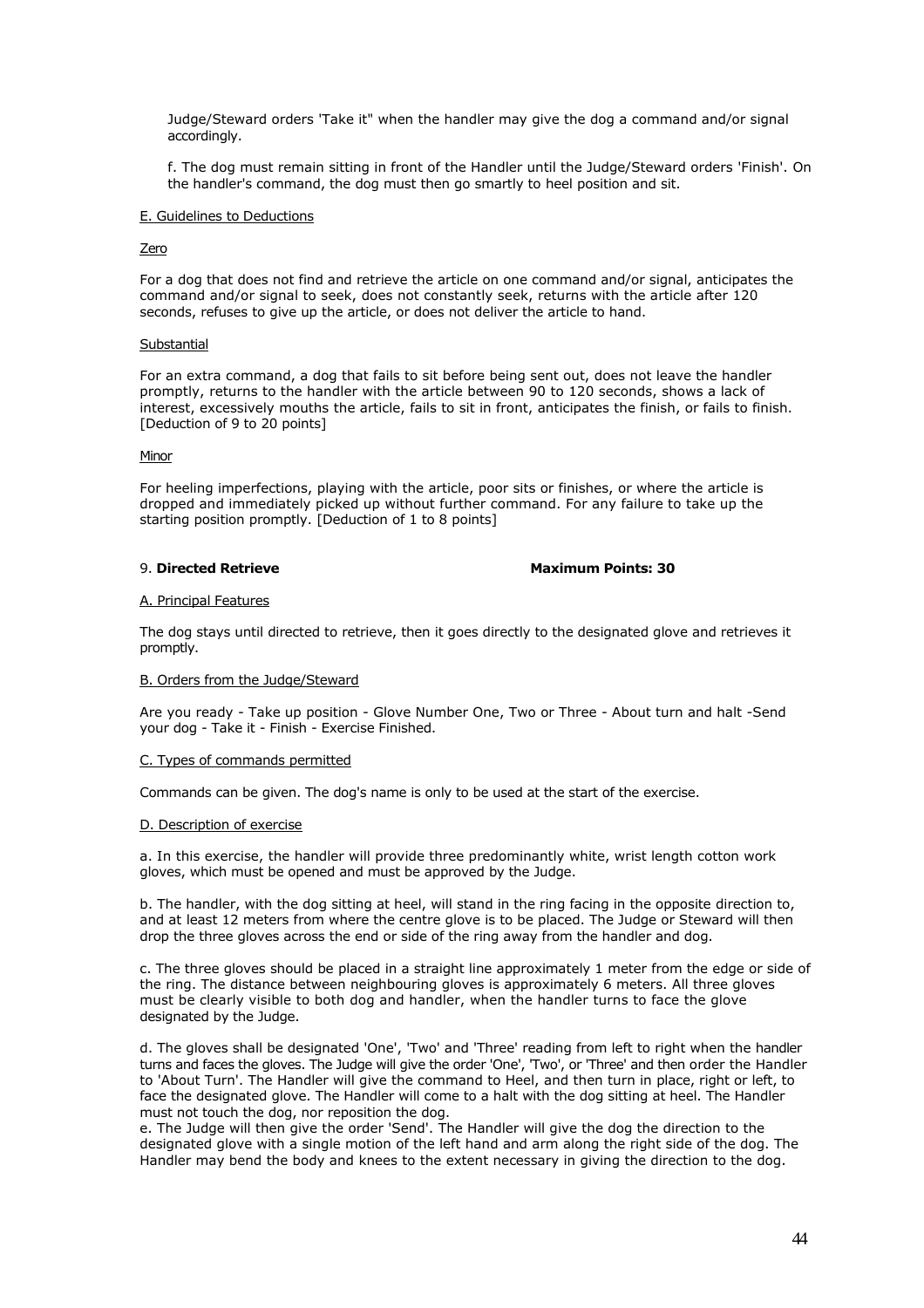Either simultaneously with, or immediately following giving the direction, the handler must give the verbal command to retrieve. The handler will then stand erect in a natural position.

f. The dog must go directly to the designated glove at a brisk pace and retrieve it, returning directly to the handler without unnecessary mouthing or playing.

g. On its return to the handler, the dog must sit straight, centered immediately in front of the handler, holding the glove until the Judge/Steward gives the order "Take it".

h. The handler can then give the dog a command to release the glove to him. The dog is to release the glove readily and remain sitting in front of its handler.

i. On order to "Finish", the handler is to give a command for the dog to go smartly to heel position and sit.

j. The exercise shall consist of a single retrieve, and the Judge shall designate the same glove for successive dogs.

#### E. Guidelines to Deductions

## Zero

For a dog that does not go directly to the designated glove, or does not retrieve the designated glove on one command, anticipates the command to retrieve, refuses to give up the glove, or does not deliver to hand. For an extra command to position the dog after the handler turns to face the designated glove.

## **Substantial**

For an extra command, a handler who does not turn in place, or does not face the designated glove. For a dog that breaks from the sit position, or for slowness in going out, in picking up the glove, excessive mouthing, reluctance to release the glove to the handler, failure to sit in front of handler after retrieving, failure to finish, or anticipation of the finish. For touching the dog, or excessive motions when turning to face the glove. [Deductions of 6 to 12.5 points]

## Minor

For poor sits and finishes, minor mouthing of the glove or where the glove is dropped and immediately picked up without further command. For any failure to take up the starting position promptly. [Deductions of 1 to 5 points]

## 10. **Scent Discrimination II Maximum Points: 40**

#### A. Principal features

The dog must select the  $3^{rd}$  party's (could be the judge or someone designated by the judge) article from among the other articles by scent alone, and the prompt delivery of the right article to the handler.

## B. Orders from the Judge/Steward

Are you ready - About turn and halt - Give the 3rd Party's scent and send your dog - Take it - Finish - Part exercise finished - Exercise finished.

#### C. Types of commands permitted

Only restricted commands can be used for this exercise. The dog's name can only be used at the start of the exercise.

## D. Description of exercise

a. Unless otherwise recommended by the Obedience Trials Committee, the articles used in this exercise shall be cloths of one colour and size (at least 25-cm square). Handlers to provide the cloth articles and prepared in accordance to the skc specifications laid out in Chapter 5 para 7.

b. The handler, with the dog sitting at heel, will take up position as directed by the Judge, at least 5 meters away from and facing in the opposite direction to the articles.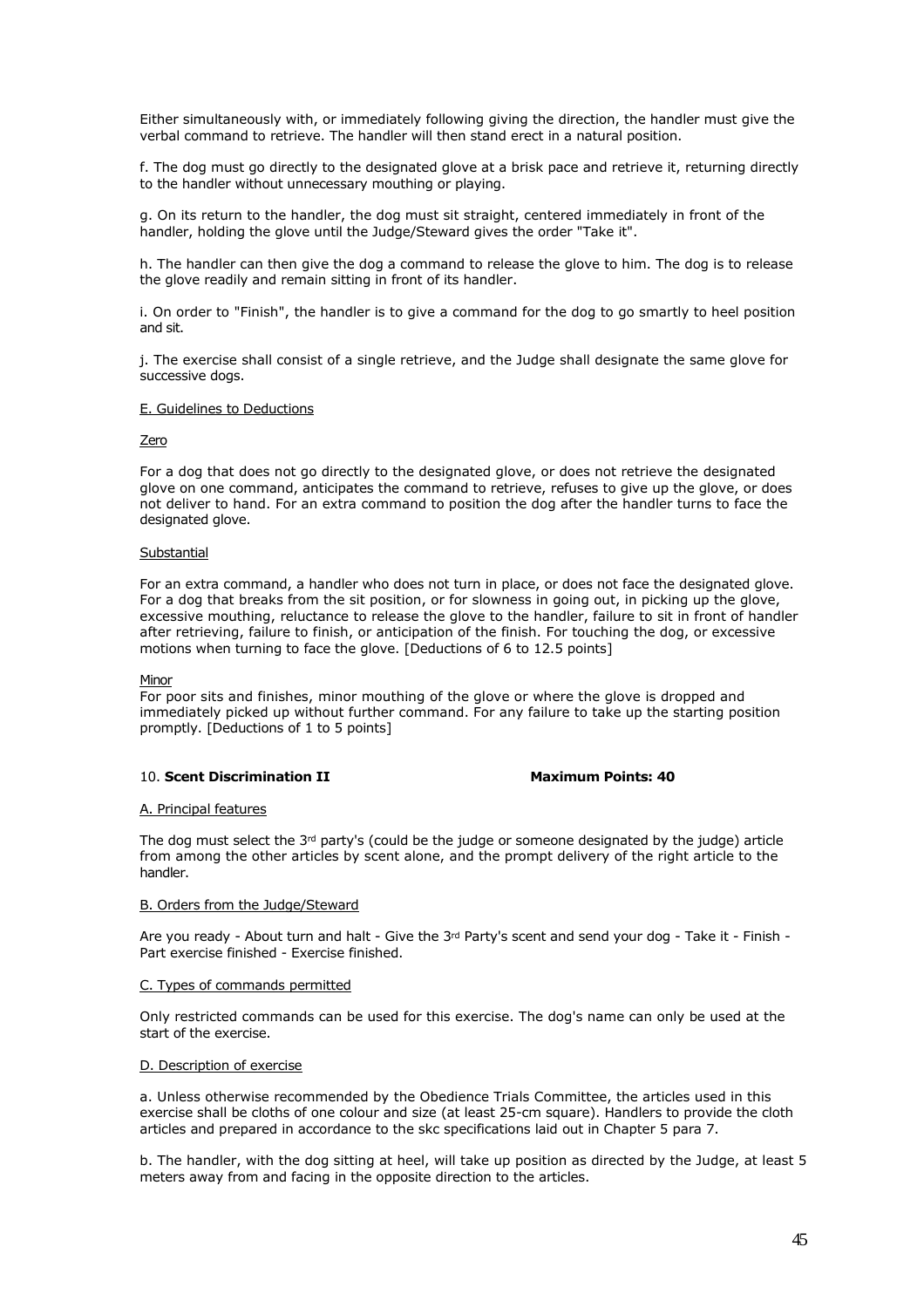c. The Judge will designate the article that the  $3<sup>rd</sup>$  party will leave his/her scent, which will be handled with tongs. The Steward will place the other nine articles in a pattern set by the Judge, of which 2 will be handled by hand (to serve as decoys). This pattern must be the same for each dog.

d. The 3<sup>rd</sup> party's scent must be imparted to the chosen article only from his hands, which must remain in plain sight. The scented article is then returned to the Steward who will then use tongs to place the scented article in the position set by the Judge. The position of the scented article shall be the same for all dogs. Each of the articles including the scented one is to be within 500mm of each other.

e. The handler and the dog will only turn to face the articles on the order of "About turn".

f. The handler will be asked "Are you ready?" He will next be given the order to "Give the 3rd party's scent (by another cloth article scented by the same  $3rd$  party) and send your dog". The handler may place his hand gently over the dog's nose and may give a command to retrieve. The dog should go directly to the articles at a brisk pace. It may take a reasonable time to select the right article but must work continuously and should not pick up any article other than the handler's scented one.

g. After picking up the correct article, the dog must promptly return and sit straight, centered immediately in front of the handler, holding the handler's scented article until the Judge/Steward gives the order "Take it".

h. The handler can then give the dog a command to release the article to him. The dog is to release the article readily and remain sitting in front of its handler.

i. On order to "Finish", the handler is to give a command for the dog to go smartly to heel position and sit.

## E. Guidelines to Deductions

## Zero

For a dog that fails to go out to the group of articles, retrieves the wrong article, or anticipates the retrieve. For an extra command to retrieve.

## **Substantial**

For an extra command, excessive slowness in going out, does not go directly to the articles, or does not work continuously, or playing with the articles or picking up the wrong article even though it puts it down immediately, for failure to sit or finish or anticipating the finish.[Deductions of 9 to 20 points]

## **Minor**

For minor mouthing, poor sits or poor finishes, or any other minor imperfections. For any failure to take up the starting position promptly. [Deductions of 1 to 8 points]

## 11. Directed Jumping **Maximum Points: 40**

## A. Principle Features

The dog, on command, should go away from the handler to a distance of approximately 20 meters, into a prescribed area, adopt the sit position when commanded to do so, and to jump as directed. This is a 2-part exercise.

## B. Orders from the Judge/Steward

Position your dog (stand position) - Are you ready - Send your dog - Bar - High - Finish - Part exercise finished - Exercise finished.

## C. Types of commands permitted

Commands can be used. The dog's head can be held before the send away command is given. Dog's name should be used only at the start of the exercise.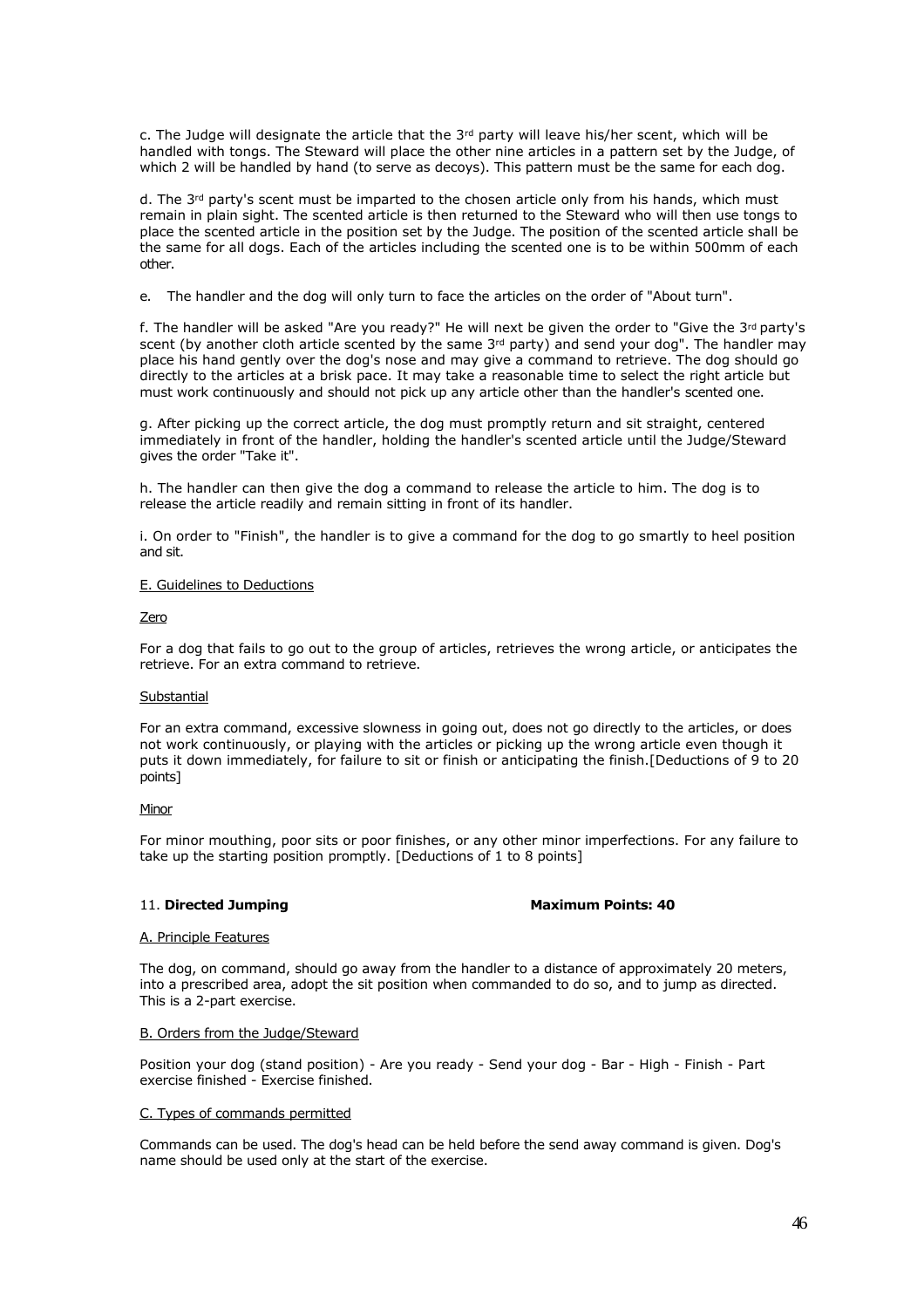#### D. Description of Exercise

a. The jumps consisting of a bar jump and a high jump will be placed on each side of the Trial Ring, approximately 7.5 meters apart. The height of the jumps shall be the height of the dog at its withers.

b. On order to "Position your dog", the handler is to position the dog in the stand position at a start point facing the jumps and midway between them. The handler and dog should be approximately 10 meters from the jumps.

c. The handler will be asked "Are you ready?" On order to "Send your dog", the handler may use a simultaneous verbal and physical command to signal the dog to go forward at a brisk pace to a distance of approximately 20 meters away and in the approximate center of the ring. The required distance will be clearly marked by a frame (1.5 meter square using approximately 1" diameter flat white bar).

d. When the dog has reaches this marker, the handler will give the command for the dog to sit. The dog must stop and sit with its attention on the handler, but need not sit squarely.

e. The Judge/Steward will order either "Bar" or "High" for the first jump and the handler will command the dog to return to the handler over the designated jump.

f. While the dog is in midair, the handler may turn and face the dog as it returns. The dog will sit straight, centered in front of the handler.

g. On order to "Finish", the handler is to give a command for the dog to go smartly to heel position and sit.

h. When the dog is set up for the second half of this exercise, the Judge will ask "Are you ready?" before giving the order for the second part of the exercise.

i. The same procedure will be followed for the second jump.

j. It is optional which jump the Judge first indicates, but both jumps must be included, and the Judge must not designate the jump until the dog has reached the required distance.

#### E. Guidelines to Deductions

Zero

For a Handler who directs the dog to the incorrect jump. For a dog which requires more than one command to leave the Handler or to sit in the prescribed area, anticipates any part of the Principal Feature, does not go substantially in the right direction or fails to sit substantially within the prescribed

area goes past the back edge of the prescribed area or enters from behind. Does not jump as directed, on command; knocks the bar off the bar jump, climbs the solid jump, or does not return to the Handler, must be marked zero for that particular portion of the exercise

## **Substantial**

For an extra command, failure to sit, or for anticipation of the handler's command to sit, or for slowness in going out, for touching the jumps, or for any hesitation in jumping. [Deductions of 7 to 15 points]

#### Minor

For poor sits, or poor finishes. For any failure to take up the starting position promptly. [Deductions of 1 to 6 points]

12. **Signal Exercise Maximum points: 45** 

#### A. Principal Features

The dog to work at heel in response to signals only and to promptly respond to the handler's signal given from a distance.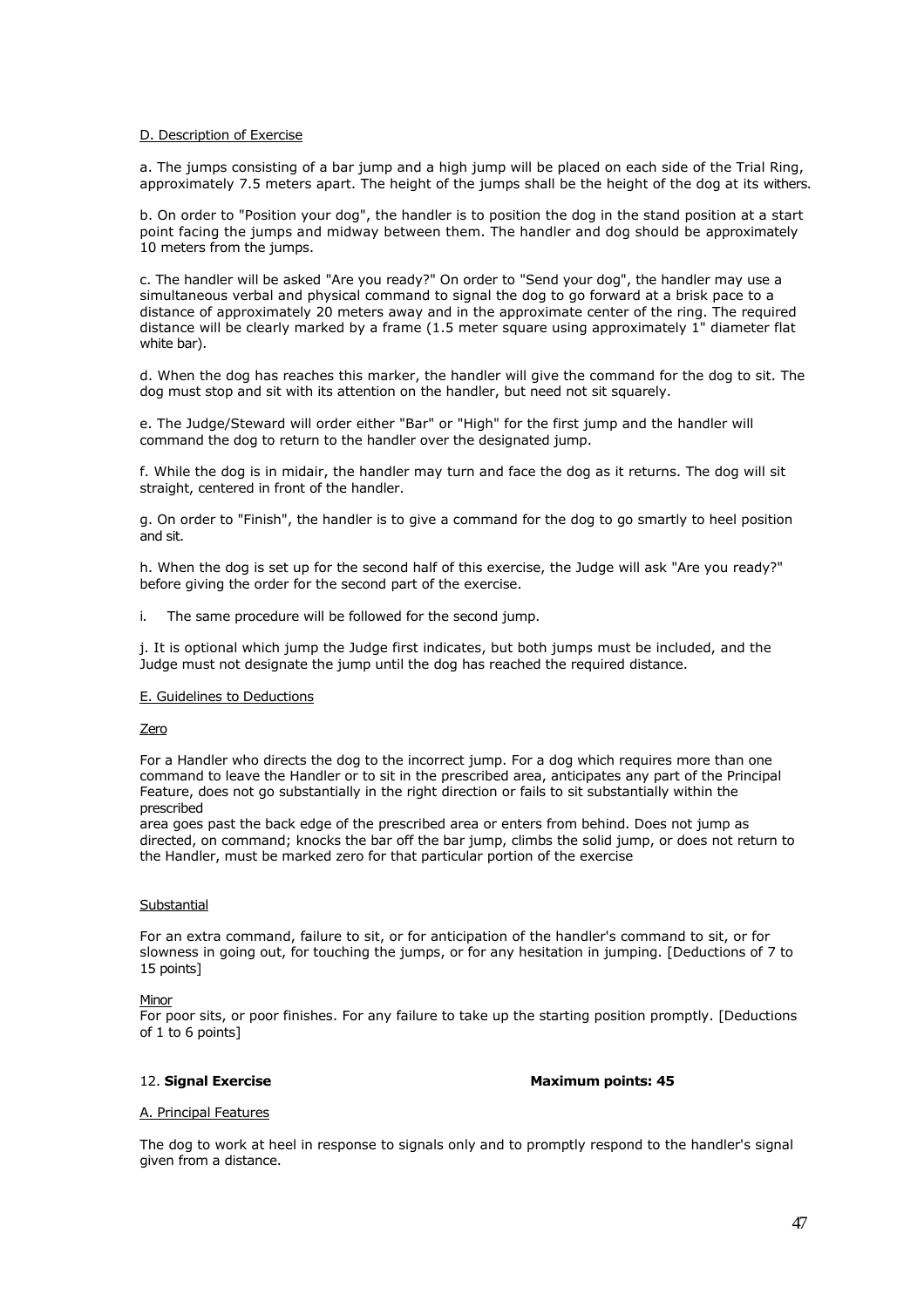#### B. Orders from Judge/Steward

Are you ready - Forward - followed by any order from the Heel Free exercise (except Figure Eight) - Stand your dog - Leave your dog - About turn - Halt - Down your dog - Sit your dog - Call your dog - Finish - Exercise finish.

The orders for those parts of the exercise where the dog is at heel may be given in any order and may be repeated, but those orders given after the handler has left the dog in the Stand position must be given in the order specified.

## C. Types of commands permitted

Only signal permitted. Verbal commands must not be used.

#### D. Description of exercise

a. The heeling is done in the same manner as in the heel free exercise except that there is no "Figure of Eight" and that the handler may use signal only and must not speak to his dog at any time during this exercise.

b. On order from the Judge/Steward, the handler will signal his dog to stand. On further order from the Judge/Steward, the handler may signal his dog to stay and will move forward until ordered to turn and face his dog.

c. On separate and specific order from the Judge/Steward in each case, the handler will give his dog the physical commands to down, sit, come and finish.

## E. Guidelines to Deductions

#### **Zero**

For a dog that is unmanageable, or receives a verbal command from the handler, or that fails the handler's first, single signal to stand, stay, down, sit, come, or fails to sit in front of its handler, or fails to finish and sit, or anticipates the signal given after the dog has been left at the stand position.

## Substantial

For an extra command, a dog that walks forward on the stand, down or sit portions of the exercise. For any extra signal or failure to sit, stand or down during the heel routine, prolonged signals, slow response to signals or inattention. [Deductions of 9 to 20 points]

## **Minor**

For imperfections in heeling. For any failure to take up the starting position promptly. [Deductions of 1 to 8 points]